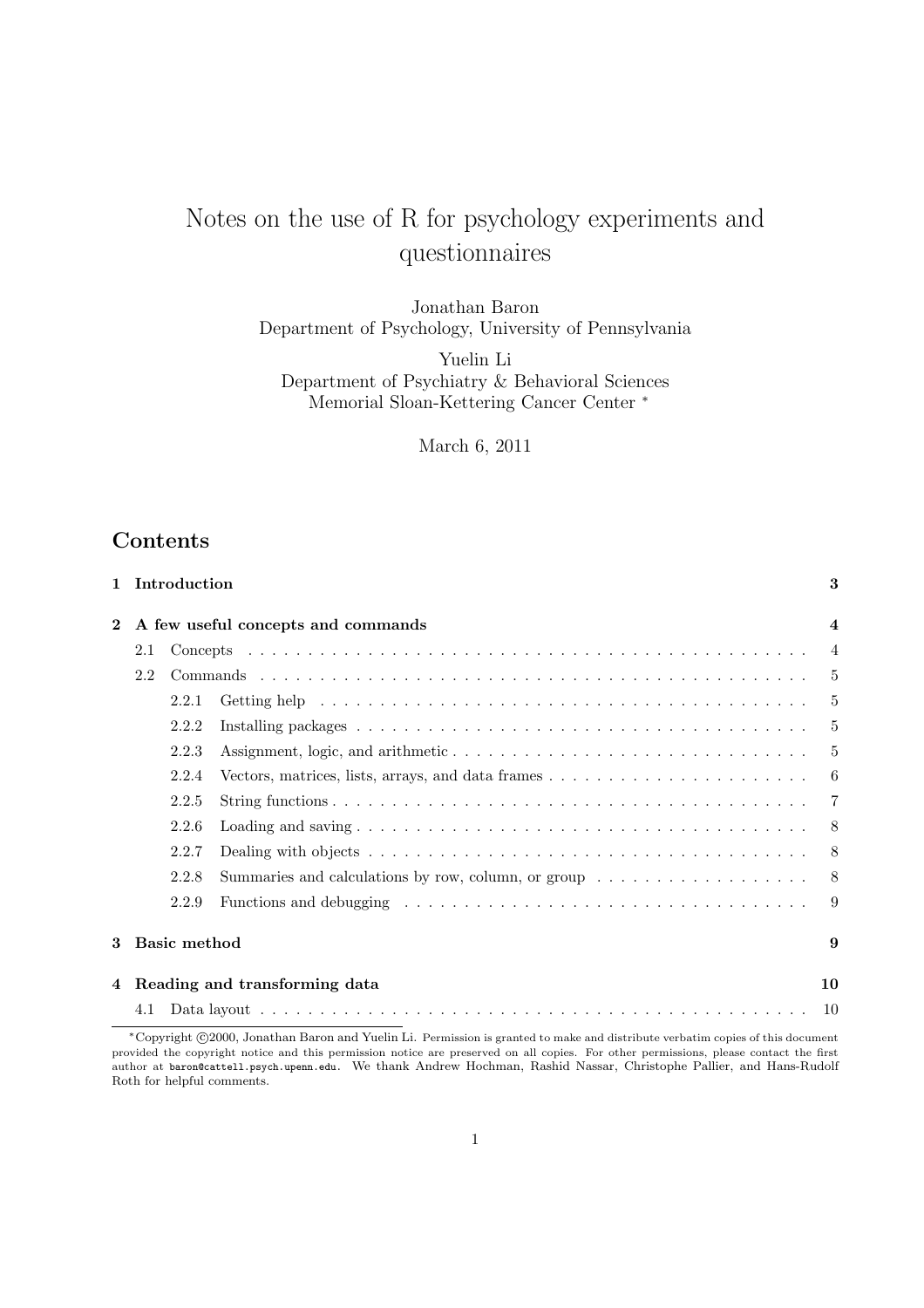|   | 4.2        |                                                                                                                      | 10       |  |  |  |  |  |  |  |  |  |  |  |  |
|---|------------|----------------------------------------------------------------------------------------------------------------------|----------|--|--|--|--|--|--|--|--|--|--|--|--|
|   |            | 4.2.1                                                                                                                | -11      |  |  |  |  |  |  |  |  |  |  |  |  |
|   |            | 4.2.2                                                                                                                | 11       |  |  |  |  |  |  |  |  |  |  |  |  |
|   |            | 4.2.3                                                                                                                | 12       |  |  |  |  |  |  |  |  |  |  |  |  |
|   | 4.3        |                                                                                                                      |          |  |  |  |  |  |  |  |  |  |  |  |  |
|   | 4.4        |                                                                                                                      | 16       |  |  |  |  |  |  |  |  |  |  |  |  |
|   |            | 4.4.1                                                                                                                | 16       |  |  |  |  |  |  |  |  |  |  |  |  |
|   |            | 4.4.2                                                                                                                | 16       |  |  |  |  |  |  |  |  |  |  |  |  |
|   |            | 4.4.3<br>Selecting cases or variables $\ldots \ldots \ldots \ldots \ldots \ldots \ldots \ldots \ldots \ldots \ldots$ | 17       |  |  |  |  |  |  |  |  |  |  |  |  |
|   |            | 4.4.4                                                                                                                | 17       |  |  |  |  |  |  |  |  |  |  |  |  |
|   |            | 4.4.5                                                                                                                | 18       |  |  |  |  |  |  |  |  |  |  |  |  |
|   | 4.5        | Using R to compute course grades $\dots \dots \dots \dots \dots \dots \dots \dots \dots \dots \dots \dots \dots$     | 19       |  |  |  |  |  |  |  |  |  |  |  |  |
| 5 |            | Graphics                                                                                                             | 19       |  |  |  |  |  |  |  |  |  |  |  |  |
|   | 5.1        |                                                                                                                      | 19       |  |  |  |  |  |  |  |  |  |  |  |  |
|   | $5.2\,$    |                                                                                                                      | 20       |  |  |  |  |  |  |  |  |  |  |  |  |
|   | $5.3\,$    |                                                                                                                      | 20       |  |  |  |  |  |  |  |  |  |  |  |  |
|   | 5.4        |                                                                                                                      | 21       |  |  |  |  |  |  |  |  |  |  |  |  |
|   | 5.5        |                                                                                                                      | 21       |  |  |  |  |  |  |  |  |  |  |  |  |
|   |            |                                                                                                                      |          |  |  |  |  |  |  |  |  |  |  |  |  |
|   |            |                                                                                                                      |          |  |  |  |  |  |  |  |  |  |  |  |  |
| 6 |            | Examples of simple graphs in publications                                                                            | 22       |  |  |  |  |  |  |  |  |  |  |  |  |
|   | 6.1        |                                                                                                                      | 23       |  |  |  |  |  |  |  |  |  |  |  |  |
|   | 6.2        |                                                                                                                      | 26       |  |  |  |  |  |  |  |  |  |  |  |  |
|   | 6.3        |                                                                                                                      | 27       |  |  |  |  |  |  |  |  |  |  |  |  |
|   | 6.4        |                                                                                                                      | 28       |  |  |  |  |  |  |  |  |  |  |  |  |
|   | 6.5        |                                                                                                                      | 29       |  |  |  |  |  |  |  |  |  |  |  |  |
|   | 6.6        |                                                                                                                      | 30       |  |  |  |  |  |  |  |  |  |  |  |  |
|   | 6.7        |                                                                                                                      | 31       |  |  |  |  |  |  |  |  |  |  |  |  |
|   |            |                                                                                                                      |          |  |  |  |  |  |  |  |  |  |  |  |  |
| 7 |            | <b>Statistics</b>                                                                                                    | 31       |  |  |  |  |  |  |  |  |  |  |  |  |
|   | 7.1<br>7.2 |                                                                                                                      | 31<br>33 |  |  |  |  |  |  |  |  |  |  |  |  |
|   | 7.3        |                                                                                                                      | 34       |  |  |  |  |  |  |  |  |  |  |  |  |
|   | 7.4        |                                                                                                                      | 34       |  |  |  |  |  |  |  |  |  |  |  |  |
|   | 7.5        |                                                                                                                      | 37       |  |  |  |  |  |  |  |  |  |  |  |  |
|   | 7.6        |                                                                                                                      | 37       |  |  |  |  |  |  |  |  |  |  |  |  |
|   | 7.7        | Linear regression and analysis of variance $(anova) \dots \dots \dots \dots \dots \dots \dots \dots \dots \dots$     | 38       |  |  |  |  |  |  |  |  |  |  |  |  |
|   | 7.8        |                                                                                                                      | 38       |  |  |  |  |  |  |  |  |  |  |  |  |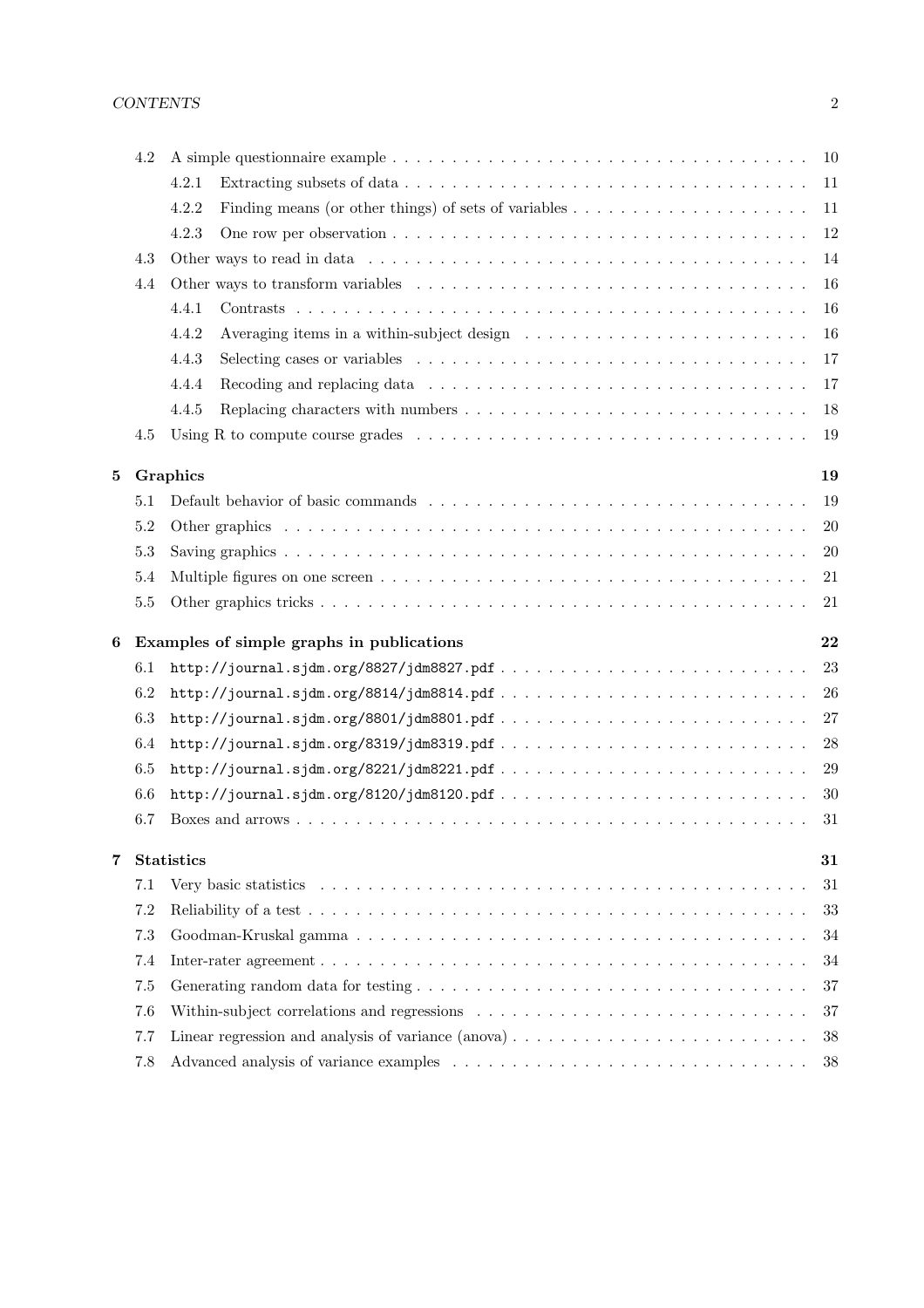|     | 7.8.1 | Example 1: Mixed Models Approach to Within-Subject Factors (Hays, 1988, Table                         | 39 |
|-----|-------|-------------------------------------------------------------------------------------------------------|----|
|     | 7.8.2 |                                                                                                       | 43 |
|     | 7.8.3 |                                                                                                       | 44 |
|     | 7.8.4 | Example 4: Stevens, 13.2, p.442; a simpler design with only one within variable $\dots$ .             | 45 |
|     | 7.8.5 | Example 5: Stevens pp. $468 - 474$ (one between, two within)                                          | 45 |
|     | 7.8.6 |                                                                                                       | 46 |
|     | 7.8.7 |                                                                                                       | 48 |
|     | 7.8.8 | Another way to do error bars using $plotCI() \ldots \ldots \ldots \ldots \ldots \ldots \ldots \ldots$ | 49 |
| 7.9 |       |                                                                                                       | 50 |
|     | 7.9.1 |                                                                                                       | 50 |
|     | 7.9.2 |                                                                                                       | 51 |
|     | 7.9.3 |                                                                                                       | 51 |
|     | 7.9.4 |                                                                                                       | 52 |
|     | 7.9.5 |                                                                                                       | 54 |
|     |       |                                                                                                       | 55 |
|     |       |                                                                                                       | 55 |
|     |       |                                                                                                       | 56 |
|     |       |                                                                                                       | 57 |
|     |       |                                                                                                       | 58 |
|     |       |                                                                                                       | 59 |
|     |       |                                                                                                       | 63 |
|     |       |                                                                                                       | 64 |
|     |       |                                                                                                       |    |

# 8 References 65

# 1 Introduction

This is a set of notes and annotated examples of the use of the statistical package R. It is "for psychology experiments and questionnaires" because we cover the main statistical methods used by psychologists who do research on human subjects, but of course it this is also relevant to researchers in others fields that do similar kinds of research.

R, like S–Plus, is based on the S language invented at Bell Labs. Most of this should also work with S–Plus. Because R is open-source (hence also free), it has benefitted from the work of many contributors and bug finders. R is a complete package. You can do with it whatever you can do with Systat, SPSS, Stata, or SAS, including graphics. Contributed packages are added or updated almost weekly; in some cases these are at the cutting edge of statistical practice.

Some things are more difficult with R, especially if you are used to using menus. With R, it helps to have a list of commands in front of you. There are lists in the on-line help and in the index of An introduction to R by the R Core Development Team, and in the reference cards listed in http://finzi.psych.upenn.edu/.

Some things turn out to be easier in R. Although there are no menus, the on-line help files are very easy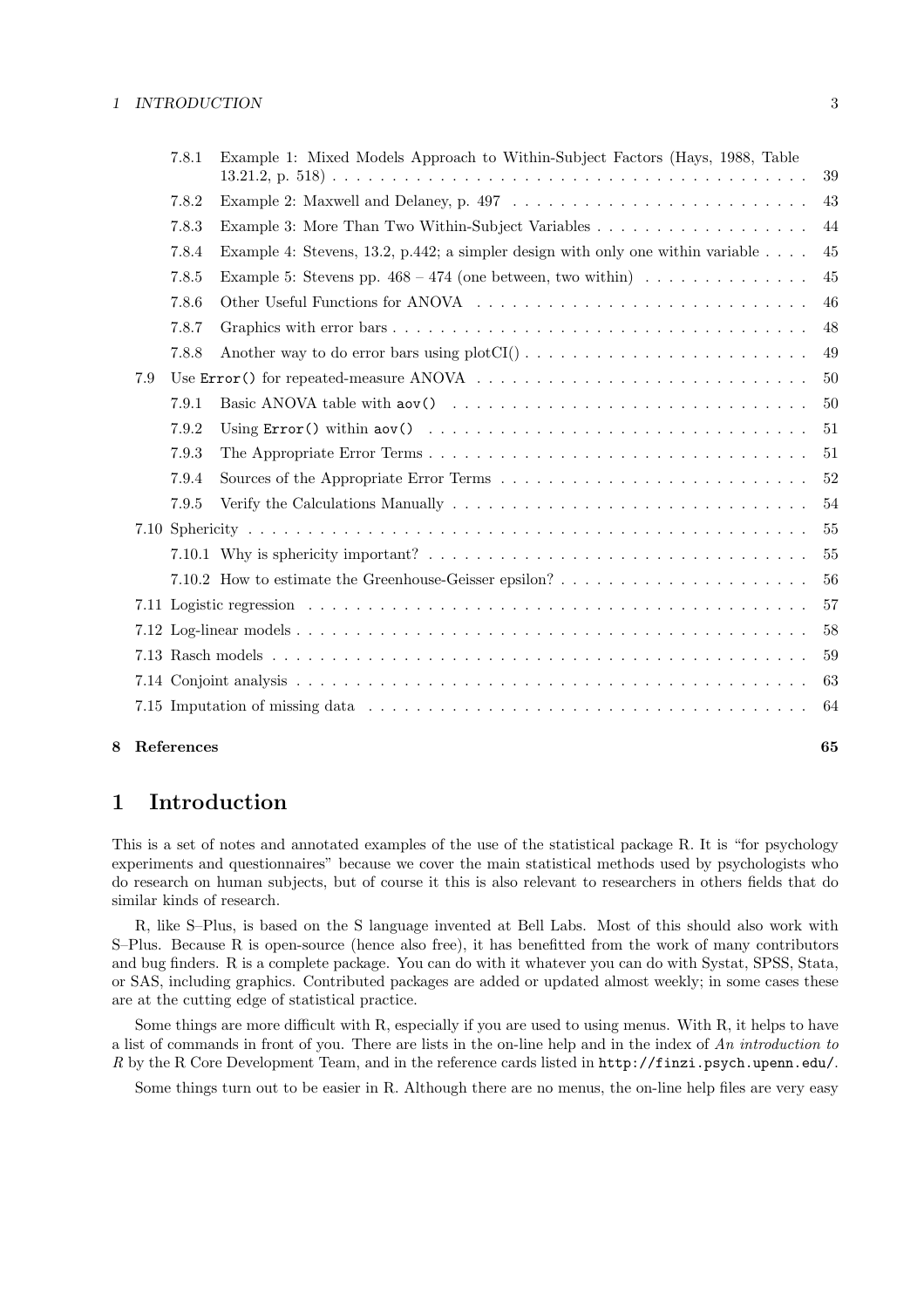to use, and quite complete. The elegance of the language helps too, particularly those tasks involving the manipulation of data.

The purpose of this document is to reduce the difficulty of the things that are more difficult at first. We assume that you have read the relevant parts of An introduction to  $R$ , but we do not assume that you have mastered its contents. We assume that you have gotten to the point of installing R and trying a couple of examples.

# 2 A few useful concepts and commands

# 2.1 Concepts

In R, most commands are functions. That is, the command is written as the name of the function, followed by parentheses, with the arguments of the function in parentheses, separated by commas when there is more than one, e.g.,  $plot(mydata1)$ . When there is no argument, the parentheses are still needed, e.g.,  $q()$  to exit the program.

In this document, we use names such as  $x1$  or file1, that is, names containing both letters and a digit, to indicate variable names that the user makes up. Really these can be of any form. We use the number simply to clarify the distinction between a made up name and a key word with a pre-determined meaning in R. R is case sensitive.

Although most commands are functions with the arguments in parentheses, some arguments require specification of a key word with an equal sign and a value for that key word, such as source("myfile1.R",echo=T), which means read in  $m$ **y** file1.R and echo the commands on the screen. Key words can be abbreviated (e.g.,  $e=T$ ).

In addition to the idea of a function, R has *objects* and modes. Objects are anything that you can give a name. There are many different classes of objects. The main classes of interest here are vector, matrix, factor, list, and data frame. The mode of an object tells what kind of things are in it. The main modes of interest here are logical, numeric, and character.

We sometimes indicate the class of object (vector, matrix, factor, etc.) by using v1 for a vector, m1 for a matrix, and so on. Most R functions, however, will either accept more than one type of object or will "coerce" a type into the form that it needs.

The most interesting object is a data frame. It is useful to think about data frames in terms of rows and columns. The rows are subjects or observations. The columns are variables, but a matrix can be a column too. The variables can be of different classes.

The behavior of any given function, such as  $plot()$ , aov $()$  (analysis of variance) or summary $()$  depends on the object class and mode to which it is applied. A nice thing about R is that you almost don't need to know this, because the default behavior of functions is usually what you want. One way to use R is just to ignore completely the distinction among classes and modes, but check every step (by typing the name of the object it creates or modifies). If you proceed this way, you will also get error messages, which you must learn to interpret. Most of the time, again, you can find the problem by looking at the objects involved, one by one, typing the name of each object.

Sometimes, however, you must know the distinctions. For example, a factor is treated differently from an ordinary vector in an analysis of variance or regression. A factor is what is often called a categorical variable. Even if numbers are used to represent categories, they are not treated as ordered. If you use a vector and think you are using a factor, you can be misled.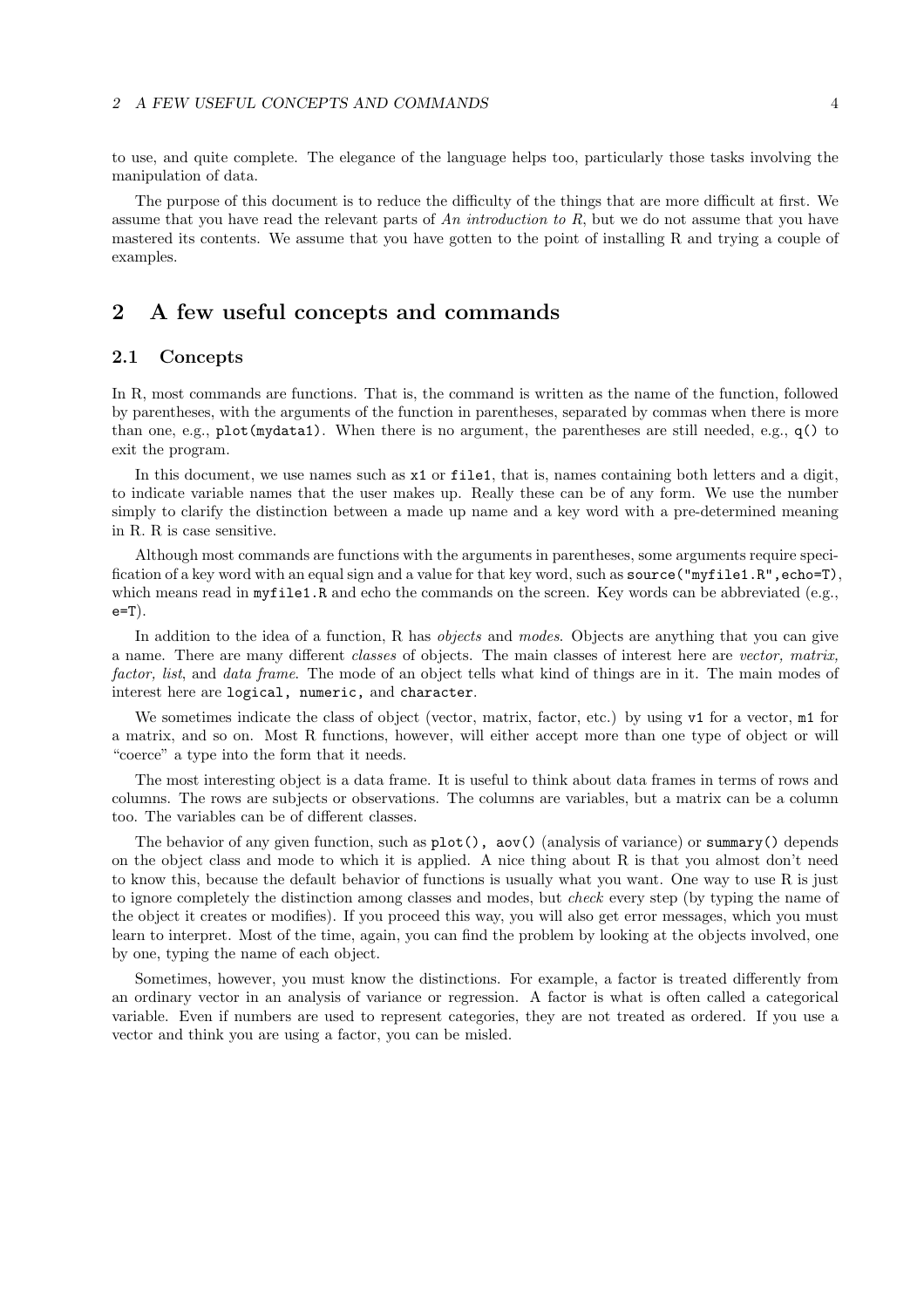### 2 A FEW USEFUL CONCEPTS AND COMMANDS 5

### 2.2 Commands

As a reminder, here is a list of some of the useful commands that you should be familiar with, and some more advanced ones that are worth knowing about. We discuss graphics in a later section.

### 2.2.1 Getting help

help.start() starts the browser version of the help files. (But you can use help() without it.) With a fast computer and a good browser, it is often simpler to open the html documents in a browser while you work and just use the browser's capabilities.

help(command1) prints the help available about command1. help.search("keyword1") searches keywords for help on this topic.

apropos(topic1) or apropos("topic1") finds commands relevant to topic1, whatever it is.

example(command1) prints an example of the use of the command. This is especially useful for graphics commands. Try, for example, example(contour), example(dotchart), example(image), and example(persp).

### 2.2.2 Installing packages

install.packages(c("package1","package2")) will install these two packages from CRAN (the main archive), if your computer is connected to the Internet. You don't need the c() if you just want one package. You should, at some point, make sure that you are using the CRAN mirror page that is closest to you. For example, if you live in the U.S., you should have a .Rprofile file with options(CRAN = "http://cran.us.r-project.org") in it. (It may work slightly differently on Windows.)

CRAN.packages(), installed.packages(), and update.packages() are also useful. The first tells you what is available. The second tells you what is installed. The third updates the packages that you have installed, to their latest version.

To install packages from the Bioconductor set, see the instructions in http://www.bioconductor.org/reposToolsDesc.html.

When packages are not on CRAN, you can download them and use R CMD INSTALL package1.tar.gz from a Unix/Linux command line. (Again, this may be different on Windows.)

### 2.2.3 Assignment, logic, and arithmetic

<- assigns what is on the right of the arrow to what is on the left. (If you use ESS, the \_ key will produce this arrow with spaces, a great convenience.)

Typing the name of the object prints the object. For example, if you say:

 $t1 \leftarrow c(1,2,3,4,5)$  $t<sub>1</sub>$ 

you will see 1 2 3 4 5.

Logical objects can be true or false. Some functions and operators return TRUE or FALSE. For example, 1==1, is TRUE because 1 does equal 1. Likewise, 1==2 is FALSE, and 1<2 is TRUE. Use all(),  $\text{any}(), \mid, \mid, \mid, \mathcal{k}, \text{ and } \mathcal{k}\mathcal{k}$  to combine logical expressions, and use ! to negate them. The difference between the | and || form is that the shorter form, when applied to vectors, etc., returns a vector, while the longer form stops when the result is determined and returns a single TRUE or FALSE.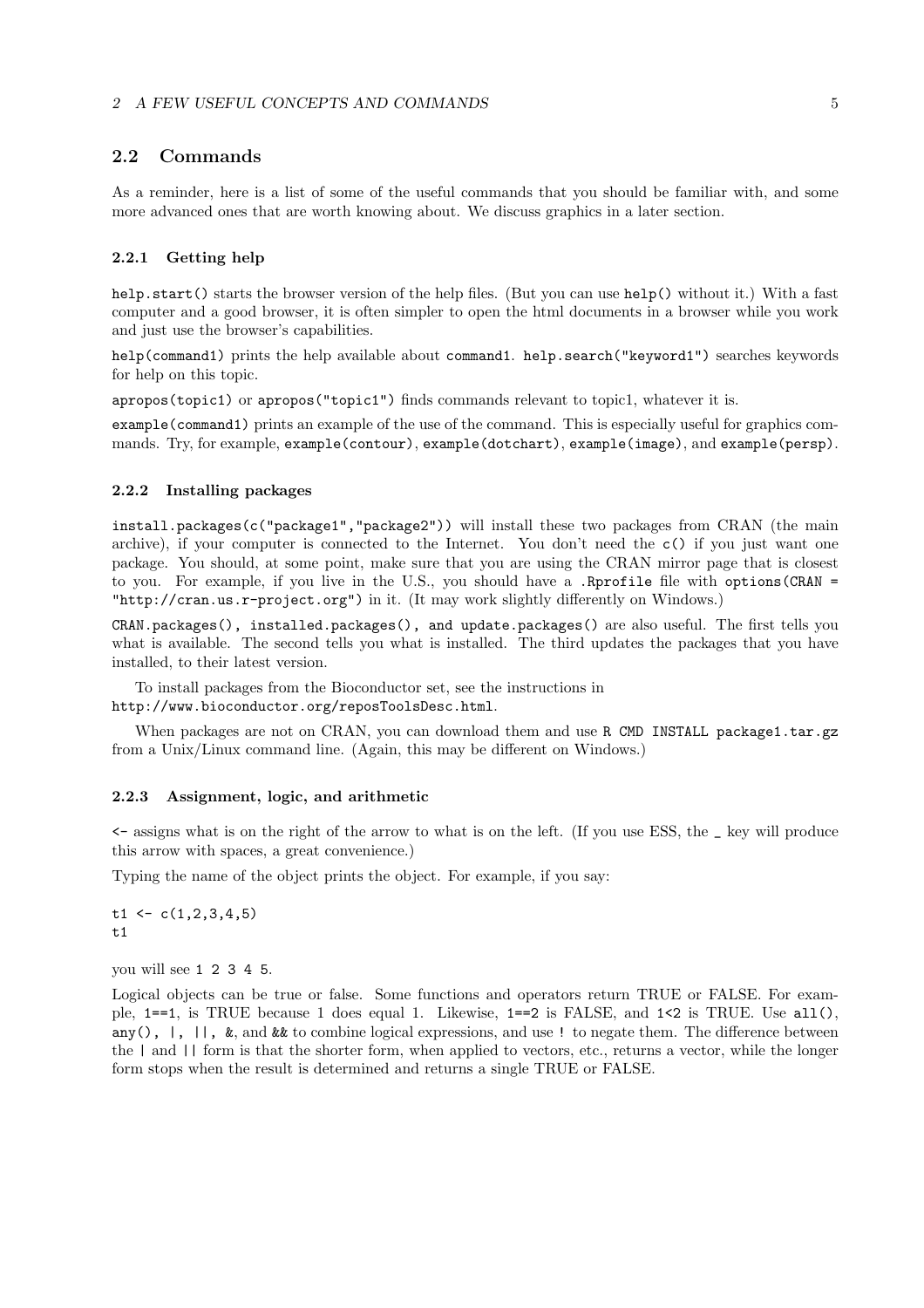Set functions operate on the elements of vectors: union(v1,v2), intersect(v1,v2), setdiff(v1,v2), setequal(v1,v2), is.element(element1,v1) (or, element1 %in% v1).

Arithmetic works. For example, -t1 yields -1 -2 -3 -4 -5. It works on matrices and data frames too. For example, suppose m1 is the matrix

1 2 3 4 5 6 Then  $m1 * 2$  is

2 4 6 8 10 12

Matrix multiplication works too. Suppose m2 is the matrix

You can also multiply a matrix by a vector using matrix multiplication, vectors are aligned vertically when they come after the  $\frac{1}{2}$ , sign and horizontally when they come before it. This is a good way to find weighted sums, as we shall explain.

For ordinary multiplication of a matrix times a vector, the vector is vertical and is repeated as many times as needed. For example m2 \* 1:2 yields

Ordinarily, you would multiply a matrix by a vector when the length of the vector is equal to the number of rows in the matrix.

### 2.2.4 Vectors, matrices, lists, arrays, and data frames

: is a way to abbreviate a sequence of numbers, e.g., 1:5 is equivalent to 1,2,3,4,5.

c(number.list1) makes the list of numbers (separated by commas) into a vector object. For example,  $c(1,2,3,4,5)$  (but 1:5 is already a vector, so you do not need to say  $c(1:5)$ ).

rep(v1,n1) repeats the vector v1 n1 times. For example, rep(c(1:5), 2) is  $1,2,3,4,5,1,2,3,4,5$ .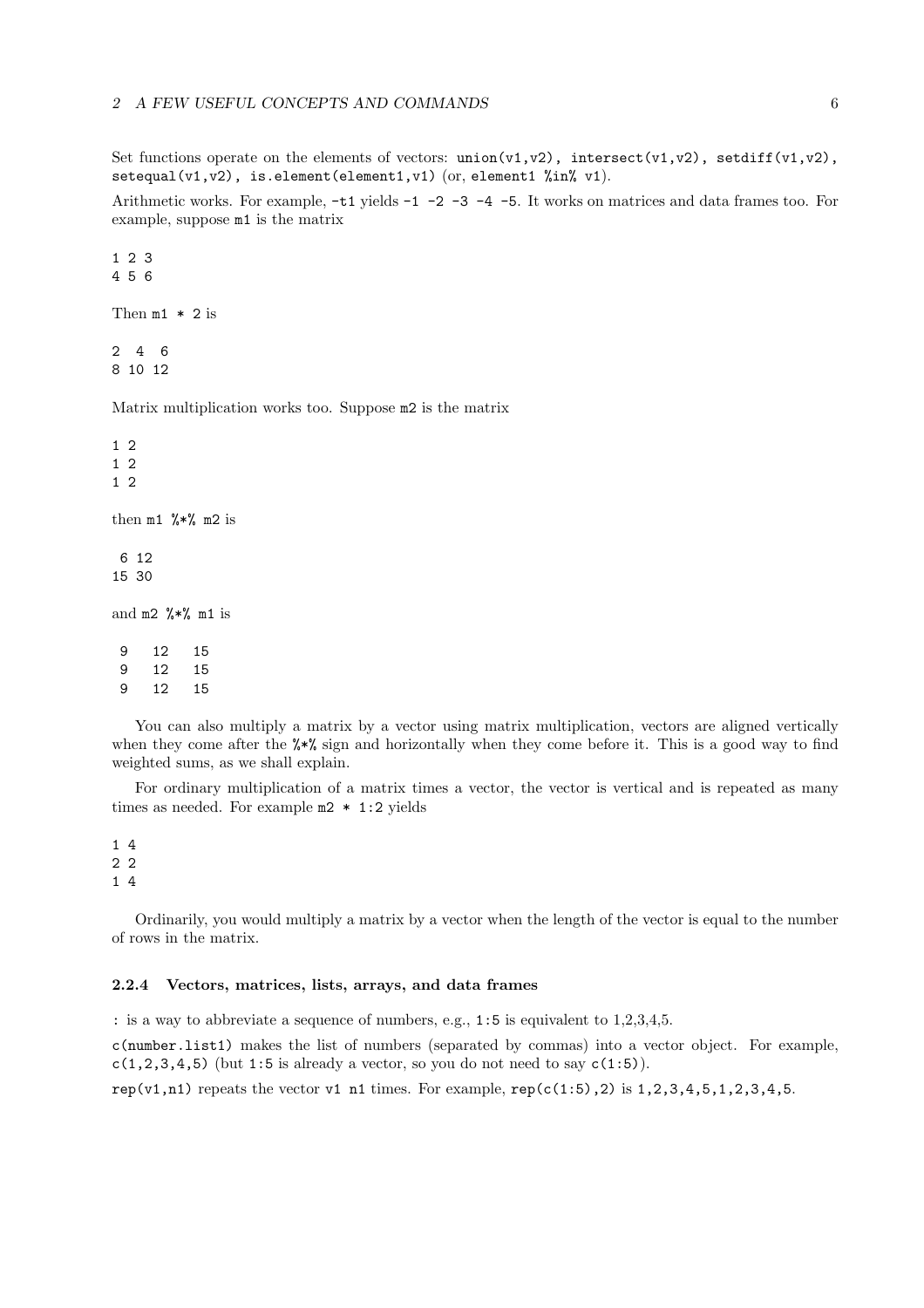### 2 A FEW USEFUL CONCEPTS AND COMMANDS 7

 $rep(v1,v2)$  repeats each element of the vector v1 a number of times indicated by the corresponding element of the vector v2. The vectors v1 and v2 must have the same length. For example,  $rep(c(1,2,3),c(2,2,2))$ is 1,1,2,2,3,3. Notice that this can also be written as  $rep(c(1,2,3),rep(2,3))$ . (See also the function gl() for generating factors according to a pattern.)

cbind(v1,v2,v3) puts vectors v1, v2, and v3 (all of the same length) together as columns of a matrix. You can of course give this a name, such as  $\text{mat1} \leftarrow \text{cbind}(v1, v2, v2)$ .

 $matrix(v1,rows1,columns1)$  makes the vector v1 into a matrix with the given number of rows and columns. You don't need to specify both rows and columns, but you do need to put in both commas. You can also use key words instead of using position to indicate which argument is which, and then you do not need the commas. For example, matrix(1:10, ncol=5) represents the matrix

1 3 5 7 9 2 4 6 8 10

Notice that the matrix is filled column by column.

data.frame(vector.list1) takes a list of vectors, all of the same length (error message if they aren't) and makes them into a data frame. It can also include factors as well as vectors.

dim(obj1) prints the dimensions of a matrix, array or data frame.

length(vector1) prints the length of vector1.

You can refer to parts of objects.  $m1$ [,3] is the third column of matrix  $m1$ .  $m1$ [,-3] is all the columns except the third.  $m1[m1,1]>3,$ ] is all the rows for which the first column is greater than 3.  $v1[2]$  is the second element of vector v1. If df1 is a data frame with columns a, b, and c, you can refer to the third column as df1\$c.

Most functions return lists. You can see the elements of a list with unlist(). For example, try unlist(t.test(1:5)) to see what the t.test() function returns. This is also listed in the section of help pages called "Value."

array() seems very complicated at first, but it is extremely useful when you have a three-way classification, e.g., subjects, cases, and questions, with each question asked about each case. We give an example later.

outer(m1,m2,"fun1") applies fun1, a function of two variables, to each combination of m1 and m2. The default is to multiply them.

mapply("fun1",o1,o2), another very powerful function, applies fun1 to the elements of o1 and o2. For example, if these are data frames, and fun1 is "t.test", you will get a list of t tests comparing the first column of o1 with the first column of o2, the second with the second, and so on. This is because the basic elements of a data frame are the columns.

### 2.2.5 String functions

R is not intended as a language for manipulating text, but it is surprisingly powerful. If you know R, you might not need to learn Perl. Strings are character variables that consist of letters, numbers, and symbols.

strsplit() splits a string, and paste() puts a string together out of components.

 $grep()$ ,  $sub()$ ,  $gsub()$ , and  $regezpr()$  allow you to search for, and replace, parts of strings.

The set functions such as  $union()$ ,  $intersect()$ ,  $setdiff()$ , and  $%$ in $%$  are also useful for dealing with databases that consist of strings such as names and email addresses.

You can even use these functions to write new R commands as strings, so that R can program itself! Just to see an example of how this works, try eval(parse(text="t.test(1:5)")). The parse() function turns the text into an expression, and  $eval()$  evaluates the expression. So this is equivalent to  $t.test(1:5)$ . But you could replace t.test(1:5) with any string constructed by R itself.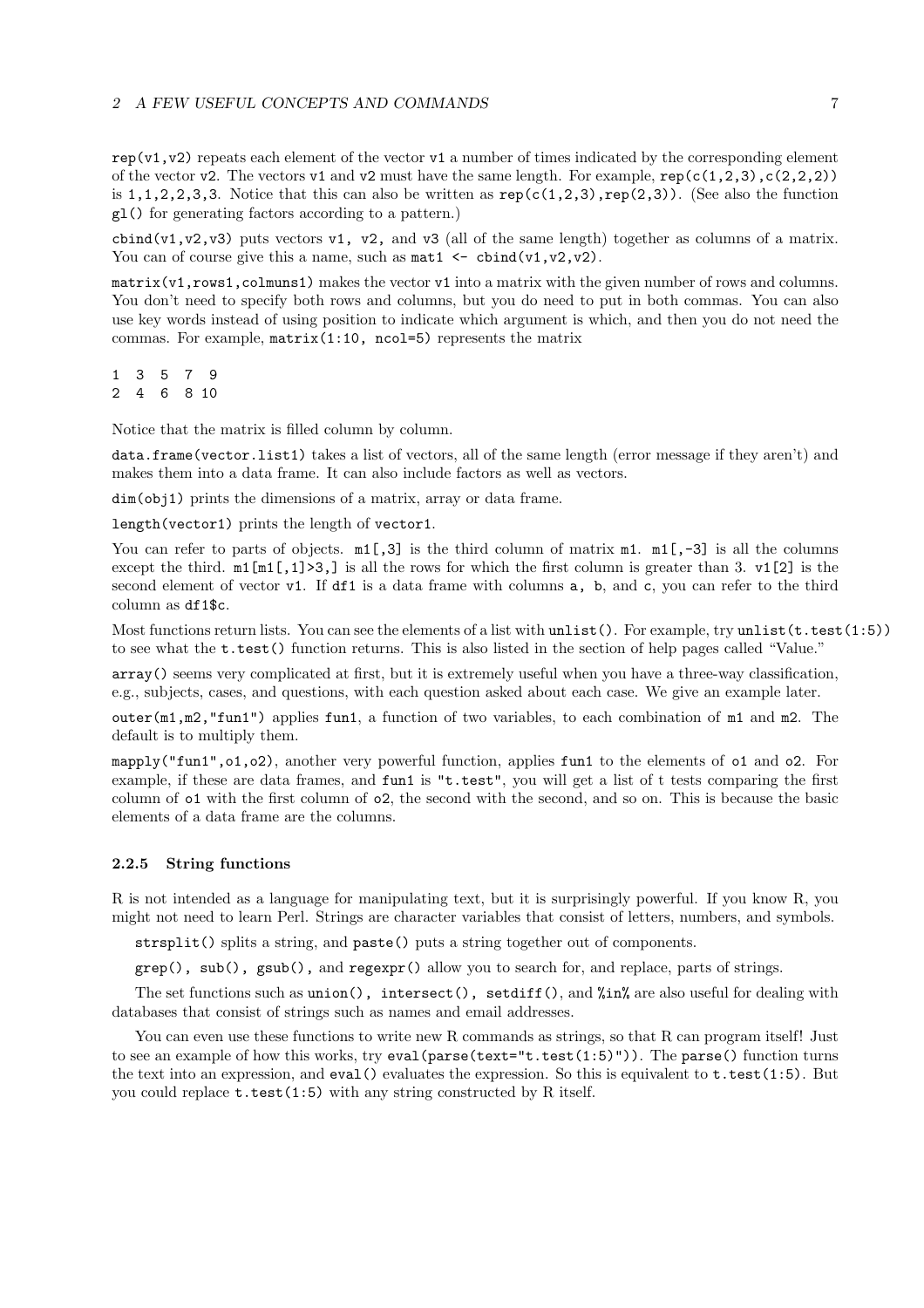### 2 A FEW USEFUL CONCEPTS AND COMMANDS 8

### 2.2.6 Loading and saving

library(xx1) loads the extra library. A useful library for psychology is and mva (multivariate analysis). To find the contents of a library such as mva before you load it, say library(help=mva). The ctest library is already loaded when you start R.

source("file1") runs the commands in file1.

sink("file1") diverts output to file1 until you say sink().

save(x1,file="file1") saves object x1 to file file1. To read in the file, use load("file1").

q() quits the program. q("yes") saves everything.

write(object, "file1") writes a matrix or some other object to file1.

write.table(object1,"file1") writes a table and has an option to make it comma delimited, so that (for example) Excel can read it. See the help file, but to make it comma delimited, say write.table(object1,"file1",sep=",").

round() produces output rounded off, which is useful when you are cutting and pasting R output into a manuscript. For example,  $round(t.test(v1)$ \$statistic, 2) rounds off the value of t to two places. Other useful functions are format and formatC. For example, if we assign t1 <- t.test(v1, then the following command prints out a nicely formatted result, suitable for dumping into a paper:

print(paste(" $(t_{-1}$ ",t1[[2]],"}=",formatC(t1[[1]],format="f",digits=2), ", p=",formatC(t1[[3]],format="f"),")",sep=""),quote=FALSE)

This works because t1 is actually a list, and the numbers in the double brackets refer to the elements of the list.

read.table("file1") reads in data from a file. The first line of the file can (but need not) contain the names of the variables in each column.

# 2.2.7 Dealing with objects

ls() lists all the active objects.

rm(object1) removes object1. To remove all objects, say rm(list=ls()).

attach(data.frame1) makes the variables in data.frame1 active and available generally.

names(obj1) prints the names, e.g., of a matrix or data frame.

typeof(), mode()), and class() tell you about the properties of an object.

### 2.2.8 Summaries and calculations by row, column, or group

summary( $x1$ ) prints statistics for the variables (columns) in  $x1$ , which may be a vector, matrix, or data frame. See also the str() function, which is similar, and aggregate(), which summarizes by groups.

table(x1) prints a table of the number of times each value occurs in  $x1$ . table(x1,y1) prints a crosstabulation of the two variables. The table function can do a lot more. Use prop.table() when you want proportions rather than counts.

 $ave(v1, v2)$  yields averages of vector v1 grouped by the factor v2.

cumsum(v1) is the cumulative sum of vector v1.

You can do calculations on rows or columns of a matrix and get the result as a vector. apply(x1,2,mean) yields just the means of the columns. Use  $\text{apply}(x1,1,\text{mean})$  for the rows. You can use other functions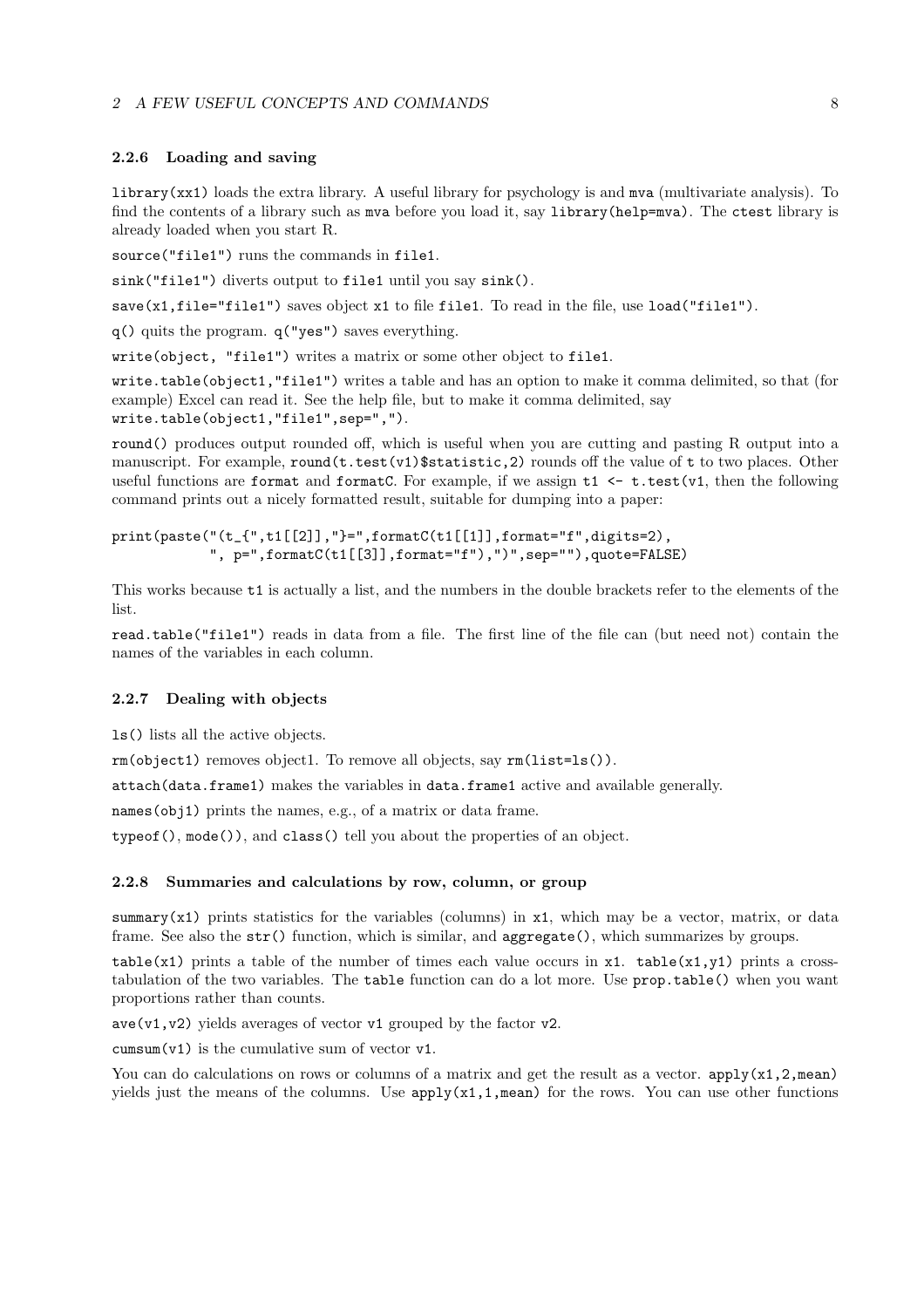aside from mean, such as sd, max, min or sum. To ignore missing data, use apply(x1,2,mean,na.rm=T), etc. For sums and means, it is easier to use  $rowSums()$ ,  $colSums()$ ,  $rowMeans()$ , and  $colMeans$  instead of  $apply()$ . Note that you can use apply with a function, e.g.,  $apply(x1,1,function(x) exp(sum(log(x)))$ (which is a roundabout way to write  $apply(x1,1,prod)$ ). The same thing can be written in two steps, e.g.:

```
newprod \leq function(x) \{ \exp(\text{sum}(\log(x))) \}apply(x1,1,newprod)
```
You can refer to a subset of an object in many other ways. One way is to use a square bracket at the end, e.g., matrix1[,1:5] refers to columns 1 through 5 of the matrix. You can also use this method for new objects, e.g., (matrix1+matrix2)[,1:5], which refers to the first five columns of the sum of the two matrices. Another important method is the use of  $by()$  or aggregate() to compute statistics for subgroups defined by vectors or factors. You can also use split() to get a list of subgroups. Finally, many functions allow you to use a subset argument.

### 2.2.9 Functions and debugging

function() allows you to write your own functions.

Several functions are useful for debugging your own functions or scripts: traceback(), debug(), browser(), recover().

# 3 Basic method

The following basic method is assumed here. You have a command file and then submit it, for each data set. Thus, for each experiment or study, you have two files. One consists of the data. Call it exp1.data. The other is a list of commands to be executed by R, exp1.R. (Any suffixes will do, although ESS recognizes the R suffix and loads special features for editing.) The advantage of this approach is that you have a complete record of what your transformed variables mean. If your data set is small relative to the speed of your computer, it is a good idea to revise exp1.R and re-run it each time you make a change that you want to keep. So you could have exp1.R open in the window of an editor while you have R in another window.<sup>1</sup>

To analyze a data set, you start R in the directory where the data and command file are. Then, at the R prompt, you type

source("exp1.R")

and the command file runs. The first line of the command file usually reads in the data. You may include statistics and graphics commands in the source file. You will not see the output if you say source("data1.R"), although they will still run. If you want to see the output, say

source("data1.R",echo=T)

Command files can and should be annotated. R ignores everything after  $a \#$ . In this document, the examples are not meant to be run.

We have mentioned ESS, which stands for "Emacs Speaks Statistics." This is an add-on for the Emacs editor, making Emacs more useful with several different statistical programs, including R, S–Plus, and SAS.

<sup>1</sup> If you want, you can put your data in the same file as the commands. The simplest way to do this is to put commas between the numbers and then use a command like  $t1 \leftarrow c(1,2,3,\dots,26,90)$ , possibly over several lines, where the numbers are your data.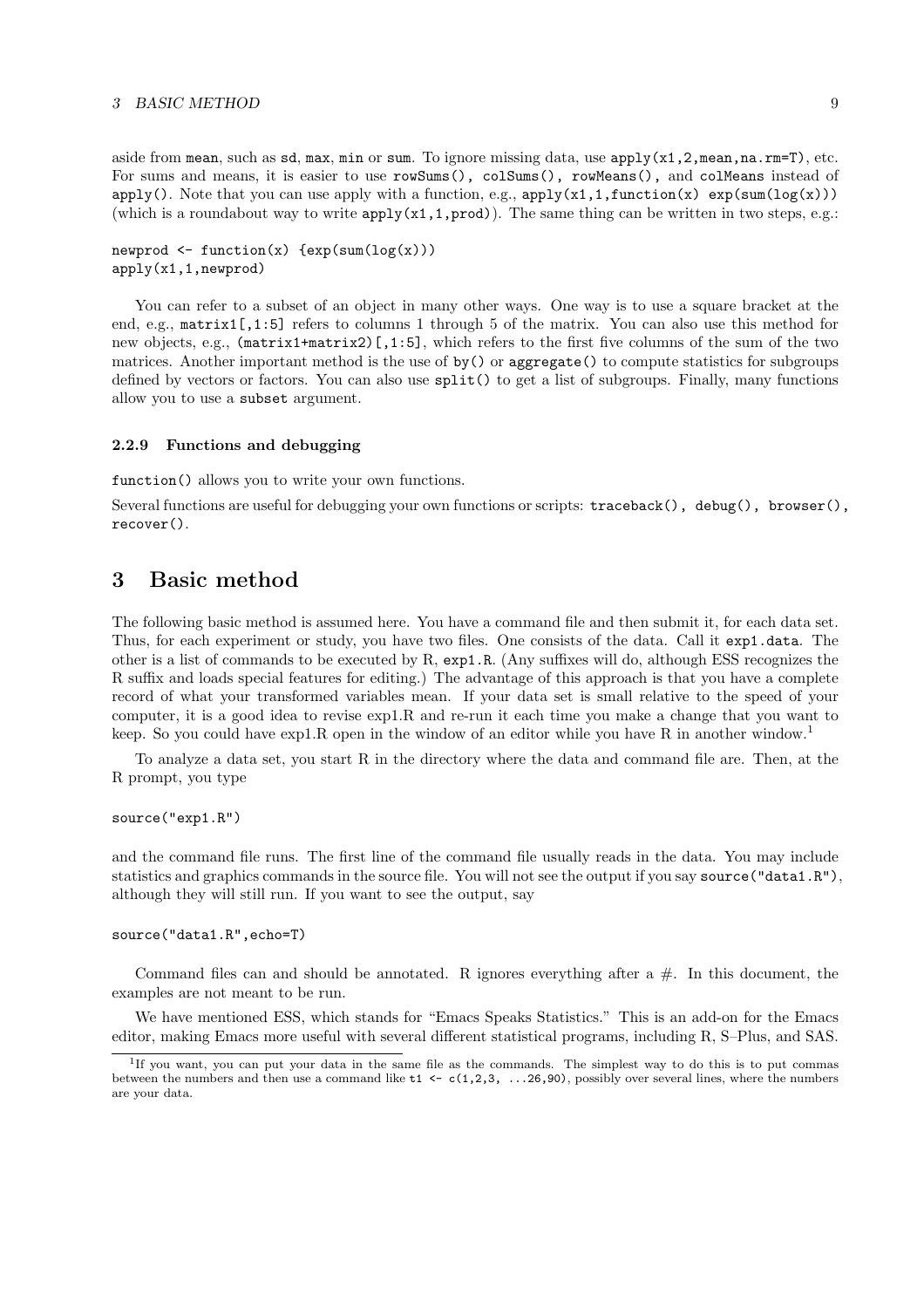<sup>2</sup> If you use ESS, then you will want to run R as a process in Emacs, so, to start R, say emacs  $-f R$ . You will want exp1.R in another window, so also say emacs exp1.R. With ESS, you can easily cut and paste blocks (or lines) of commands from one window to another.

Here are some tips for debugging:

- If you use the source("exp1.R") method described here, use source("exp1.R",echo=T) to echo the input and see how far the commands get before they "bomb."
- Use ls() to see which objects have been created.
- Often the problem is with a particular function, often because it has been applied to the wrong type or size of object. Check the sizes of objects with dim() or (for vectors) length().
- Look at the help() for the function in question. (If you use help start() at the beginning, the output will appear in your browser. The main advantage of this is that you can follow links to related functions very easily.)
- Type the names of the objects to make sure they are what you think they are.
- If the help is not helpful enough, make up a little example and try it. For example, you can get a matrix by saying  $m1 \leftarrow matrix(1:12,3)$ .
- For debugging functions, try debug(), browser(), and traceback(). (See their help pages. We do very little with functions here.)

# 4 Reading and transforming data

### 4.1 Data layout

R, like Splus and S, represents an entire conceptual system for thinking about data. You may need to learn some new ways of thinking. One way that is new for users of Systat in particular (but perhaps more familiar to users of SAS) concerns two different ways of laying out a data set. In the Systat way, each subject is a row (which may be continued on the next row if too long, but still conceptually a row) and each variable is a column. You can do this in R too, and most of the time it is sufficient.

But some the features of R will not work with this kind of representation, in particular, repeated-measures analysis of variance. So you need a second way of representing data, which is that each row represents a single datum, e.g., one subject's answer to one question. The row also contains an identifier for all the relevant classifications, such as the question number, the subscale that the question is part of, AND the subject. Thus, "subject" becomes a category with no special status, technically a factor (and remember to make sure it is a factor, lest you find yourself studying the effect of the subject's number).

### 4.2 A simple questionnaire example

Let us start with an example of the old-fashioned way. In the file ctest3.data, each subject is a row, and there are 134 columns. The first four are age, sex, student status, and time to complete the study. The rest are the responses to four questions about each of 32 cases. Each group of four is preceded by the trial order, but this is ignored for now.

<sup>2</sup>ESS is wonderful, but Emacs will cause trouble for you if you use a word processor like Word, and if you are used to shortcut keys such as ctrl-x for cutting text. The shortcut keys in Emacs are all different, and this leads to serious mind-boggle. One solution, adopted by the first author, is to give up word processors and editors that use the same shortcuts, such as Winedt. A side effect of this solution is that you have very little reason to use Microsoft Windows.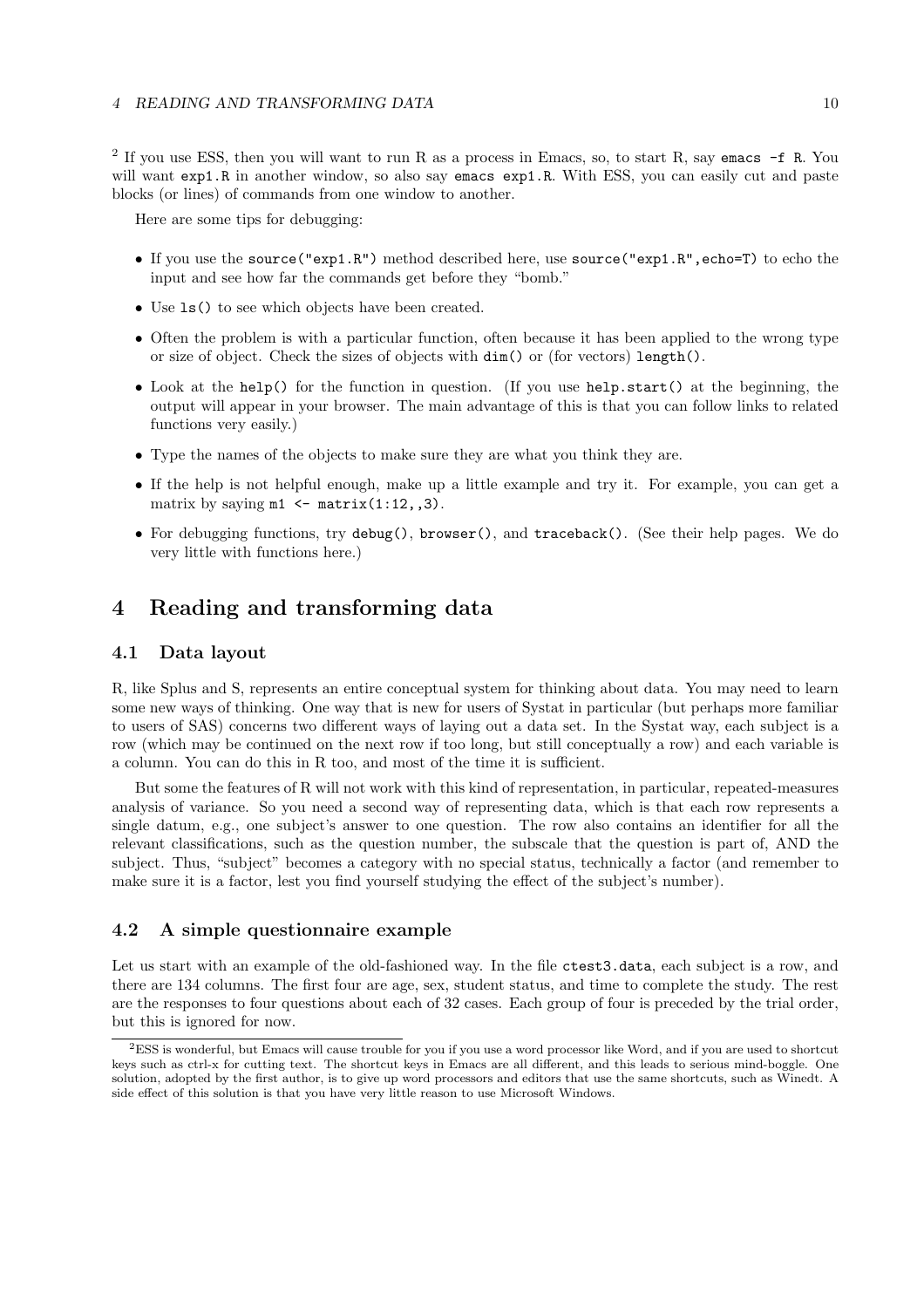```
c0 <- read.table("ctest3.data")
```
The data file has no labels, so we can read it with read.table.

```
age1 \leq c0[, 1]sex1 \leftarrow c0[.2]
student1 \leq c0[,3]
time1 \leftarrow c0[, 4]nsub1 \leftarrow nrow(c0)
```
We can refer to elements of c0 by c0[row,column]. For example, c0[1,2] is the sex of the first subject. We can leave one part blank and get all of it, e.g.,  $c0[$ , 2] is a vector (column of numbers) representing the sex of all the subjects. The last line defines nsub1 as the number of subjects.

```
c1 <- as.matrix(c0[,4+1:128])
```
Now c1 is the main part of the data, the matrix of responses. The expression 1:128 is a vector, which expands to  $1\ 2\ 3\ \ldots 128$ . By adding 4, it becomes  $5\ 6\ 7\ \ldots 132$ .

### 4.2.1 Extracting subsets of data

```
rsp1 \leftarrow c1[, 4*c(1:32)-2]rsp2 <- c1[,4*c(1:32)-1]
```
The above two lines illustrate the extraction of sub-matrices representing answers to two of the four questions making up each item. The matrix rsp1 has 32 columns, corresponding to columns 2 6 10 ... 126 of the original 128-column matrix c1. The matrix rsp2 corresponds to 3 7 11 ... 127.

Another way to do this is to use an array. We could say  $a1 \leftarrow \ar{ray}(c1, c(\text{ns},4,32))$ . Then  $a1[,1,]\$  is the equivalent of rsp1, and a1[20,1,] is rsp1 for subject 20. To see how arrays print out, try the following:

```
m1 <- matrix(1:60,5)a1 <- array(m1, c(5, 2, 6))m1
a1
```
You will see that the rows of each table are the first index and the columns are the second index. Arrays seem difficult at first, but they are very useful for this sort of analysis.

### 4.2.2 Finding means (or other things) of sets of variables

```
r1mean \leftarrow apply(rsp1,1,mean)r2mean <- apply(rsp2,1,mean)
```
The above lines illustrate the use of apply for getting means of subscales. In particular, abrmean is the mean of the subscale consisting of the answers to the second question in each group. The apply function works on the data in its first argument, then applies the function in its third argument, which, in this case, is mean. (It can be max or min or any defined function.) The second argument is 1 for rows, 2 for columns (and so on, for arrays). We want the function applied to rows.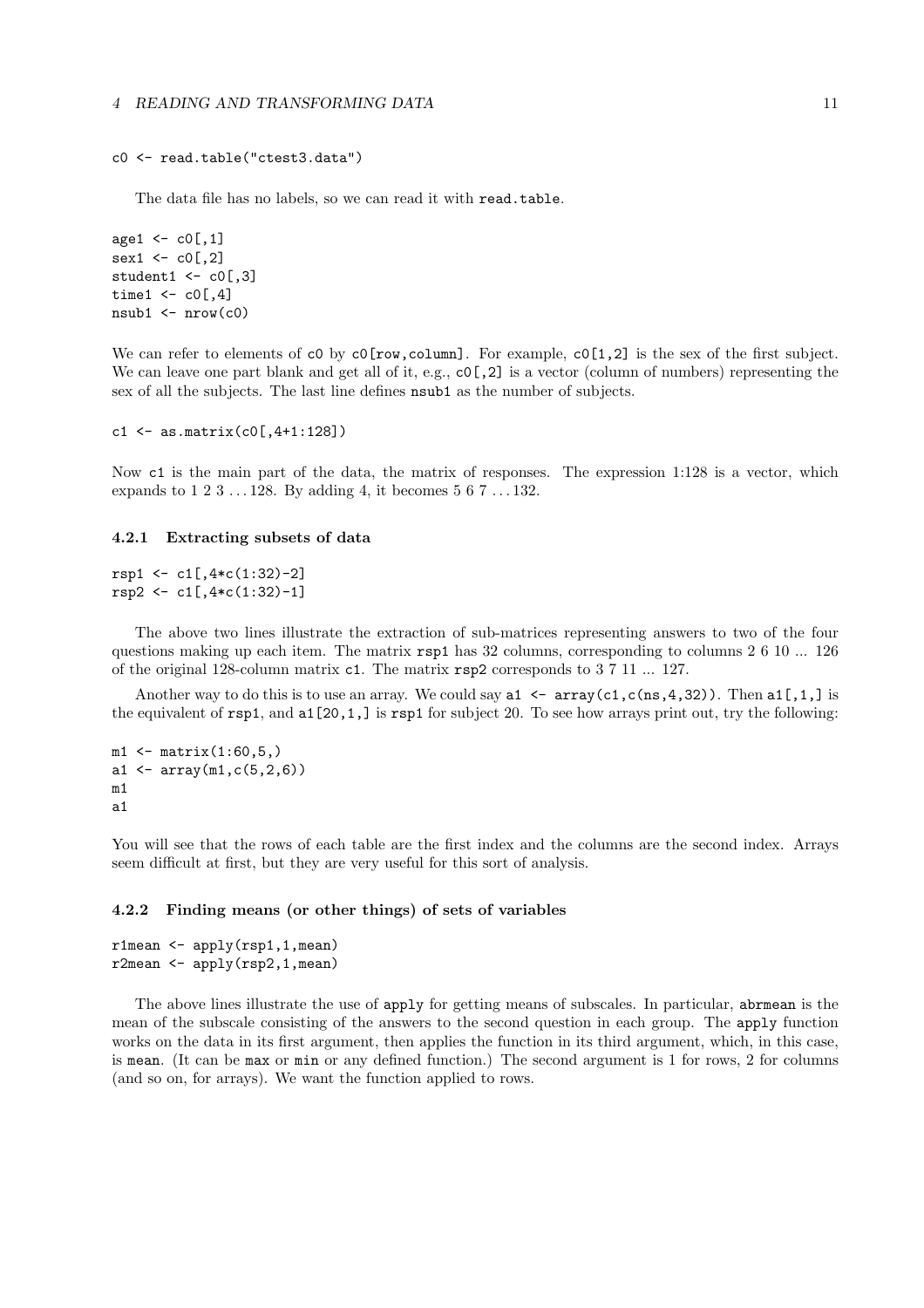### 4 READING AND TRANSFORMING DATA 12

```
r4mean <- apply(c1[,4*c(1:32)],1,mean)
```
The expression here represents the matrix for the last item in each group of four. The first argument can be any matrix or data frame. (The output for a data frame will be labeled with row or column names.) For example, suppose you have a list of variables such as q1, q2, q3, etc. Each is a vector, whose length is the number of subjects. The average of the first three variables for each subject is, apply(cbind(q1,q2,q3),1,mean). (This is the equivalent of the Systat expression  $\arg(q_1, q_2, q_3)$ ). A little more verbose, to be sure, but much more flexible.)

You can use apply is to tabulate the values of each column of a matrix  $m1$ :  $\text{apply}(m1,2,\text{table})$ . Or, to find column means, apply(m1,2,mean).

There are many other ways to make tables. Some of the relevant functions are table, tapply, sapply, ave, and by. Here is an illustration of the use of by. Suppose you have a matrix m1 like this:

1 2 3 4 4 4 5 5 5 6 4 5

The columns represent the combination of two variables, y1 is 0 0 1 1, for the four columns, respectively, and y2 is 0 1 0 1. To get the means of the columns for the two values of y1, say by( $t(m1)$ , y1, mean). You get 3.67 and 4.33 (labeled appropriately by values of y1). You need to use  $t(m1)$  because by works by rows. If you say by( $t(m1)$ , data.frame(y1,y2), mean), you get a cross tabulation of the means by both factors. (This is, of course, the means of the four columns of the original matrix.)

Of course, you can also use by to classify rows; in the usual examples, this would be groups of subjects rather than classifications of variables.

#### 4.2.3 One row per observation

The next subsection shows how to transform the data from a layout from "one row per subject" to "one row per observation." We're going to use the matrix rsp1, which has 32 columns and one row per subject. Here are five subjects:

1 1 2 2 1 2 3 5 2 3 2 4 2 5 7 7 6 6 7 5 7 8 7 9 8 8 9 9 8 9 9 9 1 2 3 2 1 3 2 3 2 3 2 3 2 3 2 4 1 2 4 5 4 5 5 6 5 6 6 7 6 7 7 8 1 1 2 3 1 2 3 4 2 3 3 4 2 4 3 4 4 4 5 5 5 6 6 7 6 7 7 8 7 7 8 8 1 2 2 2 2 3 3 3 3 4 4 4 4 5 5 5 5 6 6 6 6 7 7 7 7 8 8 8 8 9 9 9 1 1 1 2 2 2 2 3 3 3 3 4 4 4 4 5 5 5 5 6 6 6 6 7 7 7 7 8 8 8 8 9

We'll create a matrix with one row per observation. The first column will contain the observations, one variable at a time, and the remaining columns will contain numbers representing the subject and the level of the observation on each variable of interest. There are two such variables here, r2 and r1. The variable r2 has four levels,  $1 \ 2 \ 3 \ 4$ , and it cycles through the 32 columns as  $1 \ 2 \ 3 \ 4 \ 1 \ 2 \ 3 \ 4 \ \ldots$  The variable r1 has the values (for successive columns) 1 1 1 1 2 2 2 2 3 3 3 3 4 4 4 4 1 1 1 1 2 2 2 2 3 3 3 3 4 4 4 4. These levels are ordered. They are not just arbitrary labels. (For that, we would need the factor function.)

 $r2 \leftarrow rep(1:4,8)$  $r1 \leftarrow rep(rep(1:4,rep(4,4)),2)$ 

The above two lines create vectors representing the levels of each variable for each subject. The rep command for r2 says to repeat the sequence 1 2 3 4, 8 times. The rep command for r1 says take the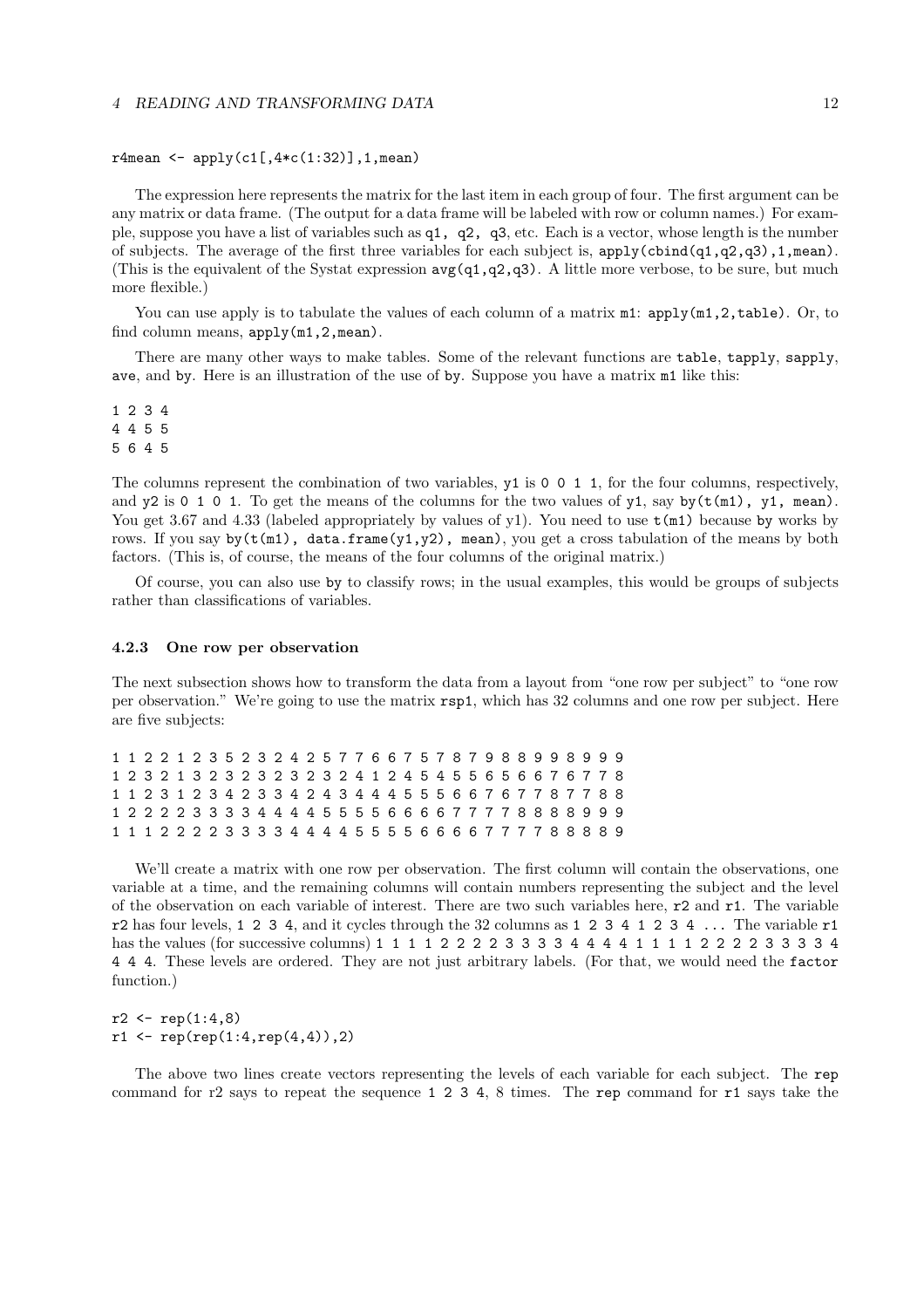sequence 1 2 3 4, then repeat the first element 4 times, the second element 4 times, etc. It does this by using a vector as its second argument. That vector is  $\text{rep}(4,4)$ , which means repeat the number 4, 4 times. So rep(4,4) is equivalent to  $c(4 4 4 4)$ . The last argument, 2, in the command for r1 means that the whole sequence is repeated twice. Notice that r1 and r2 are the codes for one row of the matrix rsp1.

```
nsub1 <- nrow(rsp1)
subj1 <- as.factor(rep(1:nsub1,32))
```
nsub1 is just the number of subjects (5 in the example), the number of rows in the matrix rsp1. The vector subj1 is what we will need to assign a subject number to each observation. It consists of the sequence 1 2 3 4 5, repeated 32 times. It corresponds to the columns of rsp1.

```
abr1 <- data.frame(ab1=as.vector(rsp1),sub1=subj1,
 dcost1=rep(r1,rep(nsub1,32)),abcost1=rep(r2,rep(nsub1,32)))
```
The data.frame function puts together several vectors into a data.frame, which has rows and columns like a matrix.<sup>3</sup> Each vector becomes a column. The **as**, vector function reads down by columns, that is, the first column, then the second, and so on. So ab is now a vector in which the first nsub1 elements are the same as the first column of rsp1, that is, 1 1 1 1 1. The first 15 elements of ab are: 1 1 1 1 1 1 2 1 2 1 2 3 2 2 1. Notice how we can define names within the arguments to the data.frame function. Of course, sub now represents the subject number of each observation. The first 10 elements of sub1 are 1 2 3 4 5 1 2 3 4 5. The variable abcost now refers to the value of r2. Notice that each of the 32 elements of r2 is repeated nsub times. Thus the first 15 values of abcost1 are  $1 \t1 \t1 \t1 \t2 \t2 \t2 \t2 \t3 \t3 \t3 \t3$ . Here are the first 10 rows of abr1:

|                |   |   |   | ab1 sub1 dcost1 abcost1 |
|----------------|---|---|---|-------------------------|
| 1              |   | 1 |   |                         |
| $\overline{c}$ | 1 | 2 | 1 | 1                       |
| 3              |   | 3 |   | 1                       |
| 4              |   | 4 | 1 | 1                       |
| 5              |   | 5 | 1 | 1                       |
| 6              | 1 | 1 | 1 | 2                       |
| 7              | 2 | 2 | 1 | 2                       |
| 8              |   | 3 | 1 | 2                       |
| 9              | 2 |   |   | 2                       |
| 10             |   | 5 |   | $\overline{2}$          |

The following line makes a table of the means of abr1, according to the values of dcost1 (rows) and abcost1 (columns).

ctab1 <- tapply(abr1[,1],list(abr1[,3],abr1[,4]),mean)

It uses the function tapply, which is like the apply function except that the output is a table. The first argument is the vector of data to be used. The second argument is a list supplying the classification in the table. This list has two columns corresponding to the columns of abr representing the classification. The third argument is the function to be applied to each grouping, which in this case is the mean. Here is the resulting table:

<sup>&</sup>lt;sup>3</sup>The cbind function does the same thing but makes a matrix instead of a data frame.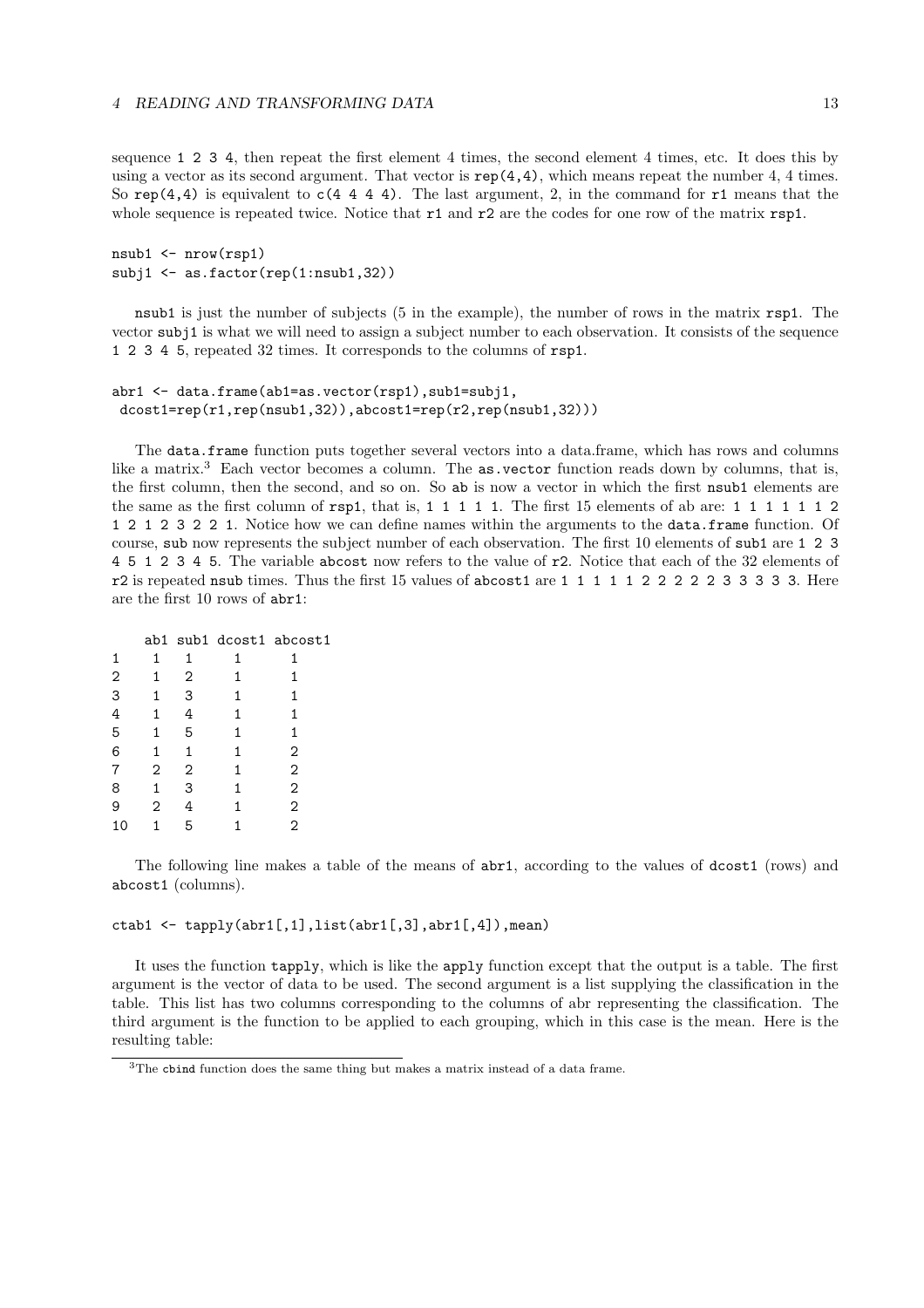```
1 2 3 4
1 2.6 3.0 3.7 3.8
2 3.5 4.4 4.4 5.4
3 4.5 5.2 5.1 5.9
4 5.1 6.1 6.2 6.8
```
The following line provides a plot corresponding to the table.

```
matplot(ctab1,type="l")
```
Type l means lines. Each line plots the four points in a column of the table. If you want it to go by rows, use  $t(ctab1)$  instead of ctab1. The function  $t()$  transposes rows and columns.

Finally, the following line does a regression of the response on the two classifiers, actually an analysis of variance.

```
summary(aov(ab1 ~ dcost1 + abcost1 + Error(sub1/(dcost1 + abcost1)),data=abr))
```
The function aov, like lm, fits a linear model, because dcost1 and abcost1 are numerical variables, not factors (although sub1 is a factor). The model is defined by its first argument (to the left of the comma), where  $\tilde{\phantom{a}}$  separates the dependent variable from the predictors. The second element defines the data frame to be used. The summary function prints a summary of the regression. (The lm and aov objects themselves contains other things, such as residuals, many of which are not automatically printed.) We explain the Error term later, but the point of it is to make sure that we test against random variation due to subjects, that is, test "across subjects." Here is some of the output, which shows significant effects of both predictors:

```
Error: sub1
         Df Sum Sq Mean Sq F value Pr(>F)
Residuals 4 52.975 13.244
Error: sub1:dcost1
         Df Sum Sq Mean Sq F value Pr(>F)
dcost1 1 164.711 164.711 233.63 0.0001069 ***
Residuals 4 2.820 0.705
---
Error: sub1:abcost1
         Df Sum Sq Mean Sq F value Pr(>F)
abcost1 1 46.561 46.561 41.9 0.002935 **
Residuals 4 4.445 1.111
---
Error: Within
          Df Sum Sq Mean Sq F value Pr(>F)
Residuals 145 665.93 4.59
```
### 4.3 Other ways to read in data

First example. Here is another example of creating a matrix with one row per observation.

```
symp1 <- read.table("symp1.data",header=T)
syl \leftarrow as.matrix(sympl[,c(1:17)]
```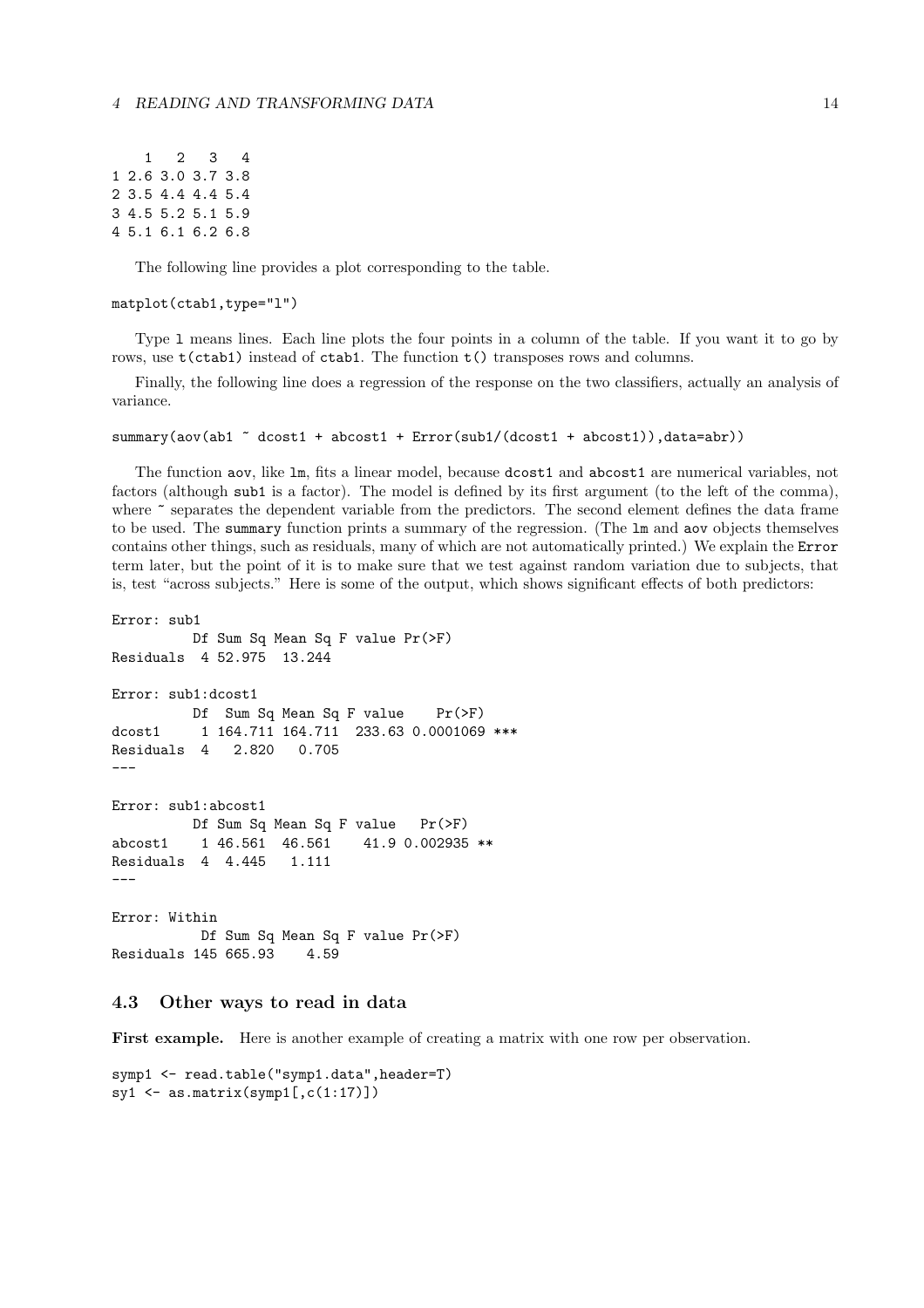### 4 READING AND TRANSFORMING DATA 15

The first 17 columns of symp1 are of interest. The file symp1.data contains the names of the variables in its first line. The header=T (an abbreviation for header=TRUE) makes sure that the names are used; otherwise the variables will be names V1, V2, etc.

### gr1 <- factor(symp1\$group1)

The variable group1, which is in the original data, is a factor that is unordered.

The next four lines create the new matrix, defining identifiers for subjects and items in a questionnaire.

```
syv1 \leftarrow as. vector(sy1)
subj1 <- factor(rep(1:nrow(sy1),ncol(sy1)))
item <- factor(rep(1:ncol(sy1),rep(nrow(sy1),ncol(sy1))))
grp \leftarrow rep(gr1,ncol(sy1))cgrp <- ((grp==2) | (grp==3))+0
```
The variable cgrp is a code for being in grp 2 or 3. The reason for adding 0 is to make the logical vector of T and F into a numeric vector of 1 and 0.

The following three lines create a table from the new matrix, plot the results, and report the results of an analysis of variance.

```
sytab <- tapply(syv,list(item,grp),mean)
matplot(sytab,type="l")
svlm <- aov(syv ~ item + grp + item*grp)
```
Second example. In the next example, the data file has labels. We want to refer to the labels as if they were variables we had defined, so we use the attach function.

```
t9 <- read.table("tax9.data",header=T)
attach(t9)
```
Third example. In the next example, the data file has no labels, so we can read it with scan. The scan function just reads in the numbers and makes them into a vector, that is, a single column of numbers.

```
abh1 <- matrix(scan("abh1.data"),,224,byrow=T))
```
We then apply the matrix command to make it into a matrix. (There are many other ways to do this.) We know that the matrix should have 224 columns, the number of variables, so we should specify the number of columns. If you say help(matrix) you will see that the matrix command requires several arguments, separated by commas. The first is the vector that is to be made into a matrix, which in this case is scan("abh1.data"). We could have given this vector a name, and then used its name, but there is no point. The second and third arguments are the number of rows and the number of columns. We can leave the number of rows blank. (That way, if we add or delete subjects, we don't need to change anything.) The number of columns is 224. By default, the matrix command fills the matrix by columns, so we need to say byrow=TRUE or byrow=T to get it to fill by rows, which is what we want. (Otherwise, we could just leave that field blank.)

We can refer to elements of abh1 by  $abh1[row,column]$ . For example,  $abh[1,2]$  is the sex of the first subject. We can leave one part blank and get all of it, e.g.,  $abh1$ [, 2] is a vector (column of numbers) representing the sex of all the subjects.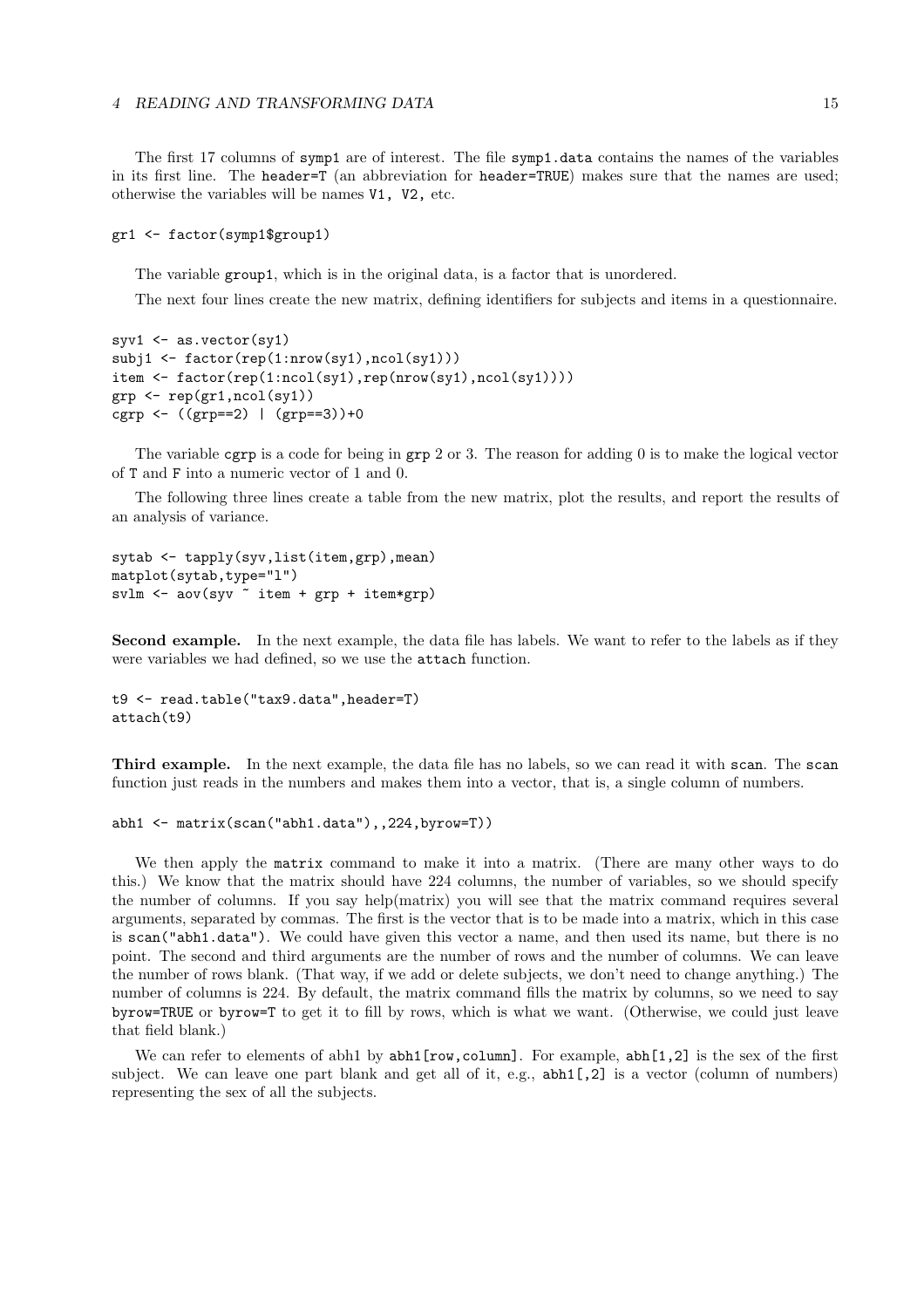### 4 READING AND TRANSFORMING DATA 16

# 4.4 Other ways to transform variables

### 4.4.1 Contrasts

Suppose you have a matrix t1 with 4 columns. Each row is a subject. You want to contrast the mean of columns 1 and 3 with the mean of columns 2 and 4. A t-test would be fine. (Otherwise, this is the equivalent of the cmatrix command in Systat.) Here are three ways to do it. The first way calculates the mean of the columns 1 and 3 and subtracts the mean of columns 2 and 4. The result is a vector. When we apply t.test() to a vector, it tests whether the mean of the values is different from 0.

t.test(apply(t1[c(1,3),],2,mean)-apply(t1[c(2,4),],2,mean))

The second way multiplies the matrix by a vector representing the contrast weights,  $1, -1, 1, -1$ . Ordinary multiplication of a matrix by a vector multiplies the rows, but we want the columns, so we must apply t() to transform the matrix, and then transform it back.

```
t.test(t(t(1)*c(1,-1,1,-1)))
```
or

contr1 <-  $c(1,-1,1,-1)$  $t.test(t(t(1)*contr))$ 

The third way is the most elegant. It uses matrix multiplication to accomplish the same thing.

 $contr1 \leftarrow c(1,-1,1,-1)$ t.test(t1 %\*% contr1)

### 4.4.2 Averaging items in a within-subject design

Suppose we have a matrix t2, with 32 columns. Each row is a subject. The 32 columns represent a 8x4 design. The first 8 columns represent 8 different levels of the first variable, at the first level of the second variable. The next 8 columns are the second level of the second variable, etc. Suppose we want a matrix in which the columns represent the 8 different levels of the first variable, averaged across the second variable.

**First method:** loop. One way to do it — inelegantly but effectively — is with a loop. First, we set up the resulting matrix. (We can't put anything in it this way if it doesn't exist yet.)

 $m2 \leftarrow t2[,c(1:8)]*0$ 

The idea here is just to make sure that the matrix has the right number of rows, and all 0's. Now here is the loop:

```
for (i in 1:8) m2[,i] <- apply(t2[,i+c(8*0:3)],1,mean)
```
Here, the index i is stepped through the columns of m2, filling each one with the mean of four columns of t2. For example, the first column of m2 is the mean of columns 1, 9, 17, and 25 of t2. This is because the vector  $c(8*0:3)$  is 0, 8, 16, 24. The apply function uses 1 as its second argument, which means to apply the function mean across rows.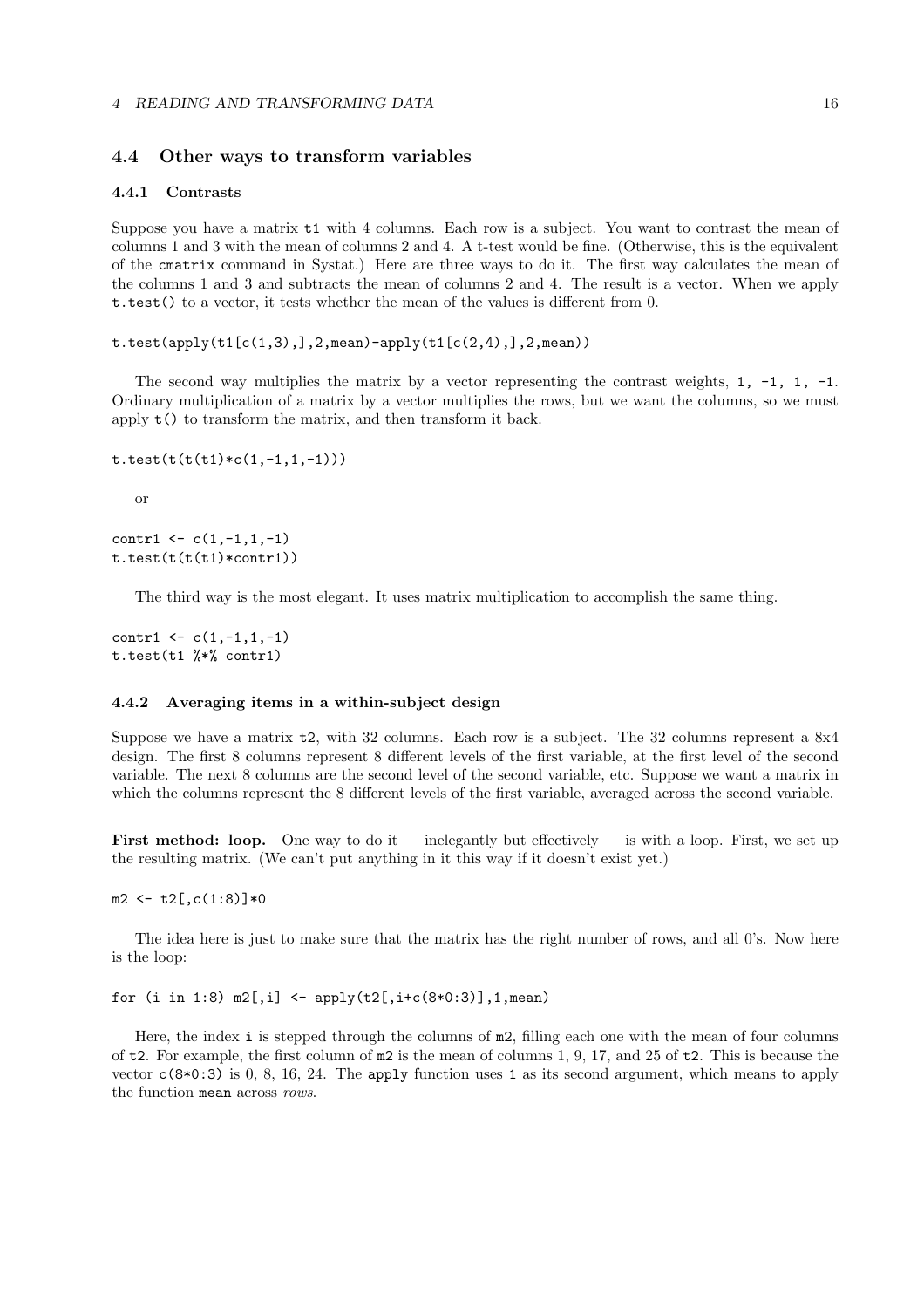Second method: matrix multiplication. Now here is a more elegant way, but one that requires an auxiliary matrix, which may use memory if that is a problem. This time we want the means according to the second variable, which has four levels, so we want a matrix with four columns. We will multiply the matrix t2 by an auxiliary matrix c0.

The matrix c0 has 32 rows and four columns. The first column is  $1,1,1,1,1,1,1,1$  followed by 24 0's. This is the result of  $rep(c(1,0,0,0),rep(8,4))$ , which repeats each of the elements of 1,0,0,0 eight times (since **rep(8,4)** means 8,8,8,8). The second column is 8 0's, 8 1's, and 16 0's.

```
c0 <- cbind(rep(c(1,0,0,0),rep(8,4)),rep(c(0,1,0,0),rep(8,4)),
rep(c(0,0,1,0),rep(8,4)),rep(c(0,0,0,1),rep(8,4)))
c2 <- t2 % *% c0
```
The last line above uses matrix multiplication to create the matrix c2, which has 4 columns and one row per subject. Note that the order here is important; switching t2 and c0 will not work.

#### 4.4.3 Selecting cases or variables

There are several other ways for defining new matrices or data frames as subsets of other matrices or data frames.

One very useful function is which(), which yields the indices for which its argument is true. For example, the output of which(3:10  $> 4$ ) is the vector 3 4 5 6 7 8, because the vector 3:10 has a length of 8, and the first two places in it do not meet the criterion that their value is greater than 4. With which(), you can use a vector to select rows or columns from a matrix (or data frame). For example, suppose you have nine variables in a matrix m9 and you want to select three sub-matrices, one consisting of variables 1, 4, 7, another with 2, 5, 8, and another with 3, 6, 9. Define mvec so that it is the vector 1 2 3 1 2 3 1 2 3.

```
mvec9 \leftarrow \text{rep}(1:3,3)m9a \leftarrow m9[,which(mvec9 == 1)]
m9b \leftarrow m9[,which(mvec9 == 2)]
m9c \leftarrow m9[,which(mvec9 == 3)]
```
You can use the same method to select subjects by any criterion, putting the which() expression before the comma rather than after it, so that it indicates rows.

### 4.4.4 Recoding and replacing data

Suppose you have m1 a matrix of data in which 99 represents missing data, and you want to replace each 99 with NA. Simply say  $m1$ [m1==99]  $\leq$  NA. Note that this will work only if m1 is a matrix (or vector), not a data frame (which could result from a read.table() command). You might need to use the as.matrix() function first.

Sometimes you want to recode a variable, e.g., a column in a matrix. If q1[,3] is a 7-point scale and you want to reverse it, you can say

 $q1[, 3]$  <- 8 -  $q1[, 3]$ 

In general, suppose you want to recode the numbers 1,2,3,4,5 so that they come out as 1,5,3,2,4, respectively. You have a matrix m1, containing just the numbers 1 through 5. You can say

c1 <-  $c(1,5,3,2,4)$  $apply(m1,1:2,function(x) c1[x])$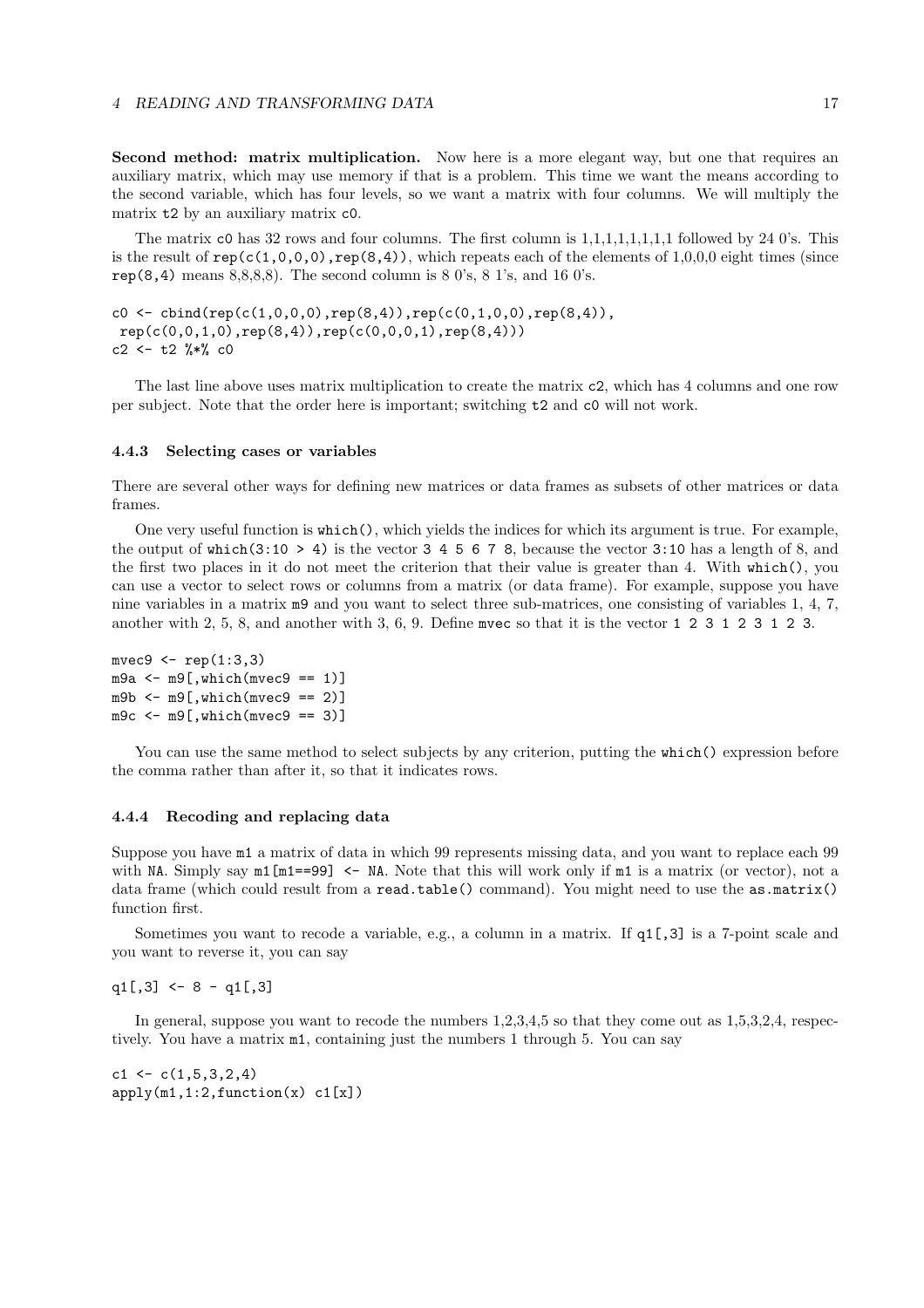### 4 READING AND TRANSFORMING DATA 18

In this case c1[x] is just the value at the position indicated by x.

Suppose that, instead of 1 through 5, you have A through E, so that you cannot use numerical positions. You want to convert A,B,C,D,E to 1,5,3,2,4, respectively. You can use two vectors:

```
c1 \leftarrow c(1,5,3,2,4)
n1 <- c("A","B","C","D","E")
apply(m1,1:2,function(x) c1[which(n1)=x])
```
Or, alternatively, you can give names to c1 instead of using a second vector:

```
c1 \leftarrow c(1,5,3,2,4)
names(c1) <- c("A","B","C","D","E")
apply(m1,1:2,function(x) c1[x])
```
The same general idea will work for arrays, vectors, etc., instead of matrices.

Here are some other examples, which may be useful in simple cases, or as illustrations of various tricks.

In this example,  $q2[$ ,  $c(2,4)]$  are two columns that must be recoded by switching 1 and 2 but leaving responses of 3 or more intact. To do this, say

 $q2[,c(2,4)] \leftarrow (q2[,c(2,4)] \leftarrow 3) * (3 - q2[,c(2,4)]$  +  $(q2[,c(2,4)] \geq 3) * q2[,c(2,4)]$ 

Here the expression  $q2[$ ,c(2,4)] < 3 is a two-column matrix full of TRUE and FALSE. By putting it in parentheses, you can multiply it by numbers, and TRUE and FALSE are treated as 1 and 0, respectively. Thus,  $(q2[,c(2,4)] < 3$  \*  $(3 - q2[,c(2,4)]$  switches 1 and 2, for all entries less than 3. The expression  $(q2[,c(2,4)] \geq 3$  \*  $q2[,c(2,4)]$  replaces all the other values, those greater than or equal to 3, with themselves.

Here is an example that will switch 1 and 3, 2 and 4, but leave 5 unchanged, for columns 7 and 9

q3[,c(7,9)] <-  $(q3[,c(7,9)]=-1)*3 + (q3[,c(7,9)]=-2)*4 +$  $(q3[,c(7,9)]=-3)*1 + (q3[,c(7,9)]=-4)*2 + (q3[,c(7,9)]=-5)*5$ 

Notice that this works because everything on the right of  $\leq$  is computed on the values in q3 before any of these values are replaced.

### 4.4.5 Replacing characters with numbers

Sometimes you have questionnaire data in which the responses are represented as (for example) "y" and "n" (for yes and no). Suppose you want to convert these to numbers so that you can average them. The following command does this for a matrix q1, whose entries are y, n, or some other character for "unsure." It converts y to 1 and n to -1, leaving 0 for the "unsure" category.

q1 <-  $(q1[$ ,]=="y") -  $(q1[$ ,]=="n")

In essence, this works by creating two new matrices and then subtracting one from the other, element by element.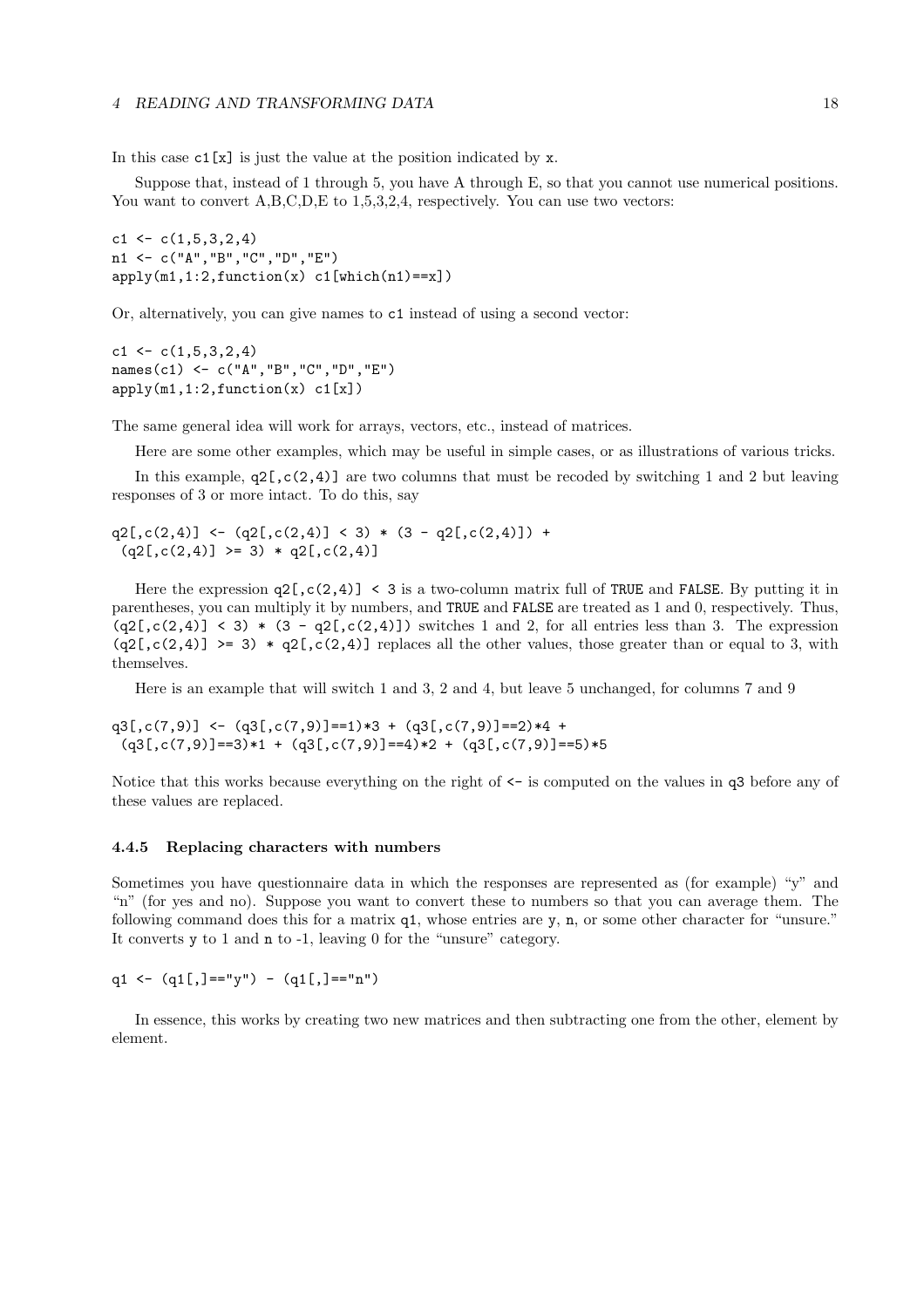### 4.5 Using R to compute course grades

Here is an example that might be useful as well as instructive. Suppose you have a set of grades including a midterm with two parts m1 and m2, a final with two parts, and two assignments. You told the students that you would standardize the midterm scores, the final scores, and each of the assignment scores, then compute a weighted sum to determine the grade. Here, with comments, is an R file that does this. The critical line is the one that standardizes and computes a weighted sum, all in one command.

```
g1 \leq read.csv("grades.csv", header=F) # get the list of scores
a1 \leftarrow as. vector(g1[,4])
m1 \leftarrow as.vector(g1[,5])m2 \leftarrow as.vector(g1[,6])a2 \leftarrow as.vector(g1[,7])f1 \leftarrow as. vector(g1[,g])
f2 \leftarrow as.vector(g1[,9])a1[a1 == "NA"] <- 0 # missing assignment 1 gets a 0
m <- 2*m1+m2 # compute midterm score from the parts
f \leftarrow f1+f2gdf <- data.frame(a1,a2,m,f)
gr \leftarrow apply(t(scale(gdf)) * c(.10,.10,.30,.50).2, sum)# The last line standardizes the scores and computes their weighted sum
 # The weights are .10, .10, .30, and .50 for a1, a2, m, and f
gcut <- c(-2,-1.7,-1.4,-1.1,-.80,-.62,-.35,-.08,.16,.40,.72,1.1,2)
 # The last line defines cutoffs for letter grades.
glabels <- c("f","d","d+","c-","c","c+","b-","b","b+","a-","a","a+")
gletter <- cut(gr,gcut,glabels) # creates a vector of letter grades
\text{grad} \leq \text{cbind}(\text{gl}[,1:2], \text{round}(\text{gr}, \text{digits=4}), \text{gletter}) # makes a matrix
 # gl[,1:2] are students' names
\text{grd}[\text{order}(gr),] # sorts the matrix in rank order and prints it
round(table(gletter)/.83,1) # prints, with rounding
 # the .83 is because there are 83 students, also gets percent
gcum <- as.vector(round(cumsum(table(gletter)/.83),1))
names(gcum) <- glabels
gcum # prints cumulative sum of students with different grades
```
# 5 Graphics

R can do presentation-quality and publication-quality graphics. These often require some trial-and-error manipulation of labels, line styles, axes, fonts, etc., and you should consult the help pages and the Introduction for more details. The emphasis in this section is on the use of graphics for data exploration, but we provide some leads into the more advanced uses.

One trick with graphics is to know how each of the various graphics commands responds (or fails to respond) to each kind of data object: data.frame, matrix, and vector. Often, you can be surprised.

# 5.1 Default behavior of basic commands

Here is the default behavior for each object for each of some of the plotting commands, e.g.,  $plot(x1)$  where x1 is a vector, matrix, or data frame.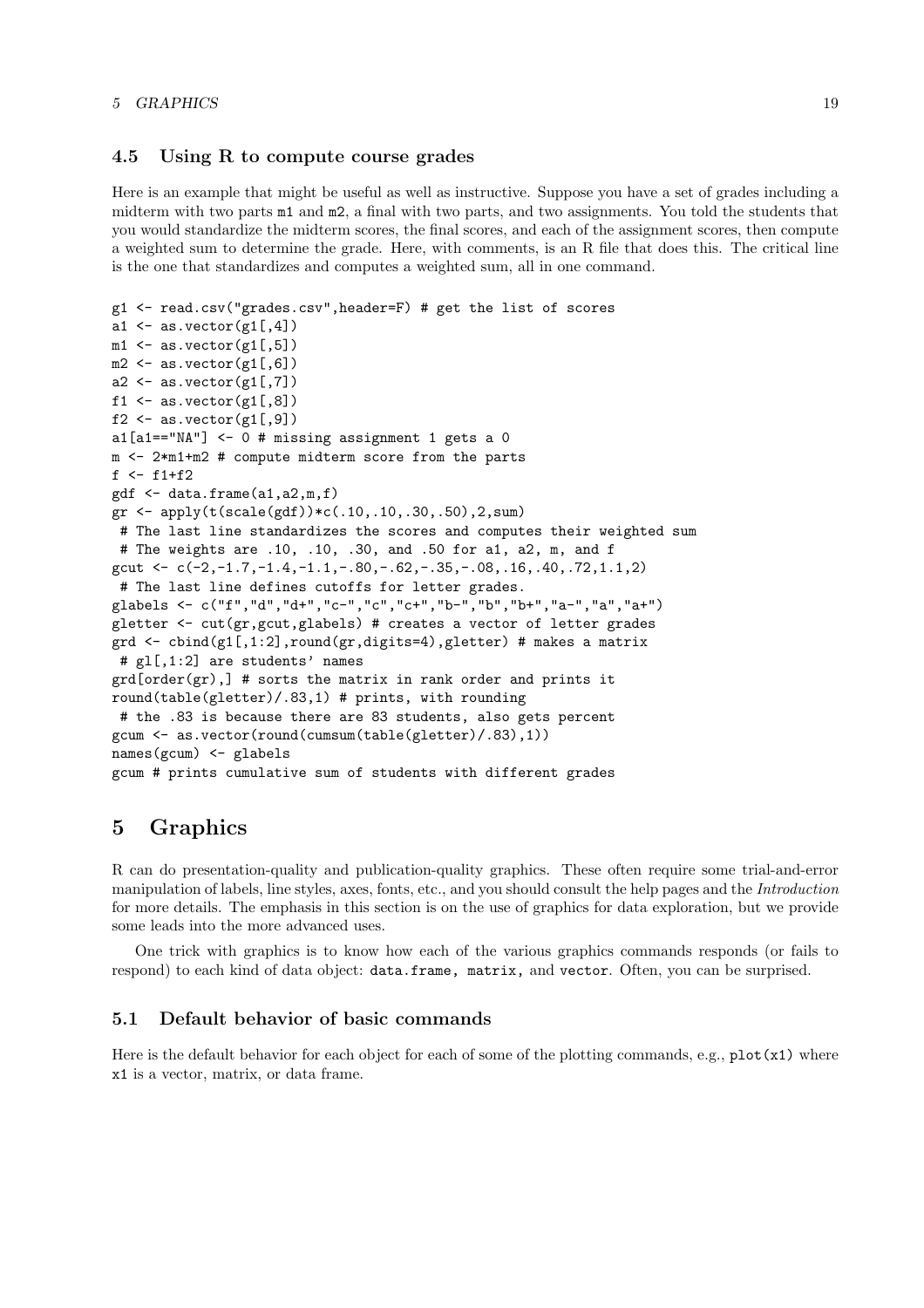|         | vector                         | matrix                               | data.frame                          |
|---------|--------------------------------|--------------------------------------|-------------------------------------|
| plot    | values as function of position | 2nd column as function of 1st        | plots of each column as func-       |
|         |                                |                                      | tion of others                      |
| boxplot | one box for whole vector       | one box for all values in ma-        | for<br>column<br>each<br>box<br>one |
|         |                                | trix                                 | (variable)                          |
| barplot | one bar for each position.     | column,<br>for<br>each<br>bar<br>one | error                               |
|         | height is value                | summing successive values in         |                                     |
|         |                                | colors                               |                                     |
| matplot | one labeled point for each po- | X axis is row, Y is value, label     | X axis is row, Y is value, label    |
|         | sition, height is value        | is column                            | is column                           |

The barplot of a matrix is an interesting display worth studying. Each bar is stack of smaller bars in different colors. Each smaller bar is a single entry in the matrix. The colors represent the row. Adjacent negative and positive values are combined. (It is easier to understand this plot if all values have the same sign.)

# 5.2 Other graphics

To get a bar plot of the column means in a data frame df1, you need to say barplot(height=apply(df1),2,mean)).

To get a nice parallel coordinate display like that in Systat, use matplot but transform the matrix and use lines instead of points, that is:  $\text{matplot}(t(\text{mat1}),type="1")$ . You can abbreviate type with t.

matplot(v1, m1, type="1") also plots the columns of the matrix m1 on one graph, with v1 as the horizontal axis. This is a good way to get plots of two functions on one graph.

To get scatterplots of the columns of a matrix against each other, use  $\text{pairs}(x1)$ , where x1 is a matrix or data frame. (This is like "splom" in Systat, which is the default graph for correlation matrices.)

Suppose you have a measure y1 that takes several different values, and you want to plot histograms of y1 for different values of x1, next to each other for easy comparison. The variable x1 has only two or three values. A good plot is  $\text{stripchart}(y1 \text{ x1}, \text{method='stack').}$  When y1 is more continuous, try stripchart(v1 ~ x1, method='iitter').

Here are some other commands in their basic form. There are several others, and each of these has several variants. You need to consult the help pages for details.

plot(v1,v2) makes a scatterplot of v2 as a function of v1. If v1 and v2 take only a small number of values, so that the plot has many points plotted on top of each other, try  $plot(jitter(v1),jitter(v2))$ .

hist $(x1)$  gives a histogram of vector  $x1$ .

coplot(y1  $\degree$  x1 | z1) makes several plots of y1 as a function of x1, each for a different range of values  $of$  z<sub>1</sub>

interaction.plot(factor1,factor2,v1) shows how v1 depends on the interaction of the two factors.

Many wonderful graphics functions are available in the Grid and Lattice packages. Many of these are illustrated and explained in Venables and Ripley (1999).

# 5.3 Saving graphics

To save a graph as a png file, say png("file1.png"). Then run the command to draw the graph, such as  $plot(x1,y1)$ . Then say dev.off(). You can change the width and height with arguments to the function. There are many other formats aside from png, such as pdf, and postscript. See help(Devices).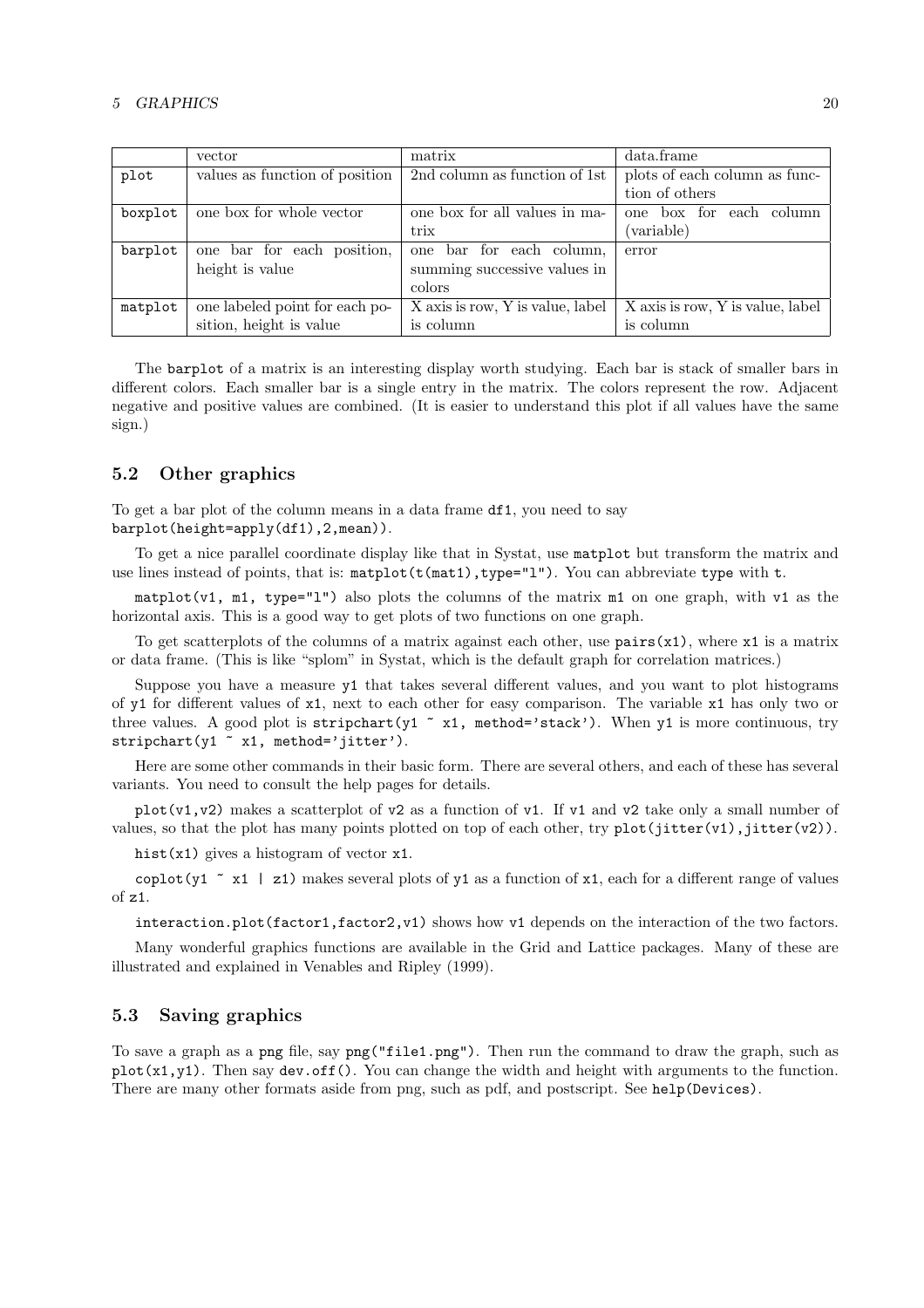### 5 GRAPHICS 21

There are also some functions for saving graphics already made, which you can use after the graphic is plotted: dev.copy2eps("file1.eps") and dev2bitmap().

### 5.4 Multiple figures on one screen

The par() function sets graphics parameters. One type of parameter specifies the number and layout of multiple figures on a page or screen. This has two versions, mfrow and mfcol. The command par(mfrow=c(3,2)), sets the display for 3 rows and 2 columns, filled one row at a time. The command fpar(mfcol=c(3,2)) also specifies 3 rows and 2 columns, but they are filled one column at a time as figures are plotted by other commands.

Here is an example in which three histograms are printed one above the other, with the same horizontal and vertical axes and the same bar widths. The breaks are every 10 units. The freq=FALSE command means that densities are specified rather than frequencies. The ylim commands set the range of the vertical axis. The dev.print line prints the result to a file. The next three lines print out the histogram as numbers rather than a plot; this is accomplished with **print=FALSE**. These are then saved to **hfile1**.

```
par(mfrow=c(3,1))hist(vector1,breaks=10*1:10,freq=FALSE,ylim=c(0,.1))
hist(vector2,breaks=10*1:10,freq=FALSE,ylim=c(0,.1))
hist(vector3,breaks=10*1:10,freq=FALSE,ylim=c(0,.1))
dev.print(png,file="file1.png",width=480,height=640)
h1 <- hist(vector1,breaks=10*1:10,freq=FALSE,ylim=c(0,.1),plot=FALSE)
h2 <- hist(vector2,breaks=10*1:10,freq=FALSE,ylim=c(0,.1),plot=FALSE)
h3 <- hist(vector3,breaks=10*1:10,freq=FALSE,ylim=c(0,.1),plot=FALSE)
sink("hfile1")
h1
h<sub>2</sub>h<sub>3</sub>sink()
```
For simple over-plotting, use  $par(new=T)$ . Of course, this will also plot axis labels, etc. To avoid that, you might say  $par(new=T,ann=F)$ . (Apparent undocumented feature: this setting conveniently disappears after it is used once.) To plot several graphs of the same type, you can also use points(), lines(), or matplot().

# 5.5 Other graphics tricks

When you use  $plot()$  with course data (e.g., integers), it often happens that points fall on top of each other. There are at least three ways to deal with this. One is to use stripchart() (see above). Another is to apply jitter() to one or both of the vectors plotted against each other, e.g.,  $plot(jitter(v1),v2)$ . A third is to use sunflowerplot(v1,v2), which uses symbols that indicated how many points fall in the same location.

Use identify() to find the location and index of a point in a scatterplot made with plot(). Indicate the point you want by clicking the mouse on it. The function locator() just gives the coordinates of the point. This is useful for figuring out where you want to add things to a plot, such as a legend.

text() uses a vector of strings instead of points in a plot. If you want a scatterplot with just these name, first make an empty plot (with type="n") to get the size of the plot correct) and then use the text command, e.g.:

 $x \leftarrow 1:5$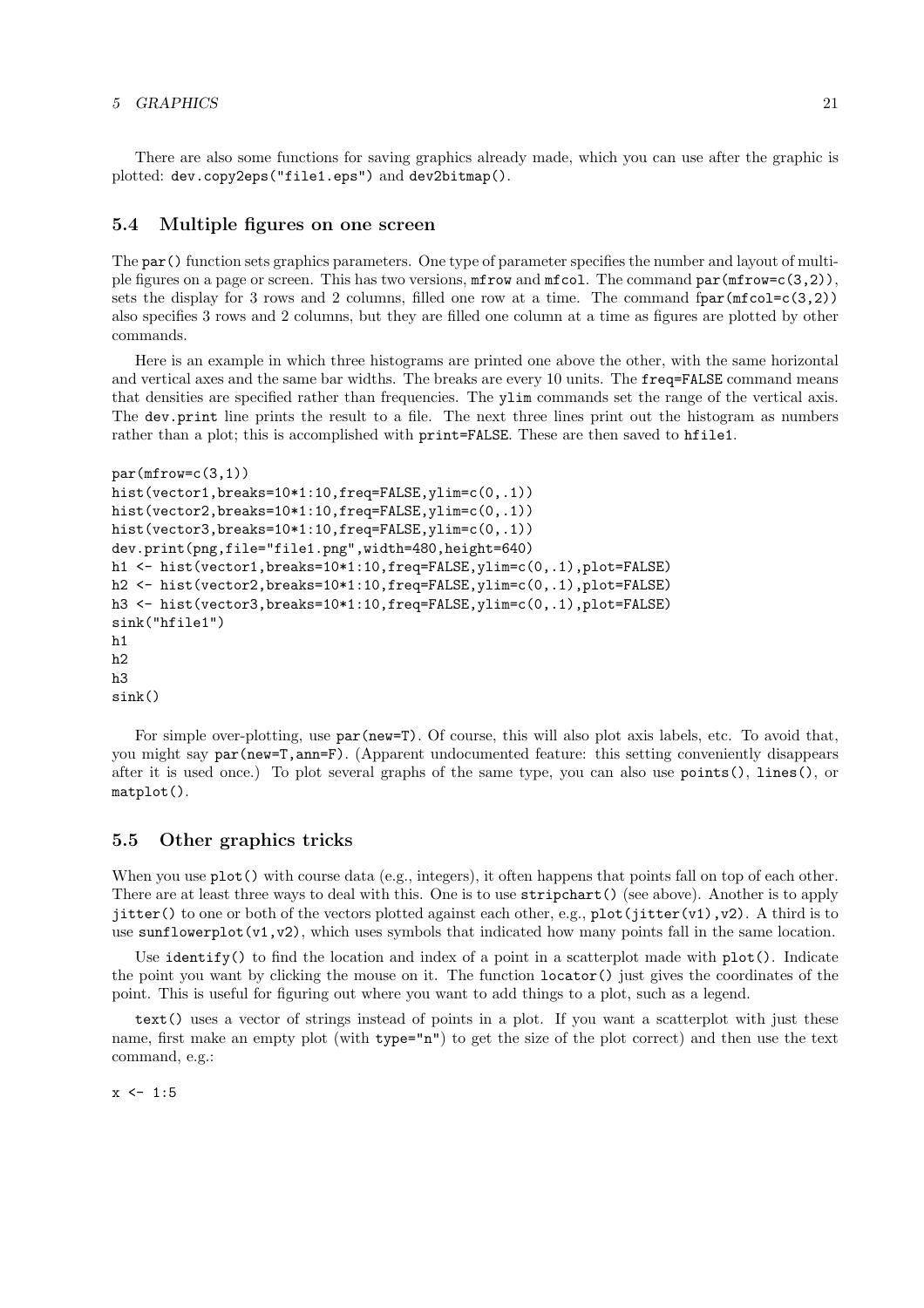```
plot(x,x^2,type="n")
text(x,x^2,labels=c("one","two","three","four","five"),col=x)
```
In this case, the col=x argument plots each word in a different color.

To put a legend on a plot, you can use the "legend=" argument of the plotting function, or the legend() function, e.g., legend(3,4,legend=c("Self","Trust"),fill=c("gray25","gray75")). This example illustrates the use of gray colors indicated by number, which is convenient for making graphics for publication. (For presentation or data exploration, the default colors are usually excellent.)

Several functions will draw various things on graphs. polygon() and segments() draw lines. They differ in the kind of input they want, and the first one closes the polygon it draws.

# 6 Examples of simple graphs in publications

This section illustrates some practical techniques for making publication-quality graphs with very basic graphics commands.k

The second author, as editor of the open-access journal Judgment and Decision Making (http://journal.sjdm.org), has found it necessary to re-draw some graphs. Usually the originals were made with expensive proprietary software, most of which is designed for printing on paper but sometimes is difficult to use for publication graphics, which usually must be re-sized to fit the journal's format. For this purpose, the best format is encapsulated PostScript (eps).

But the eps format itself is not enough because of the two types of graphics formats. Vector graphics describe images in terms of commands, of the form "draw a black line from point  $x1,y1$  to point  $x2,y2$ ." Of course, these commands are abbreviated in different ways for different formats. The details of which points should be black are left to other software (or to a printer), which is usually designed to do the best possible job of displaying the element in question. On the other hand raster (or "bitmap") images specify all the points. This works fine if the result is printed on paper or if the computer software plots the image point by point on the user's display. If the image must be re-sized, however, the display program cannot fully recover the original information, and plots are usually somewhat messy. Common raster formats are tiff, png, gif, and bmp. Common vector formats are eps, svg (scalable vector graphics), wmf (Windows meta-file), and emf (extended wmf). But all of these "vector formats" can include raster images within them. Unfortunately, software that claims to produce eps often does it simply by making a raster image and including it in an eps file. R is one of the few that makes true vector images correctly. (Others are Stata and SigmaPlot.)<sup>4</sup>

To produce good eps with R, I generally use the following format:

```
postscript(file="fig1.eps",width=8,height=8,
horiz=F,onefile=F,pointsize=16,paper="special")
[plotting commands here]
dev.off()
system("bbox fig1.eps")
```
All of these options are described in the help file for postscript() (in the graphics package), but some comments are needed. First, pointsize controls the size of the font. A setting of 14 or 16 is good for a

<sup>&</sup>lt;sup>4</sup>Note that the jpeg (or jpg) format, commonly used for photographs, is a third category. It is closer to a raster image and is definitely not vector format. But it re-codes the images into a more compact format by using interesting mathematical transformations (involving singular value decomposition), which preserve the useful information found in most photographs. It is called a "lossy" format because it loses some information. It should not be used for "line art," that is, graphs, but it is practically necessary for photos. Although most digital cameras now have a tiff (raster) option, it is rarely used because it requires much more storage space than ipeg.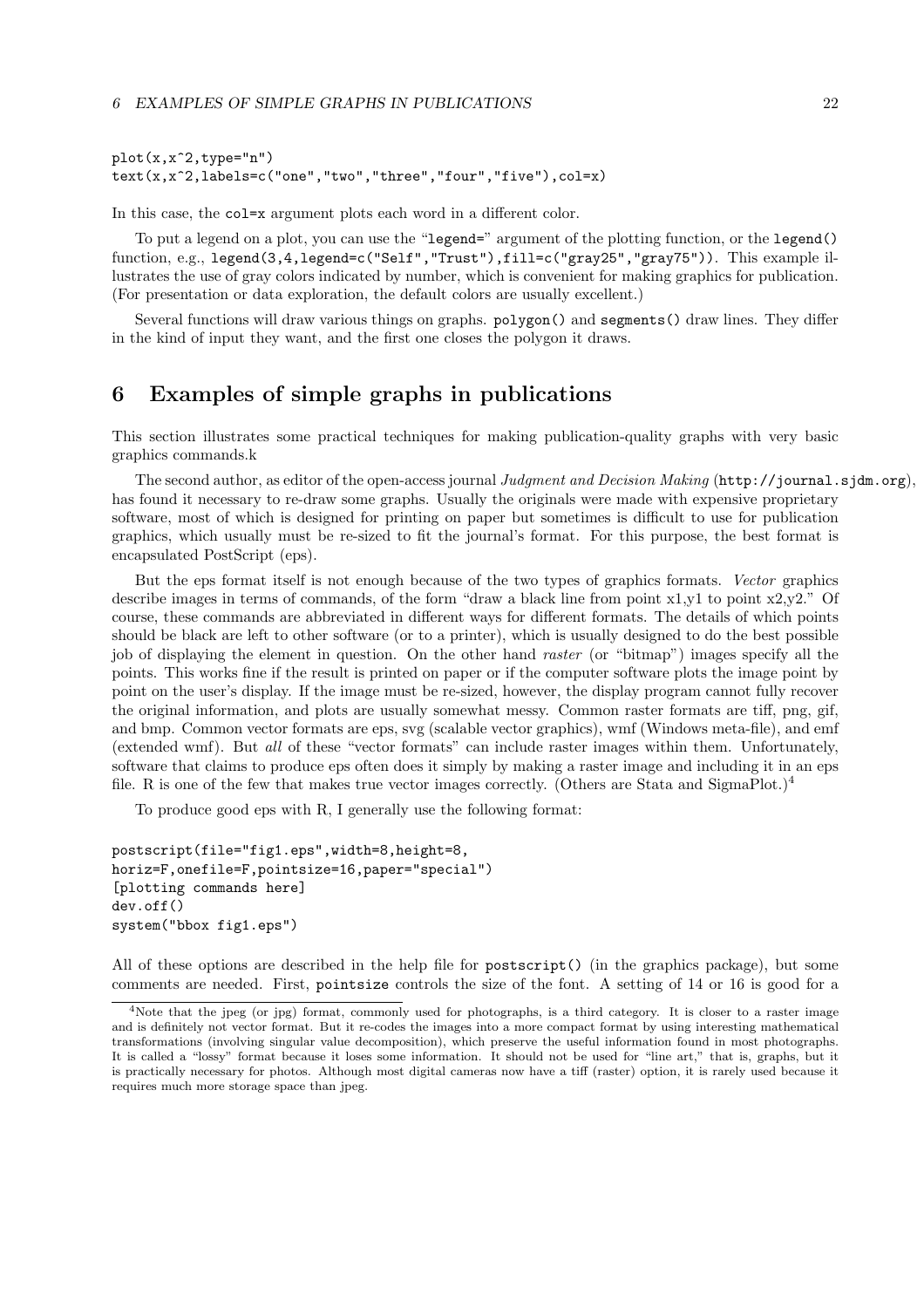large figure that covers the width of a page, but usually 18 or 20 is better for a figure that will go in a single column of a two-column text. Note that the advantage of eps is that you can resize it, without loss, to fit wherever it goes.

The dev.off() command is necessary to save the result to disk.

For all the niceties of R , there is one thing it doesn't do, which is to make a "tight bounding box" around a plot. The difference between eps and ordinary Postscript is the specification of a bounding box, which is a description of the box containing the plot. You can see these commands by looking at the top of almost any eps file, which is just text. The problem is that R 's default bounding box includes a blank margin, which you usually do not want. To remove the margin, I use the following script (which requires Ghostscript and uses Linux shell commands, which can probably be translated for other operating systems):

```
#!/bin/bash
cat $1 | sed -r -e "s/BoundingBox:[\ ]+[0-9]+[\ ]+[0-9]+[\ ]+[0-9]+
 [\ ] + \left[0 - 9\right] +/'gs -sDEVICE=bbox -dBATCH -dNOPAUSE -q'/" > temp.eps
gs -sDEVICE=bbox -sNOPAUSE -q $1 $showpage -c quit 2> bb.out
sed -e"1 r bb.out" temp.eps > $1
/bin/rm bb.out
/bin/rm temp.eps
```
Note that the first line of this script is folded to make it easier to read here. It should be unfolded. This script removes the original bounding box and replaces it with the smallest possible box. The system() command above simply calls the script.

Each of the following examples is listed according to the URL of the paper in which it appears. The complete R scripts for these and other figures are linked from http://journal.sjdm.org/RX.html



# 6.1 http://journal.sjdm.org/8827/jdm8827.pdf

**Distance from target**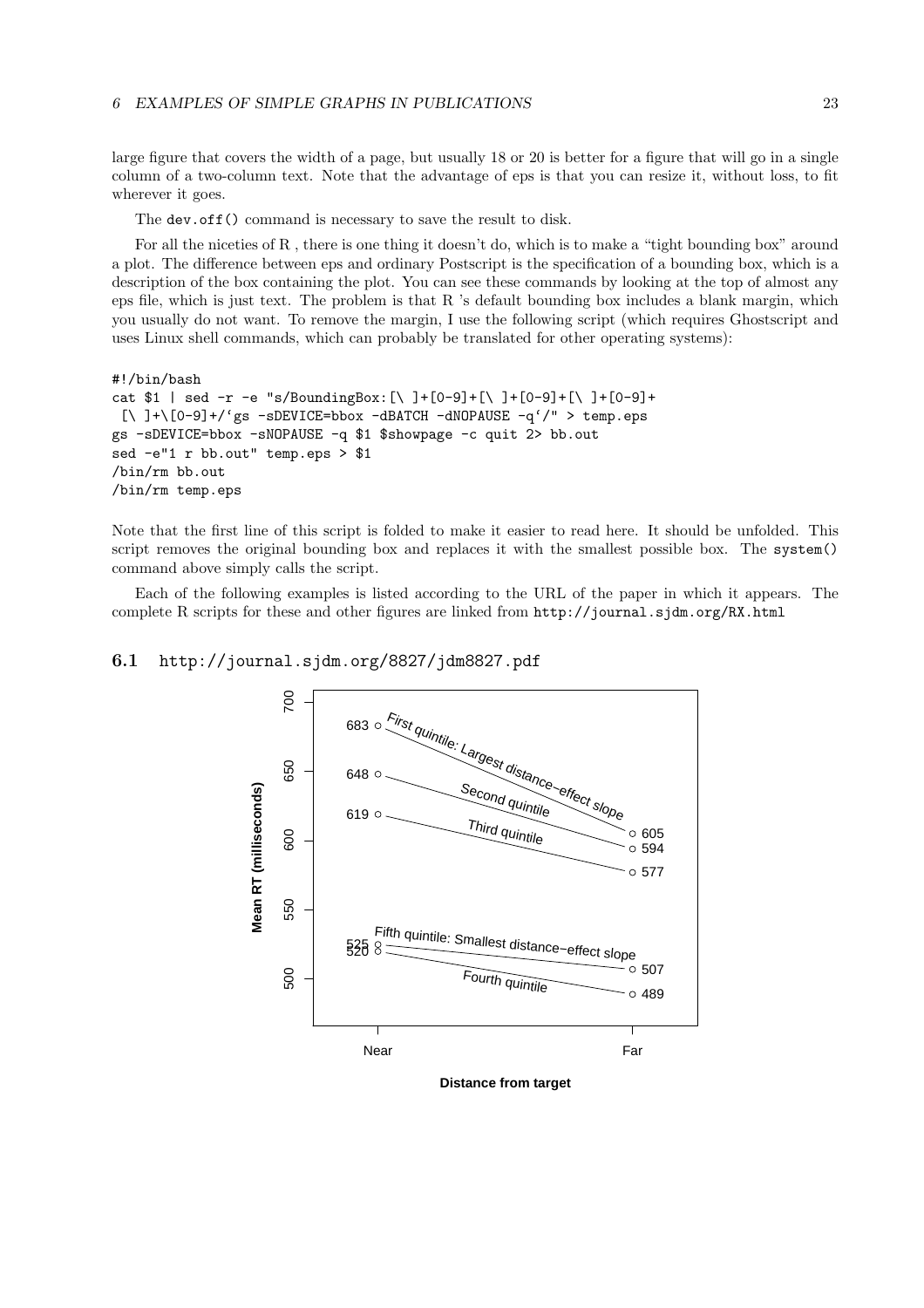```
postscript(file="fig1.eps",width=8,height=8,
horiz=F,onefile=F,pointsize=16,paper="special")
c1 \leftarrow c(683, 605)c2 \leftarrow c(648, 594)c3 \leftarrow c(619.577)c4 \leftarrow c(520, 489)c5 < -c(525, 507)plot(c1,xlab=expression(bold("Distance from target")),
     ylab=expression(bold("Mean RT (milliseconds)")),
     ylim=c(475,700),xlim=c(.8,2.2),type="b",xaxt="n")
axis(1,at=c(1,2),labels=c("Near","Far"))
lines(c2,type="b")
lines(c3,type="b")
lines(c4,type="b")
lines(c5,type="b")
text(c(.92,2.08),c1,labels=c1)
text(c(.92,2.08),c2,labels=c2)
text(c(.92,2.08),c3,labels=c3)
text(c(.92,2.08),c4,labels=c4)
text(c(.92,2.08),c5,labels=c5)
text(1.5,mean(c1)+8.6,srt=-23,labels="First quintile: Largest distance-effect slope")
text(1.5,mean(c2)+7,srt=-16,labels="Second quintile")
text(1.5,mean(c3)+7,srt=-12,labels="Third quintile")
text(1.5,mean(c4)-7.4,srt=-9.2,labels="Fourth quintile")
text(1.5,mean(c5)+8.8,srt=-5.4,labels="Fifth quintile: Smallest distance-effect slope")
dev.off()
system("bbox fig1.eps")
```
This figure illustrates the use of the text() function. Here I adjusted the slope with srt by trial and error, although the initial errors got smaller after the first one.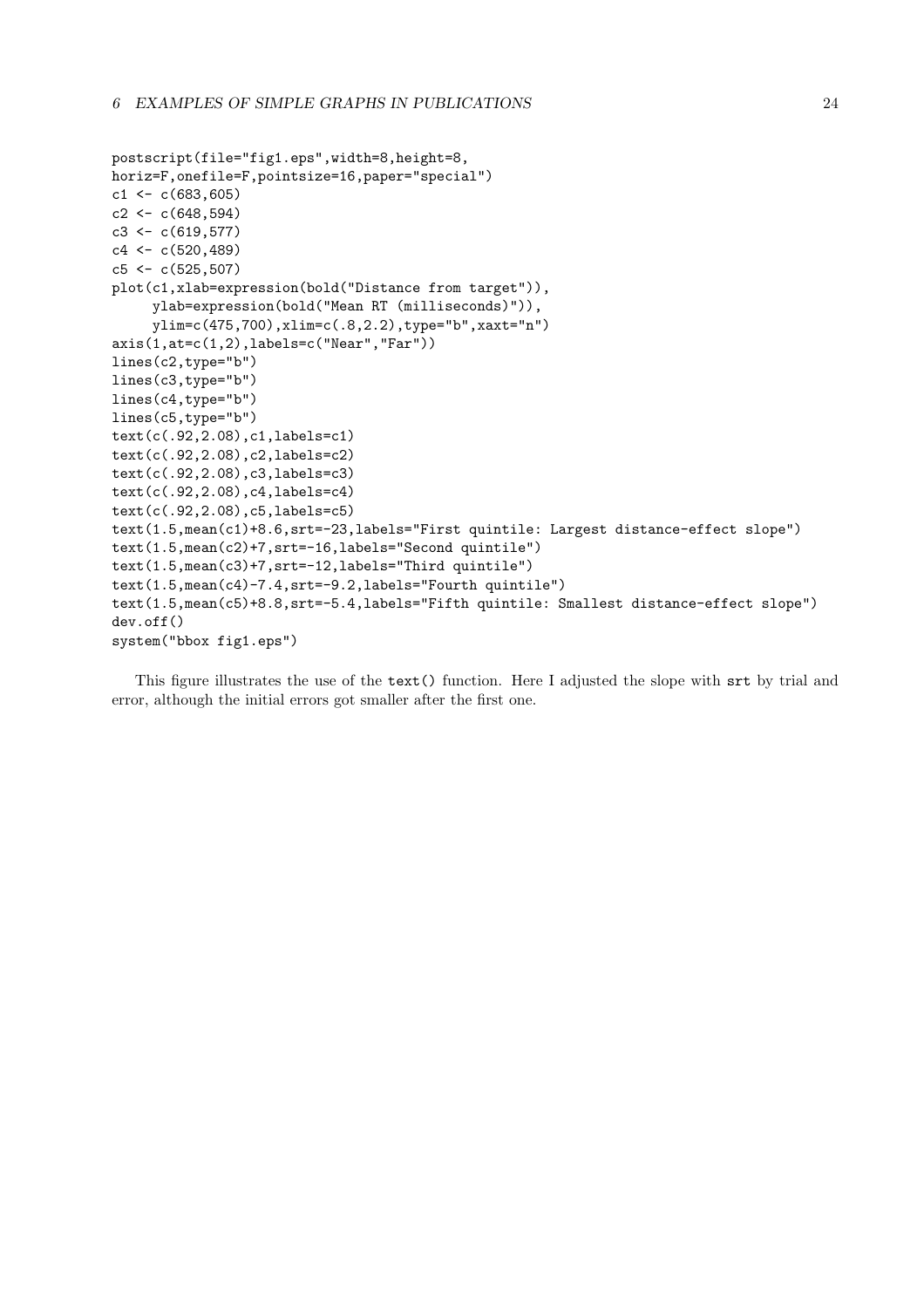

This figure illustrates the use of padj and multi-line labels.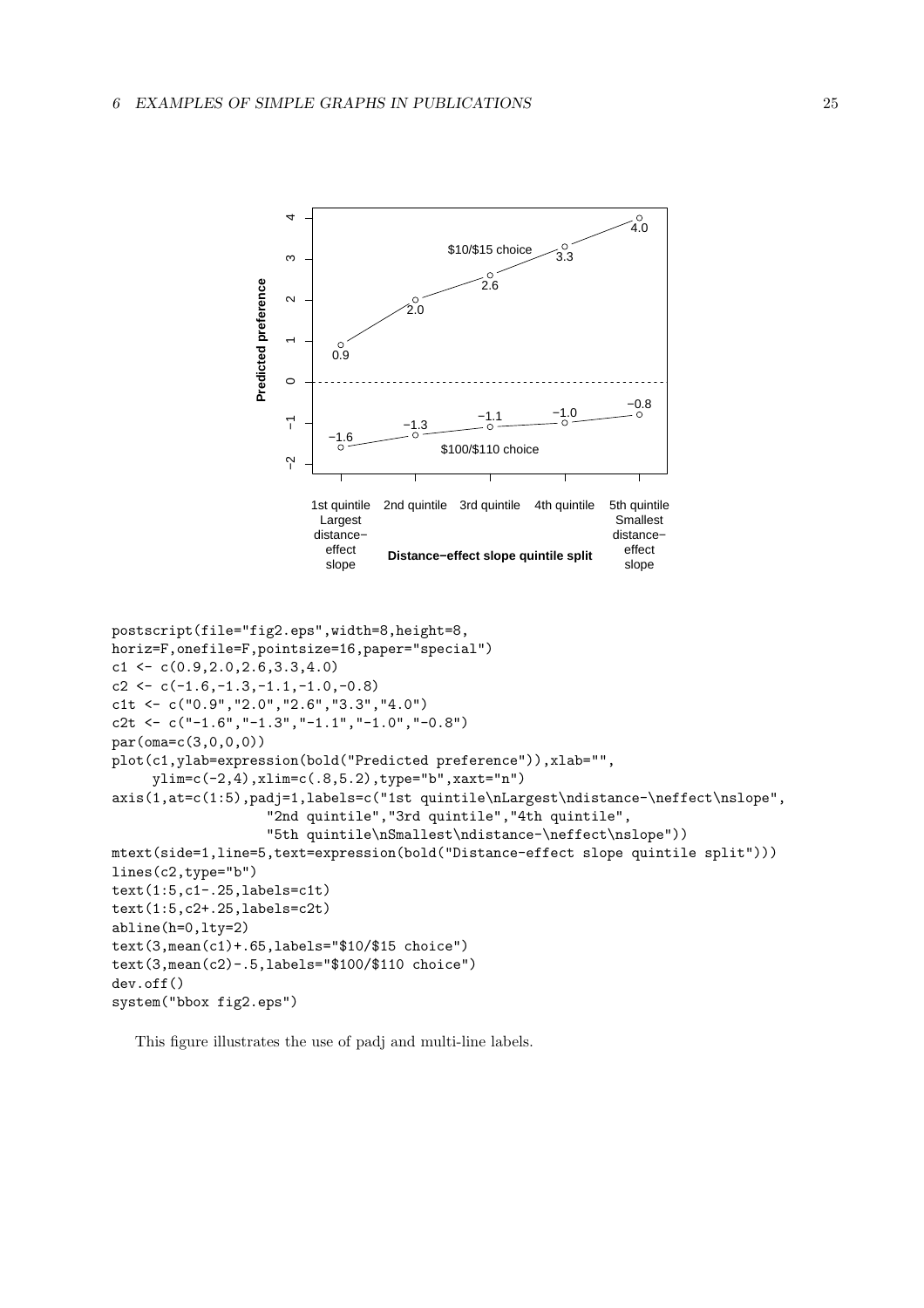

6.2 http://journal.sjdm.org/8814/jdm8814.pdf

Number of arguments

```
Intent <- array(c(7.32,7.60,7.80,5.28,7.44,8.24,7.96,7.40,8.08,
7.50,6.76,7.48,7.52,7.28,6.48,6.80,7.72,7.48),c(3,3,2))
dimnames(Intent) <- list(Arguments=c(2,4,6),
                           Background=c("Positive","Negative","None"),
                           Frame=c("Positive","Negative"))
Intention <- c(Intent)
Arguments \leftarrow \text{rep}(c(2,4,6),6)Background <- rep(rep(c("Positive","Negative","None"),c(3,3,3)),2)
Frame <- rep(c("Positive","Negative"),c(9,9))
postscript(file="fig0.eps",width=8,height=8,
horiz=F,onefile=F,pointsize=18,paper="special")
plot(c(2,4,6),Intention[1:3],xlim=c(2,18),ylim=c(5,8.5),pch=19,col="maroon",
                xlab="Number of arguments",ylab="Behavioral intention",xaxt="n")
y.lm \leftarrow fitted(lm(Intention[1:3] \sim c(2,4,6)))
segments(2, y.lm[1], 6, y.lm[3],col="maroon")
points(c(8,10,12),Intention[4:6],col="maroon",pch=19)
y.lm \leftarrow \text{fitted}(\text{Im}(\text{Intention}[4:6] \text{ } ^\circ \text{ } c(8,10,12)))segments(8, y.lm[1], 12, y.lm[3],col="maroon")
points(c(14,16,18),Intention[7:9],col="maroon",pch=19)
y.lm \leftarrow fitted(lm(Intention[7:9] \sim c(14,16,18)))
segments(14, y.lm[1], 18, y.lm[3],col="maroon")
points(c(2,4,6),Intention[10:12],col="blue")
y.lm \leftarrow fitted(lm(Intention[10:12] \sim c(2,4,6)))
```

```
segments(2, y.lm[1], 6, y.lm[3],col="blue",lty=2)
```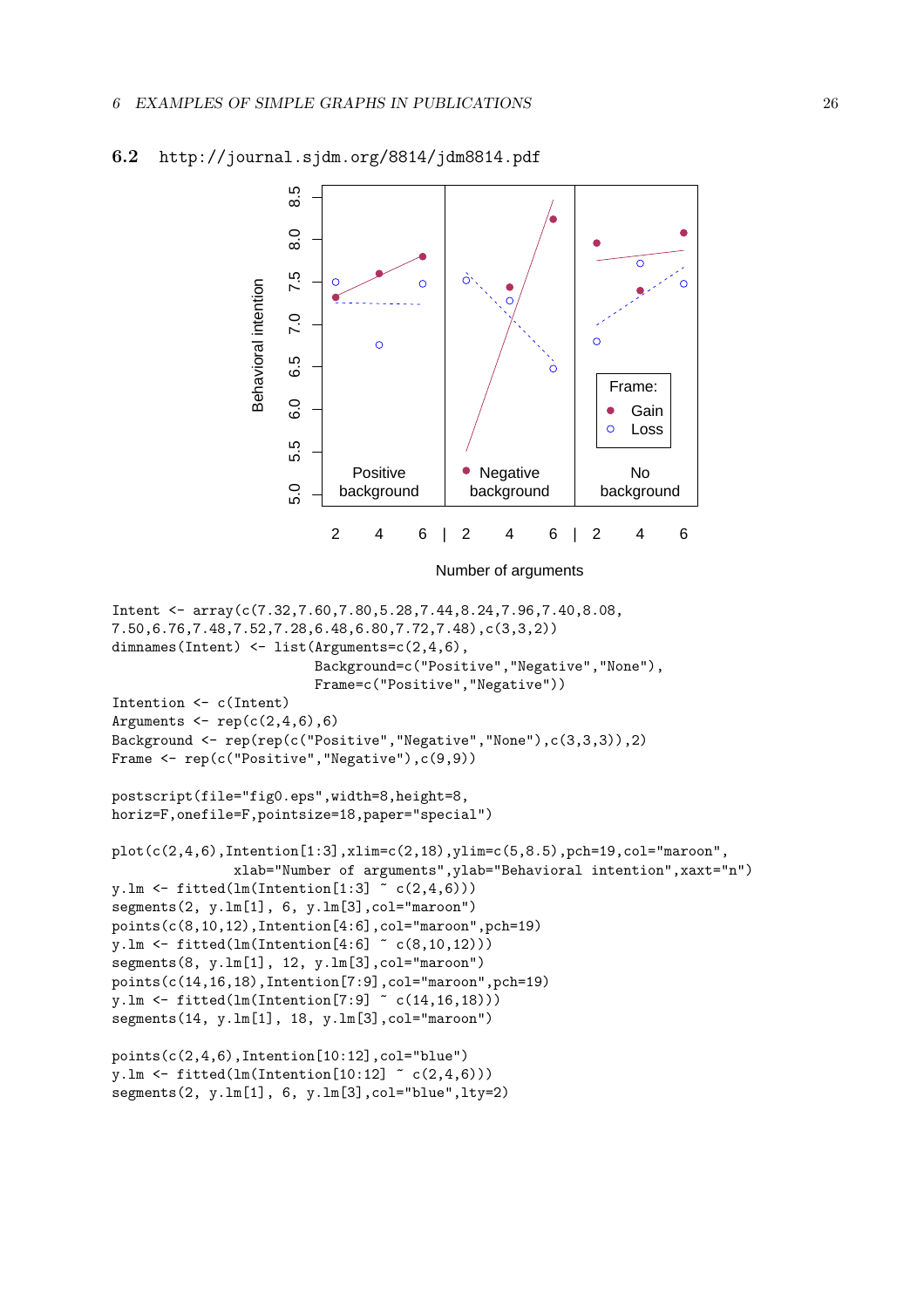```
points(c(8,10,12),Intention[13:15],col="blue")
y.lm <- fitted(lm(Intention[13:15] ~ c(8,10,12)))
segments(8, y.lm[1], 12, y.lm[3],col="blue",lty=2)
points(c(14,16,18),Intention[16:18],col="blue")
v.lm \leftarrow \text{fitted}(\text{Im}(\text{Intention}[16:18] \text{ } ^\circ \text{ } c(14.16.18)))segments(14, y.lm[1], 18, y.lm[3],col="blue",lty=2)
mtext(side=1,line=1,at=c(1,2,3,3.5,4,5,6,6.5,7,8,9)*2,
      text=c(2,4,6,"|",2,4,6,"|",2,4,6))
abline(v=7)
abline(v=13)
text(c(4,10,16),5.15,labels=c("Positive\nbackground",
     "Negative\nbackground","No\nbackground"))
legend(14,6.42,legend=c("Gain","Loss"),title="Frame:",
       col=c("maroon","blue"),pch=c(19,1))
dev.off()
system("bbox fig0.eps")
```
This is a fairly complicated example, which illustrates several things. One is the use of lm() to get properties of best-fitting lines to superimpose on a plot. In simple cases, it is usually sufficient to say something like abline(lm(Y X)). But here the origin is different for each part of the plot, so we use fitted values and segments() instead of abline(). Also shown here is the use of mtext() to add text around the margins of a plot, just as text() adds test internally. Finally, we use legend() to specify more carefully where the legend should go.



# 6.3 http://journal.sjdm.org/8801/jdm8801.pdf

library(gplots)

```
c1 \leftarrow c(66, 69, 63, 78, 40, 70, 53)e1 \leftarrow c(3,4,4,4,3,4,8)postscript(file="fig4.eps",width=10.8,height=8,
horiz=F,onefile=F,pointsize=16,paper="special")
```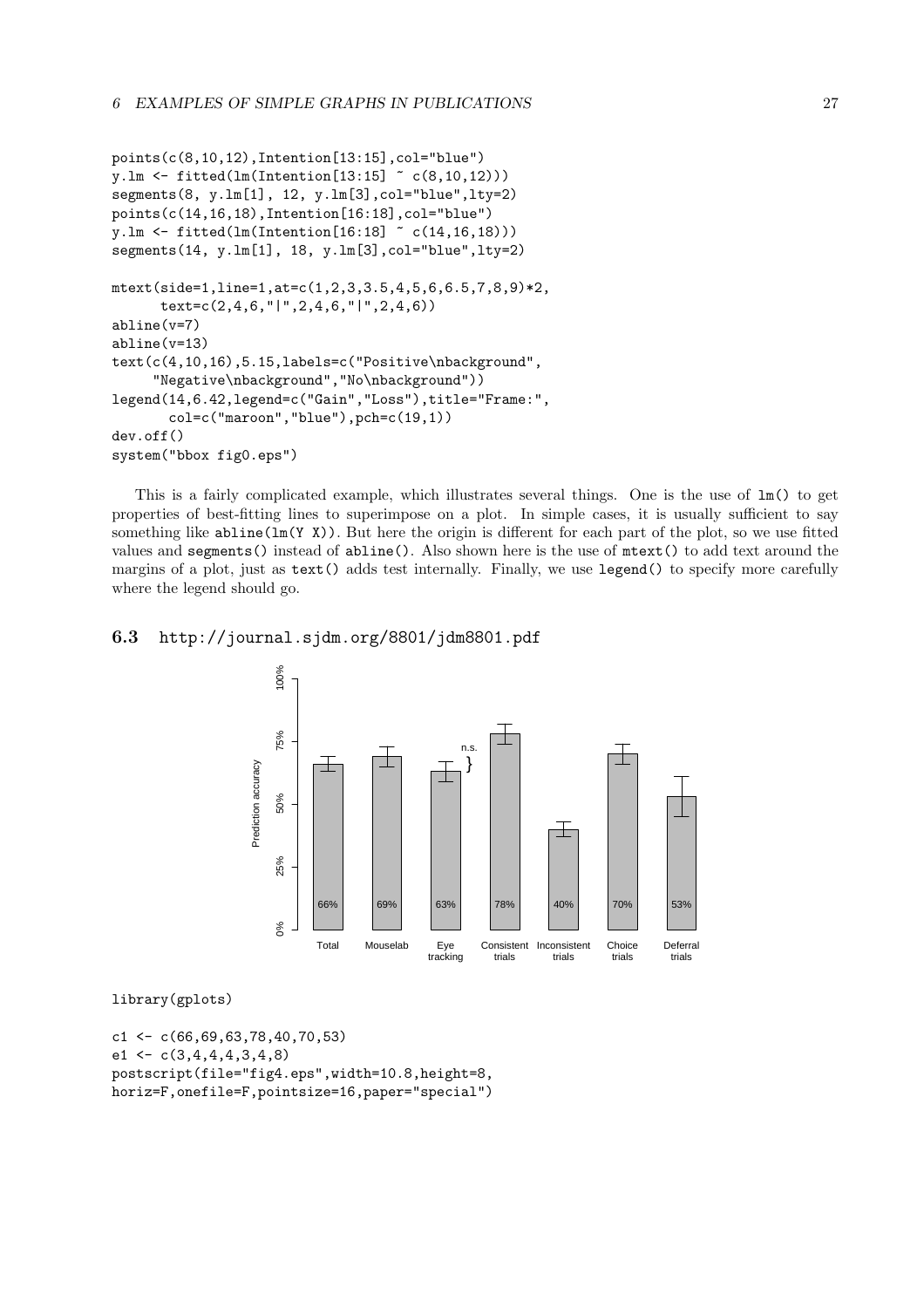```
barplot2(height=c1,plot.ci=T,ci.u=c1+e1,ci.l=c1-e1,xaxt="n",yaxt="n",
         ylab="Prediction accuracy",ylim=c(0,100),width=c(.5,.5),space=1)
axis(1,at=(1:7)-.25,padj=.5,lty=0,
     labels=c("Total\n","Mouselab\n","Eye\ntracking","Consistent\ntrials",
              "Inconsistent\ntrials","Choice\ntrials","Deferral\ntrials"))
axis(2,at=c(0,25,50,75,100),labels=c("0%","25%","50%","75%","100%"))
text((1:7)-.25,10,labels=paste(c1,"%",sep=""))
text(3.15,72,labels="n.s.")
text(3.15,65.6,labels="}",cex=1.75,lwd=.1)
dev.off()
system("bbox fig4.eps")
```
For adding confidence intervals, the easiest way is to use the gplots package, as illustraged here. This plot also illustrates the use of axis(), and the use of cex to make a large character, in this case a bracket. The lwd option is necessary to keep the bracket from being too thick. Trial and error are needed.



# 6.4 http://journal.sjdm.org/8319/jdm8319.pdf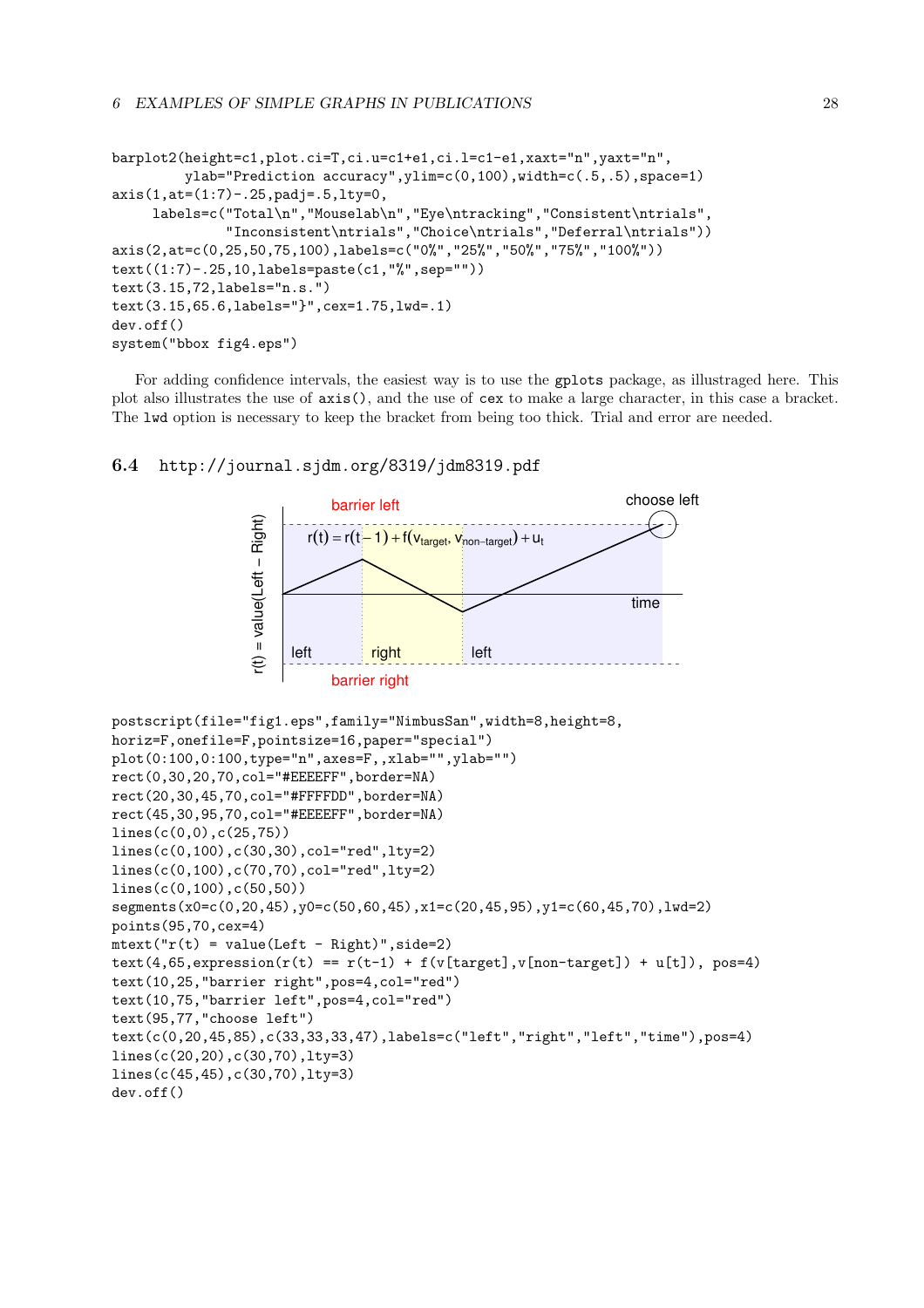### system("bbox fig1.eps")

 $Ch=14$ 

This plot illustrates the inclusion of a mathematical expression as text, as well as the use of rect to make shaded rectangles.

# 6.5 http://journal.sjdm.org/8221/jdm8221.pdf



```
arrows(0,70,3.5*Ch,70-3.5*Ch,lwd=2)
text(25,80-3*Ch,labels="time")
arrows(10+3*Ch,90-3*Ch,10+3*Ch-5,90-3*Ch-5,length=0.1)
par(new=TRUE)
xsplitne(87+c(0,2,0,-2),33+c(4,0,-2,0),open=F,shape=c(0,1,1,1))dev.off()
system("bbox fig1.eps")
```
This shows how rectangles can overlap. The droplet of sweetened water in the last rectangle was a bit of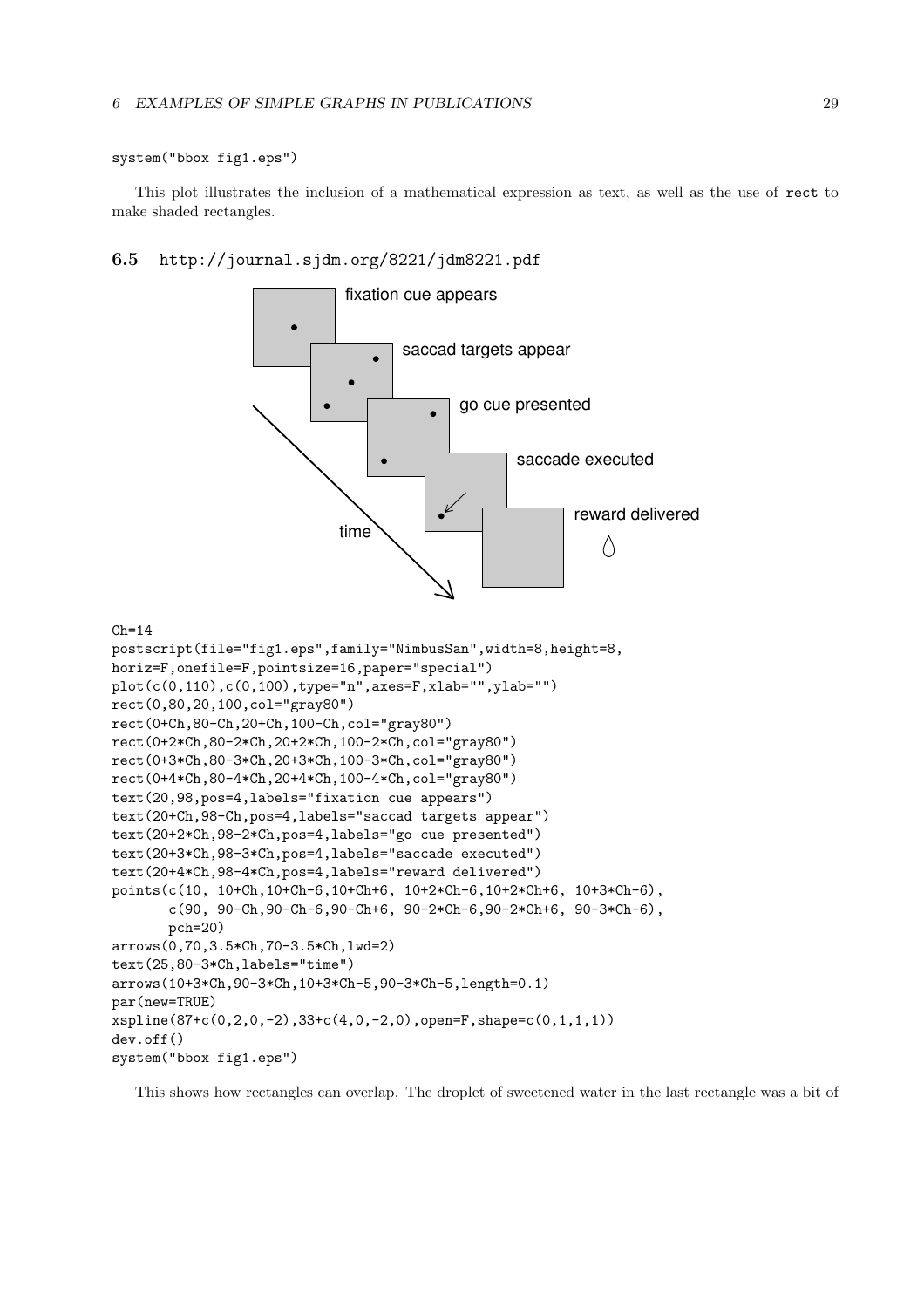a problem because no character seemed to have the shape of a droplet. Thus, we used xspline() to draw it piece by piece (with much trial and error). Another feature is the setting of the constant Ch, which helped get the dimensions right.

# 6.6 http://journal.sjdm.org/8120/jdm8120.pdf



```
P <- c(0.0000616649,0.0012931876,0.0014858932,0.0034575074,0.0095432743,0.0112784208,0.0198140078,
       0.0260565422,0.0378525090,0.0476971273,0.0665802025,0.1160787054,0.1561110462,0.1741858728,
       0.2592136466,0.3849843314,0.3970805883,0.4387950690,0.5686058809,0.5880746208,0.6367807765,
       0.7164637107,0.7548314071,0.8594174096,0.8637551603,0.8852179374,0.8854362373,0.8904200780,
       0.9319782385,0.9411071229,0.9474470330,0.9605232158,0.9621474910,0.9716238220,0.9750371388,
       0.9800862502,0.9856935080,0.9923052342,0.9993104279,0.9994746329,0.9997647547,0.9999417310,
       0.9999506389,0.9999650462,0.9999825779,0.9999967088,0.9999994243,0.9999999681)
ordinate <- sort(P)
```

```
n <- length(ordinate)
plotpos <- seq(0.5/n, (n - 0.5)/n, by = 1/n)postscript(file="fig1.eps",family="NimbusSan",width=8,height=8,
horiz=F,onefile=F,pointsize=16,paper="special") # was 20, changed for sinica paper
plot(ordinate, plotpos, xlab="Expected probability",
     ylab="Observed probability")
abline(0,1,lty=3)
grid()
dev.off()
system("bbox fig1.eps")
```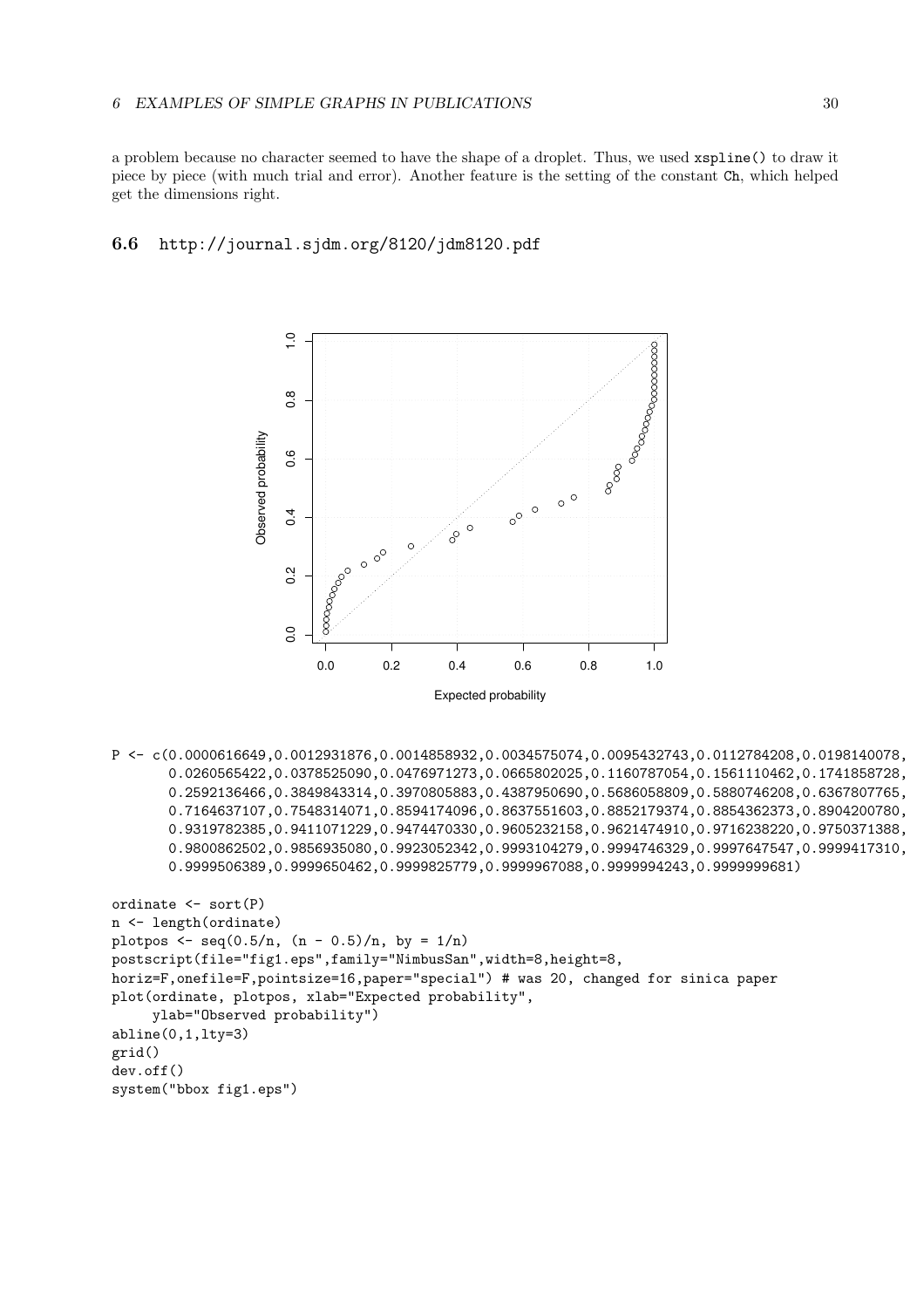### 7 STATISTICS 31

This example is of substantive interest. It shows the p-values for a set of t-tests, one for each subject. The abscissa is the percentile rank of the p-value. If the data were random, the plot would be on the diagonal. The 5th percentile would have  $p = .05$ , because 5% of the p-values would be significant at the .05 level. As is apparent, the curve departs from the expectation at both ends, showing that subjects show significant effects in both directions. This example is discussed in Baron (in press).

# 6.7 Boxes and arrows

This figure illustrates the use of William Revelle's psych package for making boxes and arrows. (This plot was for an article but was omitted in the final version.) It also illustrates how to include Greek letters.



# 7 Statistics

This section is not a summary of all statistics but, rather, a set of notes on procedures that are more useful to the kind of studies that psychology researchers do.

# 7.1 Very basic statistics

Here is a list of some of the commands psychologists use all the time: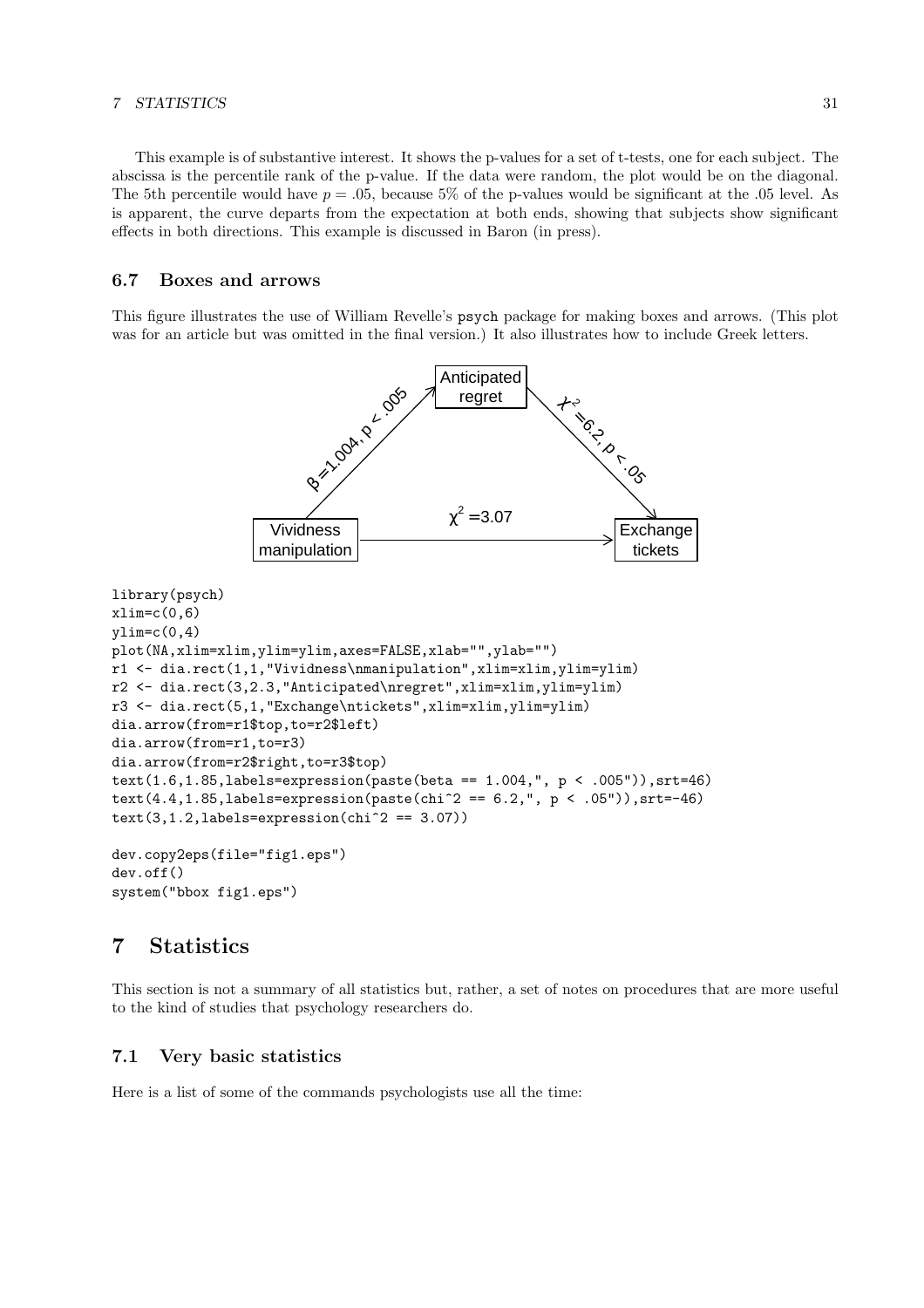t.test(a1,b1) — Test the difference between the means of vectors a1 and b1.

 $t.test(a1,b1,paired=TRUE)$  or  $t.test(a1,b1,p=T)$ , or, even simpler,  $t.test(b1-a1)$  – Test the difference between means of vectors a1 and b1 when these represent paired measures, e.g., variables for the same subject. The vectors can be parts of matrices or data.frames. A good plot to look at is

# plot(a1,b1)  $abline(0,1)$

This plots b1 as a function of a1 and then draws a diagonal line with an intercept of 0 and a slope of 1. Another plot is  $\texttt{match}(\texttt{t}(\texttt{cbind(a1,b1)}), \texttt{type="1"}),$  which shows one line for each pair.

Sometimes you want to do a t-test comparing two groups represented in the same vector, such as males and females. For example, you have a vector called age1 and a vector called sex1, both of the same length. Subject i1's age and sex are age1[i1] and sex1[i1]. Then a test to see if the sexes differ in age is t.test(age1[sex1==0],age1[sex1==1]) (or perhaps t.test(age1[sex1==0],age1[sex1==1],var.equal=T) for the assumption of equal variance). A good plot to do with this sort of test is stripchart(age1 sex1,method='jitter') (or stripchart(age1 sex1,method='stack') if there are only a few ages represented).

The binomial test (sign test) for asking whether heads are more likely than tails (for example) uses prop.test(h1,n1), where h1 is the number of heads and n1 is the number of coin tosses. Suppose you have two vectors a1 and b1 of the same length, representing pair of observations on the same subjects, and you want to find whether a1 is higher than b1 more often than the reverse. Then you can say prop.test(sum(a1>b1), sum(a1>b1)+sum(a1<br/>>b1). The use of the sum of sums as the second argument excludes those cases where a1==b1. prop.test can also be used to compare several different proportions. (See the help file.)

chisq.test $(x1)$  does a chi-square test on a matrix  $x1$ , where the cells represent counts in a classification table. There are several other ways of using this function. One other useful one is chisq.test(a1,b1), where a1 and b1 are vectors or factors of the same length, representing the levels on which observations are classified. For example,

```
a1 \leftarrow c(1,1,1,1,1,1,1,0,0,0,0,0,0)b1 \leftarrow c(1,1,1,1,1,1,0,0,0,0,0,0,1)chisq.test(a1,b1)
```
will yield an almost significant result, since the two vectors match except for two cases. If you want a Fisher exact test instead of chi-square (for a 2x2 table), you just use fisher.test() instead of chisq.test().

A related test is mantelhaen.test. It, and many useful nonparametric tests, are in the ctest package (which is loaded automatically but has its own help listing separate from base). Some of these tests can be exact. More generally, see the loglin function, which requires no special package, and the loglm function in the MASS package, which allows models to be specified in a form like linear models.

 $\cot(\alpha)$  — Show the correlations of the columns for a matrix or data frame  $\alpha$ 1.

 $\text{cor.test}(a1,b1)$  — Show the correlation between vectors a1 and b1 and its significance.

Partial correlation is the correlation of the residuals, and this is one way to compute it. Thus, the partial correlation of x1 and y1, partialling z1, is  $\text{cor}(\ln(\text{xi}^{\text{new}}))$  fresid,  $\ln(\text{y1}^{\text{new}})$  fresid). As we shall explain, lm is the function to fit a linear model, and resid is one of the elements that it returns (not usually printed, but available). The significance of the partial correlation is the same as the significance of the regression coefficient, so (again, as we shall explain) use summary( $\ln(x_1 \sim y_1 + z_1)$ ) to get it.

For factor analysis, you need the mva library, so say library(mva) to load it. The main command is factanal(m1,factors=3). (The number of factors can be varied.) Varimax is the default rotation, but you can also say, for example, factanal(m1,factors=4,rotation="promax").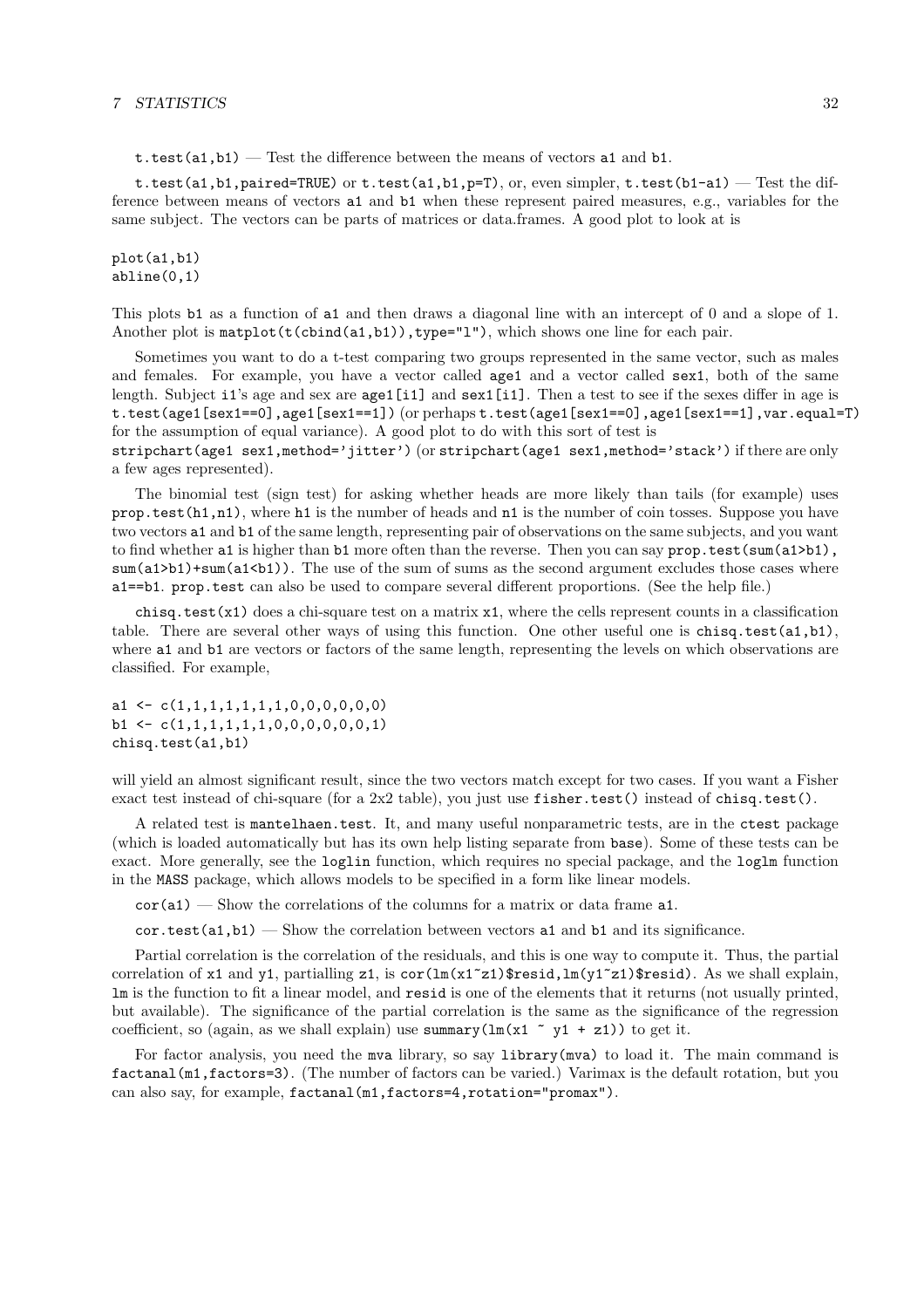### 7 STATISTICS 33

Principal components analysis is also in the mva library. The most useful commands are  $print(prcomp(x1))$ to get the components of matrix or data.frame  $x1$ , and  $plot(prcomp(x1))$  to see a scree plot of the variances accounted for by the components. The eigenvalues are the squares of the sdev values that are part of the output of print(prcomp(x1)).

The same library also does cluster analysis, e.g., kmeans( $x1,3$ ) where 3 is the number of clusters. If you want to define a factor identifying the cluster of each subject, you can say

f1 <- as.factor(kmeans(x1,3)\$cluster), or, if you just want the numbers and don't care about whether you have a factor,  $v1 \leq -$  kmeans(x1,3) \$cluster. To see a plot of the variable means for the 3 clusters, say  $m$ atplot(t(v1), t="1"). (The last part abbreviates type="lines".

Multiple tests are well handled by the multtest package, with is part of the Bioconductor packages. (See Section 2.2.2.) The documentation in that package provides a good introduction, with citations. The classic Bonferroni method is often unnecessarily conservative. On the other hand, multiple tests can sometimes be avoided by clear statement of a hypothesis and an effort to find the single best test of it.

### 7.2 Reliability of a test

Suppose v1 is a matrix in which the rows are subjects and each column is a test item. You want to calculate the coefficient alpha, a measure of the reliability of the test (Lord & Novick, 1968, p. 88):

$$
\alpha = \frac{n}{n-1} \left[ 1 - \frac{\sum \sigma^2(Y_i)}{\sigma_X^2} \right]
$$

Here is the expression of this in R. (Alpha is now available in the psy package.) The expression nv is the number of variables. (If you know this, you can just put it in the formula instead of  $nv$ ).

 $nv1 \leftarrow ncol(v1)$  $(nv1/(nv1-1)*(1 - sum(apply(v1,2,var))/var(apply(v1,1,sum)))$ 

Crucial here is the use of the apply function to rows and columns. The first use of apply finds the variance of each column of the matrix. The 2 indicates columns. Then we take the sum of these. The second application finds the total score for each subject by applying the function sum to each row. We then find the variance of this sum.

Another way to compute alpha involves the variance-covariance matrix of the items.

```
tvar1 \leftarrow var(v1, na.rm = FALSE) # missing data aborts var()
```
The sum of values along the main diagonal of the variance-covariance matrix (tvar1) equals the numerator of the right-hand term in the formula, and the sum of all elements in tvar1 equals the denominator, so alpha is:

 $(nv1/(nv1-1)) * (1 - sum(diag(tvar1))/sum(tvar1))$ 

This approach is better for large data sets, because the apply function uses a lot of memory.

Now suppose that you want to see what happens if you delete item 3. You can do this by deleting variables in each formula (remembering in each case to change the value of nv1):

```
(nv1/(nv1-1)*(1 - sum(apply(v1[, -3], 2, var))/var(apply(v1[-3], 1, sum)))
```
 $(nv1/(nv1-2)) * (1 - sum(diag(tvar[-3,-3]))/sum(tvar[-3,-3]))$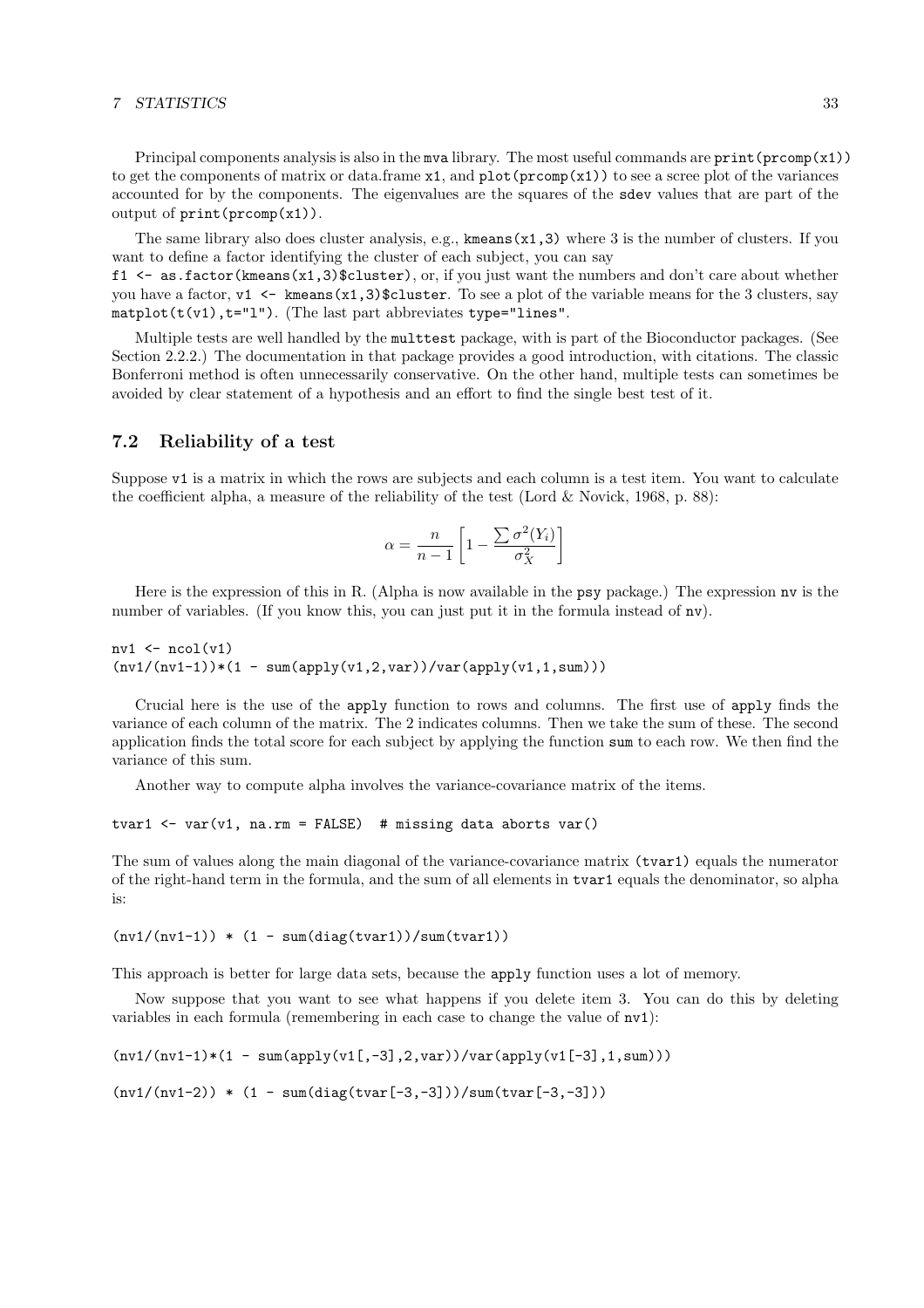The advantage of using the variance-covariance matrix is that the effect of deleting certain items can be determined easily.

# 7.3 Goodman-Kruskal gamma

The Goodman-Kruskal gamma statistic (also known as  $\gamma$ ) is like tau ( $\tau$ ) except for the denominator. It is an easily interpreted measure of rank correlation between two vectors v1 and v2. The idea is to consider all pairs of observations in each vector: observations 1 and 2, 1 and 3, and so on. Count the number of times their ordering agrees, and call this S+. Count the number of times their ordering disagrees and call this S-. If one variable is tied, this does not count either way. Then  $\gamma = \frac{S+ - S-}{S+ + S-}$ . In other words, it is the number of agreements minus the number of disagreements, all divided by the total of agreements and disagreements. A  $\gamma$  of 1 means that the correlation is as high as it can be, given the ties.

Gamma is available in the Hmisc package, in the rcorr.cens() function. To compute it for  $v1$  and  $v1$ , say rcorr.cens(v1,v2,outx=T). The outx argument concerns whether ties are ignored (as they should be). The Dxy value is what you want.

An instructive, but slower, function to compute gamma is:

```
goodman \leq function(x,y){
  Rx \leftarrow outer(x, x, function(u, v) sign(u-v))Ry \leftarrow outer(y, y, function(u, v) sign(u-v))S1 <- Rx*Rvreturn(sum(S1)/sum(abs(S1)))}
```
To compute gamma for  $v1$  and  $v2$ , say goodman( $v1$ ,  $v2$ ).

# 7.4 Inter-rater agreement

An interesting statistical question came up when we started thinking about measuring the agreement between two people coding video-tapped interviews. This section discusses two such measures. One is the percentage agreement among the raters, the other is the kappa statistic commonly used for assessing inter-rater reliability (not to be confused with the R function called kappa). We will first summarize how either of them is derived, then we will use an example to show that kappa is better than percentage agreement. (Kappa is now available in the concord package, and another version in psy for more than two raters.)

Our rating task is as follows. Two raters, LN and GF, viewed the video-tapped interviews of 10 families. The raters judged the interviews on a check list of 8 items. The items were about the parent's attitude and goals. The rater marks a 'yes' on an item if the parents expressed feelings or attitudes that fit the item and 'no' otherwise. A yes is coded as 1 and a no 0.

The next table shows how the two raters classified the 10 families on Items 2 and 4.

|        | Family   |   |   |              |                                       |   |   |          |          |          |  |  |  |  |  |
|--------|----------|---|---|--------------|---------------------------------------|---|---|----------|----------|----------|--|--|--|--|--|
| Item 2 |          |   |   |              |                                       |   |   |          |          |          |  |  |  |  |  |
|        | A        | B | С | D            | E                                     | F | G | Η        | T        | J        |  |  |  |  |  |
| LN     | $\theta$ | 0 | 0 | 0            | 1                                     | 1 | 1 | 1        | 1        | 1        |  |  |  |  |  |
| GF     | 0        | 1 | 1 | $\mathbf{1}$ | 1<br>$\mathbf{1}$<br>1<br>1<br>1<br>1 |   |   |          |          |          |  |  |  |  |  |
| Item 4 |          |   |   |              |                                       |   |   |          |          |          |  |  |  |  |  |
| LN     | 0        | 1 | 0 | 0            | $\mathbf{1}$                          | 1 | 0 | $\Omega$ | $\theta$ | $\theta$ |  |  |  |  |  |
| GF     | $\Omega$ | 1 | 0 | 0            | 1                                     | 0 | 0 | 1        | $\Omega$ |          |  |  |  |  |  |

Note that in both items, the two raters agreed on the classifications of 7 out of 10 families. However, In Item 4, rater LN gave more no's and GF gave about equal yeses and no's. In Item 2, rater GF gave 9 yeses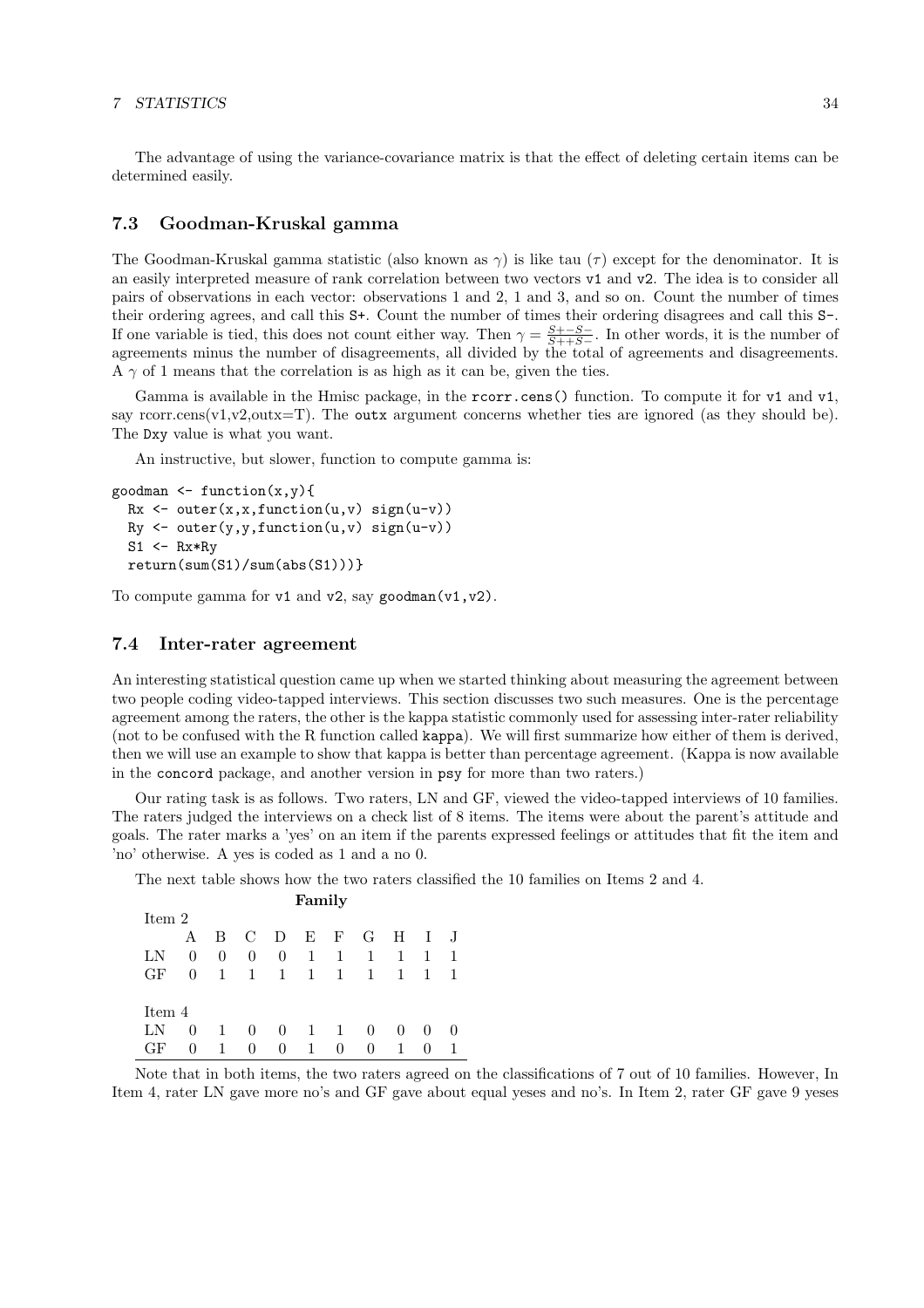### 7 STATISTICS 35

and only 1 no. It turns out that this tendency to say yes or no affects the raters' agreement adjusted for chance. We will get to that in a moment.

Suppose that Item 2 was whether or not our interviewees thought that "learning sign language will mitigate the development of speech for a child who is deaf or hard of hearing". We want to know how much LN and GF agreed. The agreement is what we call an inter-rater reliability. They might agree positively (both LN and GF agreed that the parents thought so) or negatively (i.e., a no - no pair).

Our first measure, the percentage of agreement, is the proportion of families that the raters made the same classifications. We get a perfect agreement (100%) if the two raters make the same classification for every family. A zero percent means complete disagreement. This is straightforward and intuitive. People are familiar with a 0% to 100% scale.

One problem with percent agreement is that it does not adjust for chance agreement, the chance that the raters happen to agree on a particular family. Suppose, for example, that after the raters have forgotten what they did the first time, we ask them to view the videotape of family A again. Pure chance may lead to a disagreement this time; or perhaps even an agreement in the opposite direction.

That is where the  $\kappa$  statistic comes in. Statistics like kappa adjust for chance agreement by subtracting them out:

$$
\kappa = \frac{\Pr(\text{observed agreement}) - \Pr(\text{chance agreement})}{\Pr(\text{maximum possible agreement}) - \Pr(\text{chance agreement})},
$$

where the chance agreement depends on the marginal classifications. The marginal classifications, in our case, refer to each rater's propensity to say "yes" or "no". The chance agreement depends in part on how extreme the raters are. If, for example, rater 1 gave 6 yeses and 4 no's and rater 2 gave 9 yeses and only 1 no, then there is a higher chance for the raters to agree on yes-yes rather than no-no; and a disagreement is more likely to occur when rater 2 says yes and rater 1 says no.

Therefore, for the same proportion of agreement, the chance-adjusted kappa may be different. Although we do not usually expect a lot of difference. We can use the following example to understand how it works.

The numbers in the following table are the number of families who were classified by the raters. In both items, raters LN and GF agreed on the classification of 7 families and disagreed on 3 families. Note that they had very different marginal classifications.

If we only look at the percentage of agreement, then LN and GF have the same 70% agreement on Items 2 and 4. However, the  $\kappa$  agreement is 0.29 for Item 2 and 0.35 for Item 4.

|       |     |     |    | Item 2   | Item 4   |    |          |  |  |  |  |
|-------|-----|-----|----|----------|----------|----|----------|--|--|--|--|
|       |     |     |    | rater GF | rater GF |    |          |  |  |  |  |
|       |     | yes | no | marginal | yes      | no | marginal |  |  |  |  |
| rater | yes |     |    |          |          |    |          |  |  |  |  |
| LN.   | no  |     |    |          |          |    |          |  |  |  |  |
|       |     |     |    |          |          |    |          |  |  |  |  |

Why? We can follow the formula to find out. In both items, the observed agreement, when expressed as counts, is the sum of the numbers along the diagonal. For Item 2 it is  $(6 + 1) = 7$ . Divide that by 10 you get 70% agreement. The maximum possible number of agreement is therefore 10/10.

The chance agreement for Item 2 is  $(6/10) \times (9/10) + (4/10) \times (1/10)$ . That is the probability of both raters said 'yes' plus both said 'no'. Rater LN gave 6 yeses and GF gave 9 yeses. There is a  $\frac{6}{10}$  probability for LN to say yes and a  $\frac{9}{10}$  probability for GF to say yes. Therefore, the joint probability, i.e., the chance for us to get a yes-yes classification, is  $\frac{6}{10} \times \frac{9}{10}$ . Similarly, the probability of a no-no classification is  $\frac{4}{10} \times \frac{1}{10}$ . For Item 2, we have  $\kappa = \frac{7}{10} - \frac{58}{100} / \frac{10}{10} - \frac{58}{100} = 0.29$ . The  $\kappa$  for Item 4 is  $\frac{7}{10} - \frac{54}{100} / \frac{10}{10} - \frac{54}{100} = 0.35$ . The kappa statistics are different between Items 2 and 4 because their chance agreements are different. One is  $\frac{58}{100}$ and the other is  $\frac{54}{100}$ . The marginals of the two tables show us that the two raters made more yes judgments in one instance and more no judgments in the other. That in itself is OK, the raters make the classifications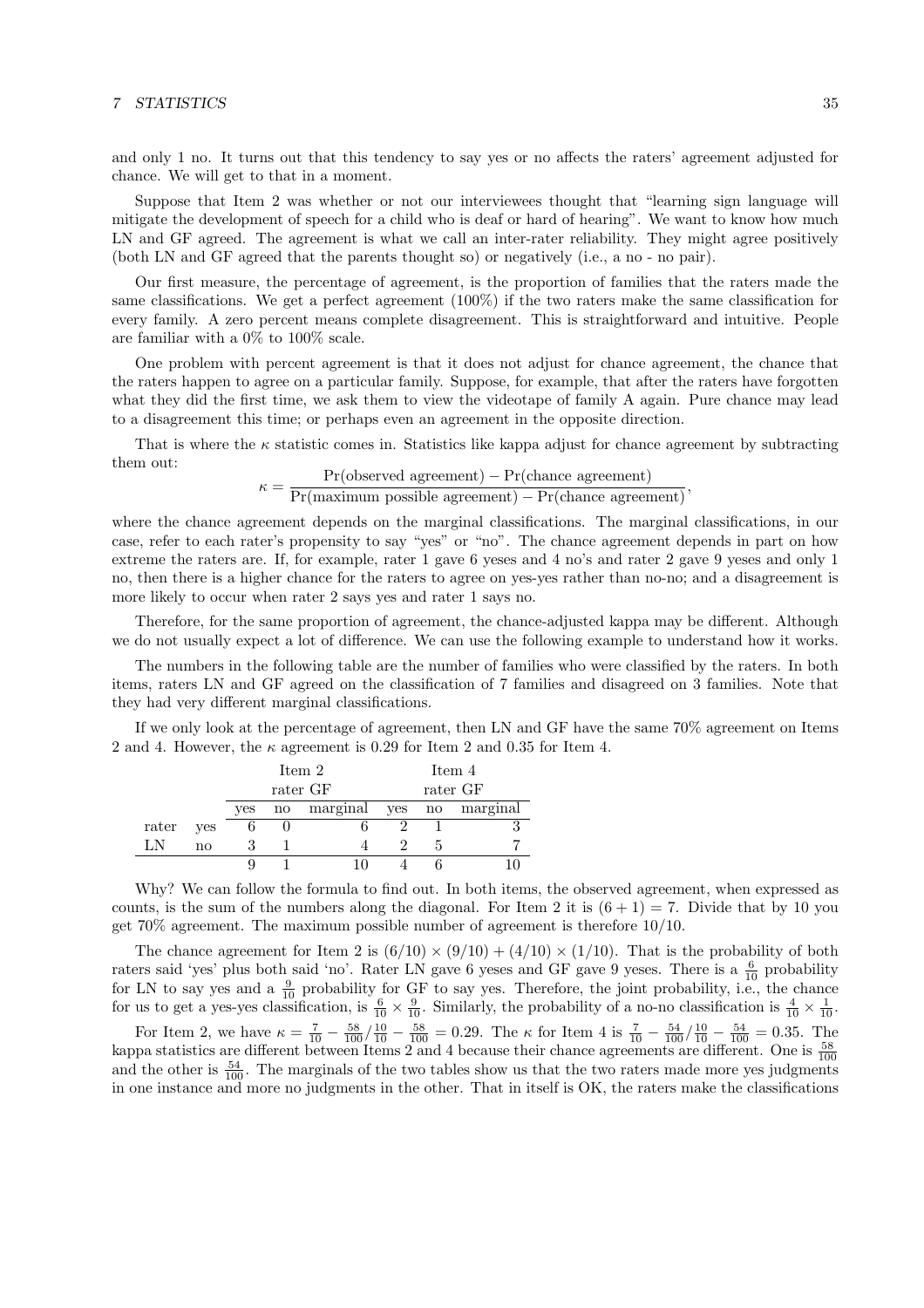according to what they observe. There is no reason for them to make equal amount of yeses and no's. The shift in the propensity to make a particular classification inevitably affects getting an agreement by chance. This correction for chance may lead to complications when the raters are predominantly positive or negative. The paper by Guggenmoos-Holzmann (1996) has a good discussion.<sup>5</sup>

The same principle applies to two raters making multiple classifications such as 'aggressive', 'compulsive', and 'neurotic', or some other kinds of judgments. An important thing to remember is that we are only using kappa to compare classifications that bear no rank-ordering information. Here a 'yes' classification is not better or worse than a 'no'. There are other ways to check agreement, for example, between two teachers giving letter grades to homework assignments. An 'A+' grade is better than an 'A-'. But that is a separate story.

Kappa is available in the e1071 package as classAgreement(), which requires a contingency table as input, in the concord package, and in the psy package, in several forms.

The following function, which is included for instructional purposes (given that R already has a function for kappa), also computes the kappa agreement between two vectors of classifications. Suppose we want to calculate the agreement between LN and GF on Item 2, across 10 interviews. The vector r1 contains the classifications from LN, which is  $c(0, 0, 0, 0, 1, 1, 1, 1, 1, 1)$ ; and  $r^2$  contains GF's classifications, c(0, 1, 1, 1, 1, 1, 1, 1, 1, 1). The kappaFor2 function returns the overall  $\kappa$  statistic and the standard error. The test statistic is based on a z test, and the two-tailed p-value for the null hypothesis that  $\kappa = 0$  is also returned.

```
kappaFor2 \leftarrow function(r1, r2, na.method = "na.rm")
{
    if (na.method == "na.rm")na.rm <- T
    else na.rm <- F
    ttab \leftarrow table(r1, r2)tsum \leq sum(ttab, na.rm = na.rm)
    #
    # change the counts into proportions
    #
    ttab <- ttab/tsum
    #
    # find the marginals
    #
    tm1 < - apply(ttab, 1, sum, na.rm = na.rm)
    tm2 \leq apply(ttab, 2, sum, na.rm = na.rm)#
    agreeP <- sum(diag(ttab), na.rm = na.rm)
    chanceP \leq sum(tm1 * tm2, na.rm = na.rm)
    kappa2 <- (agreeP - chanceP)/(1 - chanceP)
    kappaSE <- 1/((1 - \text{chanceP}) * \text{sqrt}(\text{tsum})) * \text{sqrt}(\text{chanceP} +chanceP^2 - sum(tm1 * tm2 * (tm1 + tm2), na.rm = na.rm))# browser()
    kz <- kappa2/kappaSE
    kp \leq 2 * (1 - pnorm(kz))ans <- c(kappa2, kappaSE, kz, kp)
    names(ans) <- c("kappa", "S.E.", "z.stat", "p.value")
    return(ans)
```
 ${}^{5}$ Guggenmoos-Holzmann, I. (1996). The meaning of kappa: probabilistic concepts of reliability and validity revisited. Journal of Clinical Epidemiology, 49(7), 775–782.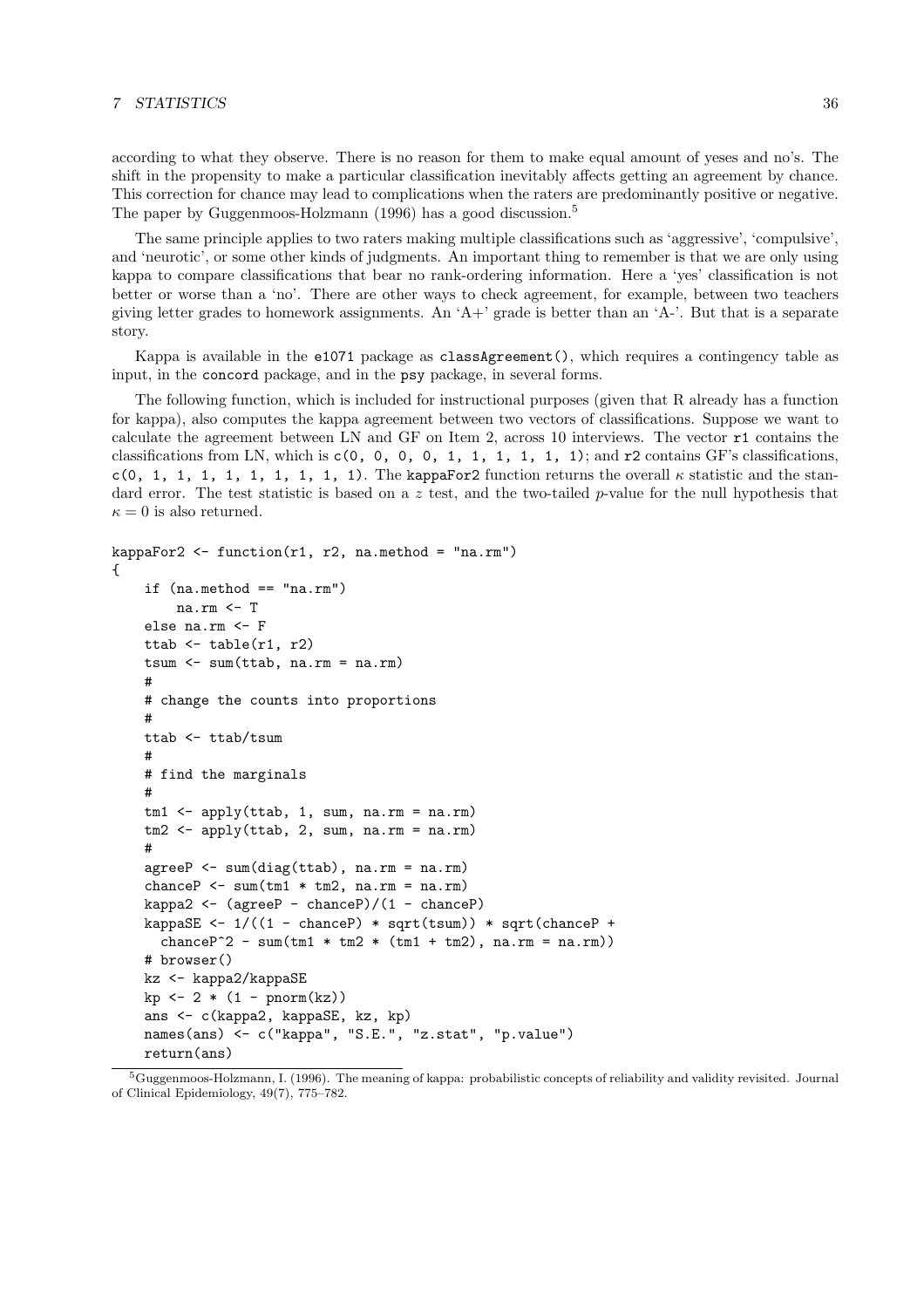}

Sometimes a function requires further editing. Suppose the kappaFor2 function is entered at R's system prompt (i.e., the > character), and there was an error. Then we can type the command kappaFor2 <- emacs(kappaFor2) to edit its contents with the emacs editor; or use vi() for the visual editor. In the above function there is a browser() command, commented out by a # character. The browser() command is used to debug a function. Each time R runs the kappaFor2 function, it stops at the point where a working browser() command was set, and we can debug the function by examining the variables inside the function.

We run the function kappaFor2 and the results show that the agreement on Item 2 is not reliably greater than 0, with a two-tail p-value of about 0.20.

```
> kappaFor2(r1 = c(0, 0, 0, 0, 1, 1, 1, 1, 1, 1),
           r2 = c(0, 1, 1, 1, 1, 1, 1, 1, 1, 1, 1))kappa S.E. z.stat p.value
0.2857143 0.2213133 1.2909944 0.1967056
```
# 7.5 Generating random data for testing

Suppose you want to test that the last two formulas yield the same result, but you don't have any data handy. You can generate a sample of 10 Likert-type, 5-point scale responses from 100 Ss as follows:

 $v1$  <- matrix(sample( $c(1, 2, 3, 4, 5)$ , size=1000, replace=T), ncol=10)

# 7.6 Within-subject correlations and regressions

Suppose you have a set of 8 items with 2 measures for each, and each subject answers both questions about each item. You want to find out how the answers to the two questions correlate within each subject, across the 8 items. Then you want to find the average, across subjects, of these within-subject correlations. The matrices m1 and m2 contain the data for the questions. Each matrix has 8 columns, corresponding to the 8 items, and one row per subject. The following will do it:

```
nsub1 < - nrow(m1)cors1 <- rep(NA,nsub1)
for (i in 1:nsub1) \text{cost}[i] \leftarrow \text{cor}(m1[i], m2[i],])
```
The first line finds the number of subjects, nsub1. The second line creates an vector of nsub1 NA's to hold the correlations, one for each subject. The third line fills this vector with the correlations using a loop, which uses i to index the subject. Now, if we want to do a t test to see if the correlations are positive, for example, we can say t.test(cors1).

Similarly, you can store within-subject regressions in a matrix, as in the following example.

```
# first set up a matrix to hold the results, including the intercept
reg1 \leftarrow matrix(NA, 4, nsub1) # nsub1 is the number of subjects
for (x in 1:ns) reg1[x] <- lm(y1[x, ]^x1[x, ]+x2[x, ]+x3[x, ])$coefficients
t.test(reg1[,1]) # is the mean intercept positive?
t.test(reg1[,2]) # is the mean first coefficient positive?
```
This works because lm() produces a list, and element coefficients of that list is the coefficients. This element itself may be decomposed into the intercept, the first coefficient, and so on.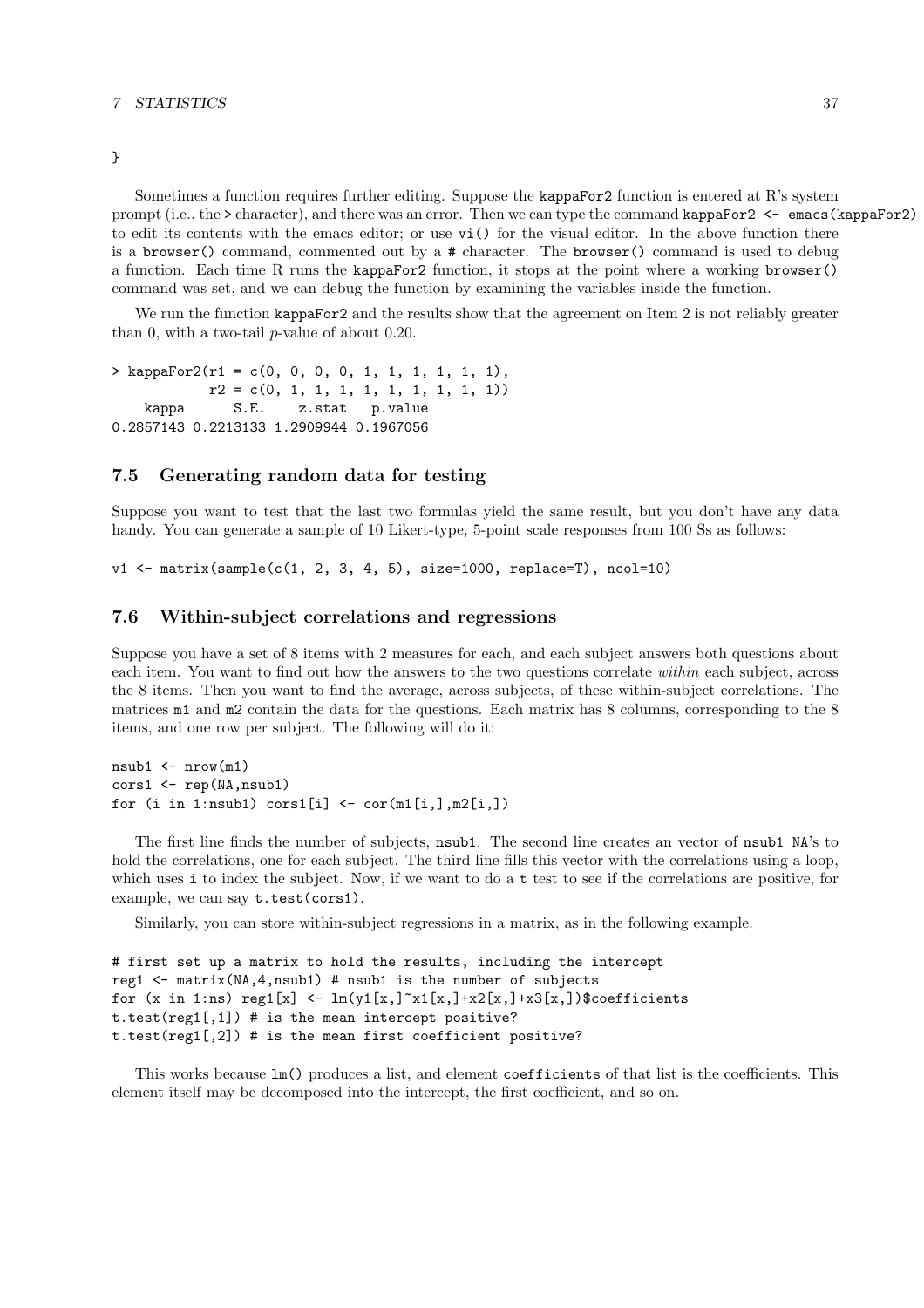### 7.7 Linear regression and analysis of variance (anova)

If you want to find whether y1 depends on x1 and x2, the basic thing you need is

 $lm(y1 \sim x1 + x2)$ 

If these variables are part of a data frame called df1, then you can sayl  $\text{Im}(y1 - x1 + x2)$ , data=df1). or you can say attach(df1) before you run the analysis.

Note that  $\text{Im}(\cdot)$  by itself doesn't do much that is useful. If you want a summary table, one way to get it is to say

summary( $lm(y \sim x1 + x2)$ )

The coefficients are unstandardized. If you want standardized coefficients, use summary $(\text{Im}(scale(y)))$  $scale(x1) + scale(x2))$ . The scale() function standardizes vectors by default (and it does many other things, which you can see from help(scale)).

Another way to get a summary is with anova(). The anova() command is most useful when you want to compare two models. For example, suppose that you want to ask whether x3 and x4 together account for additional variance after x1 and x2 are already included in the regression. You cannot tell this from the summary table that you get from

summary( $\text{lm}(y1 - x1 + x2 + x3 + x4)$ )

That is because you get a test for each coefficient, but not the two together. So, you can do the following sequence:

model1  $\leftarrow$  lm(y1  $\tilde{r}$  x1 + x2) model2 <-  $\text{lm}(y1 - x1 + x2 + x3 + x4)$ anova(model1,model2)

As you might imagine, this is an extremely flexible mechanism, which allows you to compare two nested models, one with many predictors not contained in the other. Note that anova reports sums of squares sequentially, building up by adding the models successively. It is thus different from the usual report of a multiple regression, summary $(\text{Im}(\ldots))$ . Note also that you can add and drop variables from a model without retyping the model, using the functions add() and drop().

# 7.8 Advanced analysis of variance examples

We now turn to repeated-measure analysis of variance using the  $aov()$  function in R.<sup>6</sup> The  $aov()$  function is used to produce a Univariate ANOVA table similar to the one produced by SAS, SPSS, and Systat. The SAS syntax of an identical analysis is also listed in example 2 for comparison.<sup>78</sup> Sometimes the output of

 $6$ We drop our convention here of using numbers in made-up variable names, in order to be consistent with the original names in the examples we cite.

<sup>&</sup>lt;sup>7</sup>The following examples are inspired by the examples of Gabriel Baud-Bovy, <br/>**baudbovy@fpshp1.unige.ch>** contributed to S-News <http://www.stat.cmu.edu/s-news/>, entitled "ANOVAs and MANOVAs for repeated measures (solved examples)," dated 2/17/1998.

 ${}^{8}$ The statistics theory behind the syntax can be found in the references so detailed explanations are not provided here. The examples are:

<sup>1)</sup> Hays, Table 13.21.2, p. 518 (1 dependent variable, 2 independent variables: 0 between, 2 within)

<sup>2)</sup> Maxwell and Delaney, p. 497 (1 dependent variable, 2 independent variables: 0 between, 2 within)

<sup>3)</sup> Stevens, Ch. 13.2, p. 442 (1 dependent variable, 1 independent variable: 0 between, 1 within)

<sup>4)</sup> Stevens, Ch. 13.12, p. 468 (1 dependent variable, 3 independent variables: 1 between, 2 within)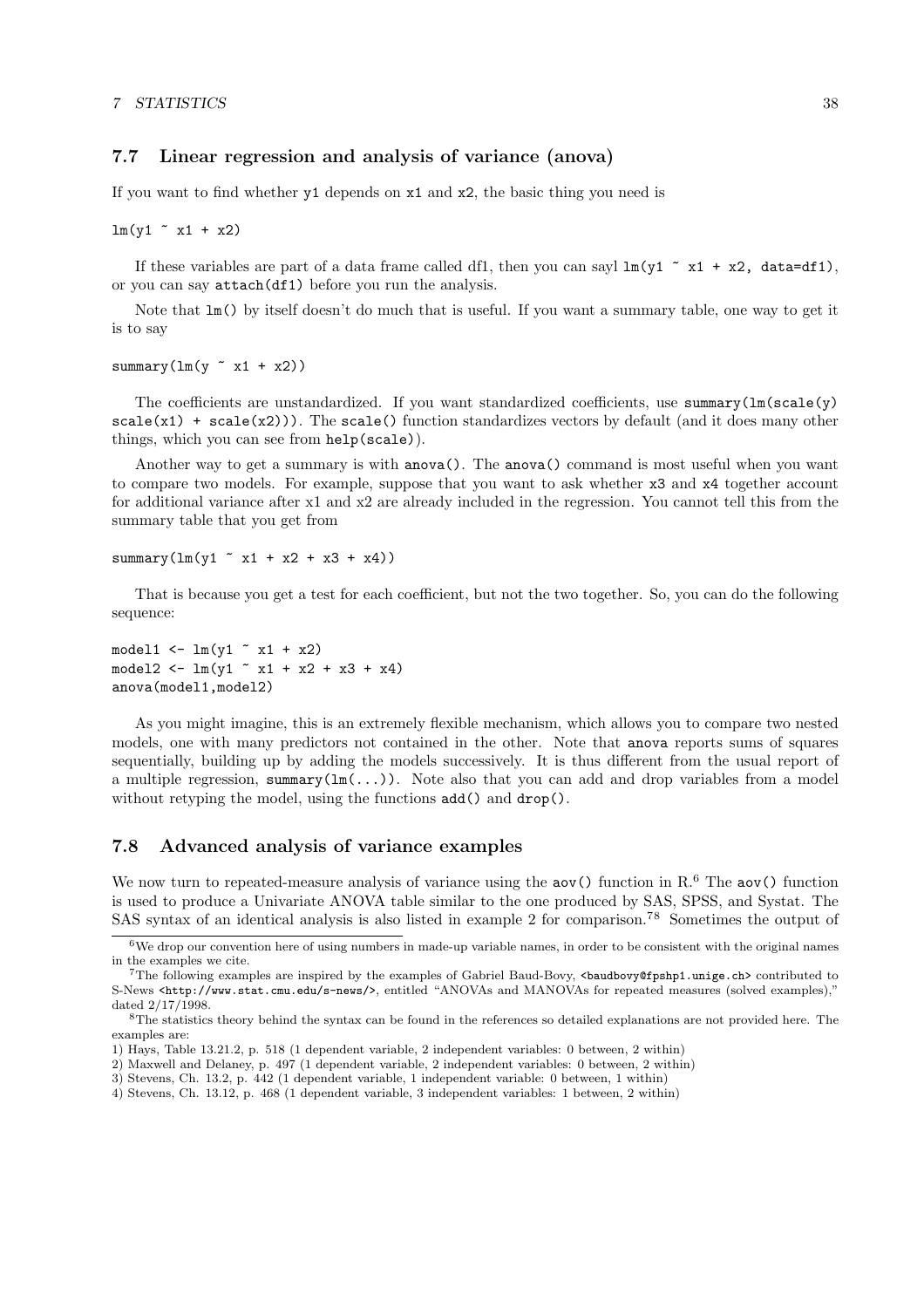aov() is different from the output of a GLM procedure in SAS and SPSS. This may seem confusing for someone who is more familiar with SAS and SPSS than with R. We will use example 1 below to show how this can happen and what we can do to find a suitable alternative solution. We may need to use a linear mixed-effects models approach using lme() instead of repeated-measures ANOVA using aov().

# 7.8.1 Example 1: Mixed Models Approach to Within-Subject Factors (Hays, 1988, Table 13.21.2, p. 518)

We use the data in Hays (1988) to describe how to carry out repeated-measures ANOVA with R. The example is simplified as follows. Suppose a psychologist is asked to conduct a study to help design the control panel of a machine that delivers medicine by intravenous infusion. The main purpose of the study is to find the best shape and color of the buttons on the control panel to improve efficiency and prevent potential errors. The psychologist wants to know how quickly users (physicians) respond to buttons of different colors and shapes. Suppose that the psychologist hypothesizes that bright colors are easier to see than dark colors so the users respond to them faster. In addition, she thinks that users can spot circles faster than squares. These hypotheses may seem trivial, but they involve the same statistical techniques that can be extended to more complicated experiments.

The psychologists knows that she will not be able to recruit many physicians to run the test apparatus. Thus she wants to collect as many test results as possible from each participating physician. Each participant works with the test apparatus four times, one with round red buttons, one with square red buttons, one with round gray buttons, and one with square gray buttons. Here the users only try each arrangement once, but the psychologist could ask them to repeat the tests several times in random order to get a more stable response time. In that case she would have another effect she may choose to test (repetition, or the effect of learning).

In psychology, an experimental design like this is often called a "repeated measures" design because each respondent gives several responses. It is also referred to as a within-subject design because the measurements are made repeatedly within individual subjects. The variables shape and color are therefore called withinsubject variables. It is possible to do the experiment between subjects. Each data point comes from a different physician. A completely between-subject experiment is also called a randomized design. However, the experimenter would need to recruit four times as many physicians, which is not efficient.

This example has 2 within-subject variables and no between subject variables:

- one dependent variable: time required to solve the puzzles
- one random effect: subject (see Hays for reasons why)
- 2 within-subject fixed effects: shape (2 levels), color (2 levels)

We first enter the reaction time data into a vector **data1**. Then we transform **data1** into appropriate format for the repeated analysis of variance using aov().

```
data1<-c(
49,47,46,47,48,47,41,46,43,47,46,45,
48,46,47,45,49,44,44,45,42,45,45,40,
49,46,47,45,49,45,41,43,44,46,45,40,
45,43,44,45,48,46,40,45,40,45,47,40) # across subjects then conditions
```
We can take a look at the data in a layout that is easier to read. Each subject takes up a row in the data matrix.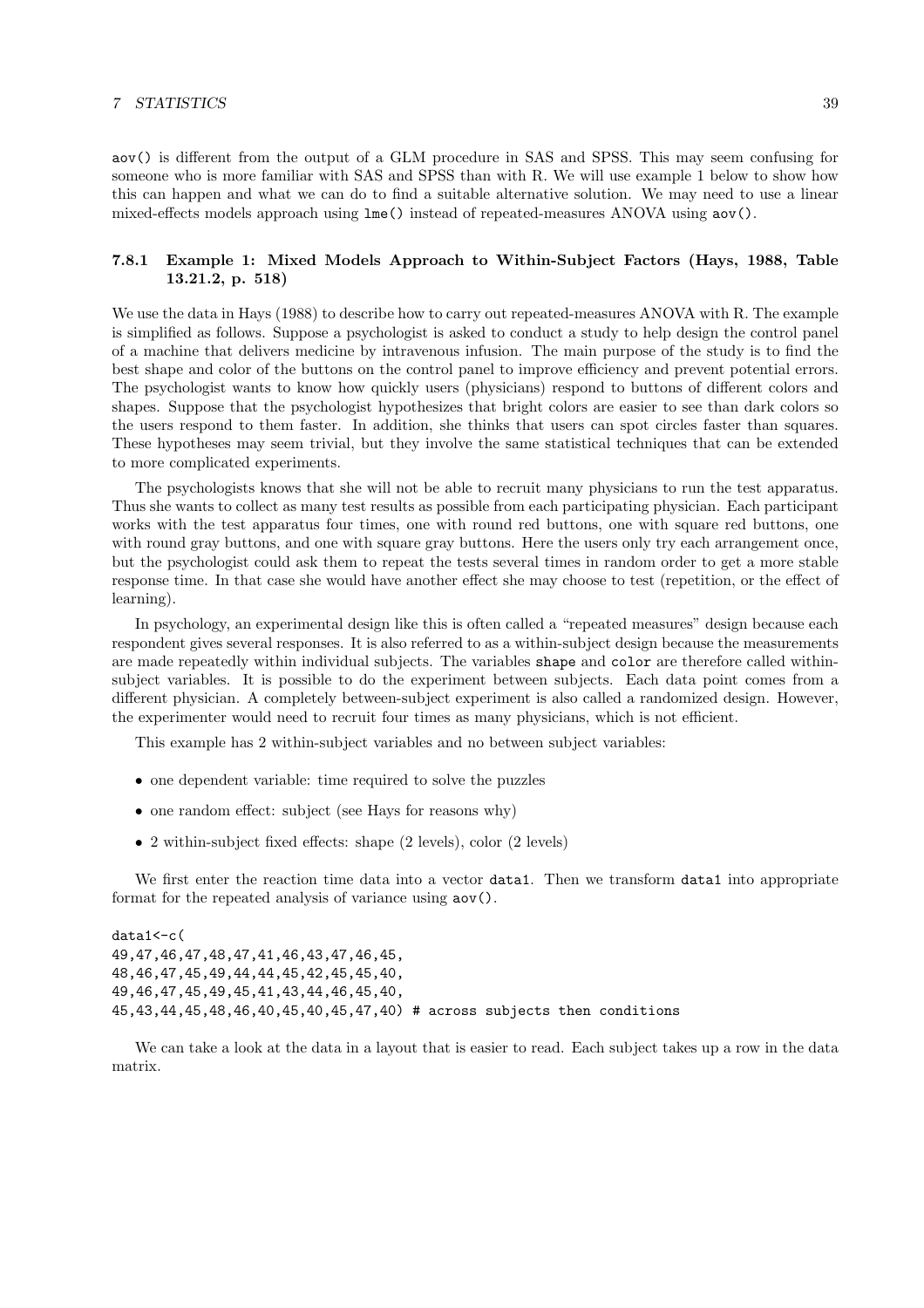```
> matrix(data1, ncol= 4, dimnames =
+ list(paste("subj", 1:12), c("Shape1.Color1", "Shape2.Color1",
+ "Shape1.Color2", "Shape2.Color2")))
   Shape1.Color1 Shape2.Color1 Shape1.Color2 Shape2.Color2
subj 1 49 48 49 45
subj 2 47 46 46 43
subj 3 46 47 47 44
subj 4 \begin{array}{ccccc} & 47 & & 45 & & 45 \end{array} 45
subj 5 48 49 49 48
subj 6 47 44 45 46
subj 7 41 44 41 40
subj 8 46 45 43 45
subj 9 43 42 44 40
subj 10 47 45 46 45
subj 11 46 45 45 47
subj 12 45 40 40 40 40
```
Next we use the data.frame() function to create a data frame Hays.df that is appropriate for the aov() function.

```
Hays.df \leq data.frame(rt = data1,
subj = factor(rep(paste("subj", 1:12, sep=""), 4)),
shape = factor(rep(repe(c("shape1", "shape2"), c(12, 12)), 2)),color = factor(rep(c("color1", "color2"), c(24, 24))))
```
The experimenter is interested in knowing if the shape (shape) and the color (color) of the buttons affect the reaction time (rt). The syntax is:

```
aov(rt \uparrow \text{shape} * color + Error(sub)/(\text{shape} * color)), data=Hays.df)
```
The model formula,  $rt \tilde{ }$  shape  $*$  color + Error(subj/(shape  $*$  color)), can be divided into two parts. The first part,  $rt \tilde{ }$  shape  $*$  color, states that reaction time is affected by the shapes and colors of the buttons. The asterisk is a shorthand for shape  $+$  color  $+$  shape:color, representing the shape and color main effects and the shape by color interaction. The second part, Error(subj/(shape \* color)), is very important for getting the appropriate statistical tests. We will first explain what the syntax means, then we will explain why we do it this way.

The  $Error(subj/(shape * color))$  statement is used to separate the residual sums of squares into several components (called error strata). The statement is equivalent to Error(subj + subj:shape + subj:color + subj:shape:color), meaning that we want to separate the following error terms: one for subject, one for subject by shape interaction, one for subject by color interaction, and one for subject by shape by color interaction.

This syntax generates the appropriate tests for the within-subject variables shape and color. You get

```
> summary(aov(rt ~ shape * color + Error(subj/(shape*color)), data=Hays.df))
```
Error: subj Df Sum Sq Mean Sq F value Pr(>F) Residuals 11 226.500 20.591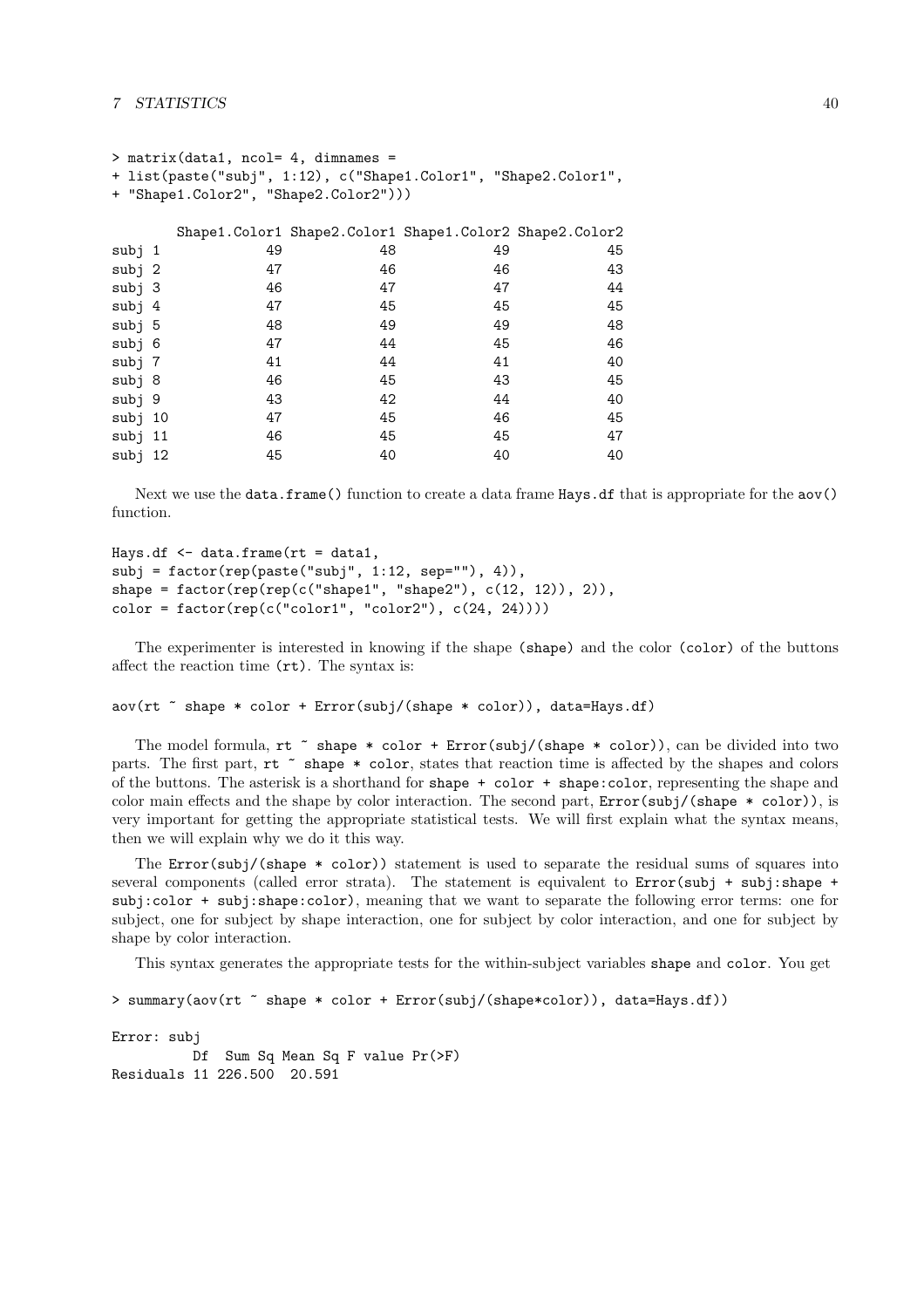```
Error: subj:shape
         Df Sum Sq Mean Sq F value Pr(>F)
shape 1 12.0000 12.0000 7.5429 0.01901 *
Residuals 11 17.5000 1.5909
---
Signif. codes: 0 '***' 0.001 '**' 0.01 '*' 0.05 '.' 0.1 ' ' 1
Error: subj:color
         Df Sum Sq Mean Sq F value Pr(>F)
color 1 12.0000 12.0000 13.895 0.003338 **
Residuals 11 9.5000 0.8636
---Signif. codes: 0 '***' 0.001 '**' 0.01 '*' 0.05 '.' 0.1 ' ' 1
Error: subj:shape:color
           Df Sum Sq Mean Sq F value Pr(>F)
shape:color 1 1.200e-27 1.200e-27 4.327e-28 1
Residuals 11 30.5000 2.7727
```
Note that the shape effect is tested against the residuals of the subject by shape interaction, shown in the subj:shape error stratum. Similarly, the color effect is tested against subject by color stratum. The last error stratum with Error: subj:shape:color offers a test of the shape:color interaction.

Random vs. Fixed Effects In this simplified example we have one "random" subject effect (subj) and two "fixed" experimental manipulations (color and shape). In a repeated-measures design where the within-subject factors are considered fixed effects and the only random effect comes from subjects, the within-subject factors are tested against their interaction with the random subject effect. According to Hays (1988), the appropriate F tests are the following:

 $F(\text{shape in subj}) = MS(\text{shape}) / MS(\text{shape} : \text{subj}) = 7.543$  $F(color in subj) = MS(color) / MS(color : subj) = 13.895$ 

Without going into the details, we can still understand the distinction between a random and a fixed effect. Take the fixed shape effect as an example, the psychologist only wants to compare the reaction time differences between round and square buttons. She is not concerned about generalizing the effect to buttons of other shapes. In this case the number of possible shapes is fixed to two—round and square. The reaction time differences between the two conditions do not generalize beyond these two shapes. Similarly, the variable color is also considered fixed (again the effect not generalizable to colors other than red and gray).

When color and shape are both considered fixed, they are tested against the subj:color and subj:shape mean squares, respectively. The Error() function allows you to do these comparisons. In this example the only random effect is the subj effect. The 12 subjects reported here belong to a random sample of numerous other potential users of the device. The study would not be very useful without this generalizability because the results of the experiments would only apply to these particular 12 test subjects.

Without the Error(subj/(shape \* color)) formula, you get the wrong statistical tests. Note that both color and shape are tested against a common entry called "Residuals", which is the sum of all the pieces of residuals in the previous output of Error(subj/(shape \* color)), with 11 degrees of freedom in each of the four error strata.

```
> summary(aov(rt ~ shape*color, data=hays.df))
           Df Sum Sq Mean Sq F value Pr(>F)
```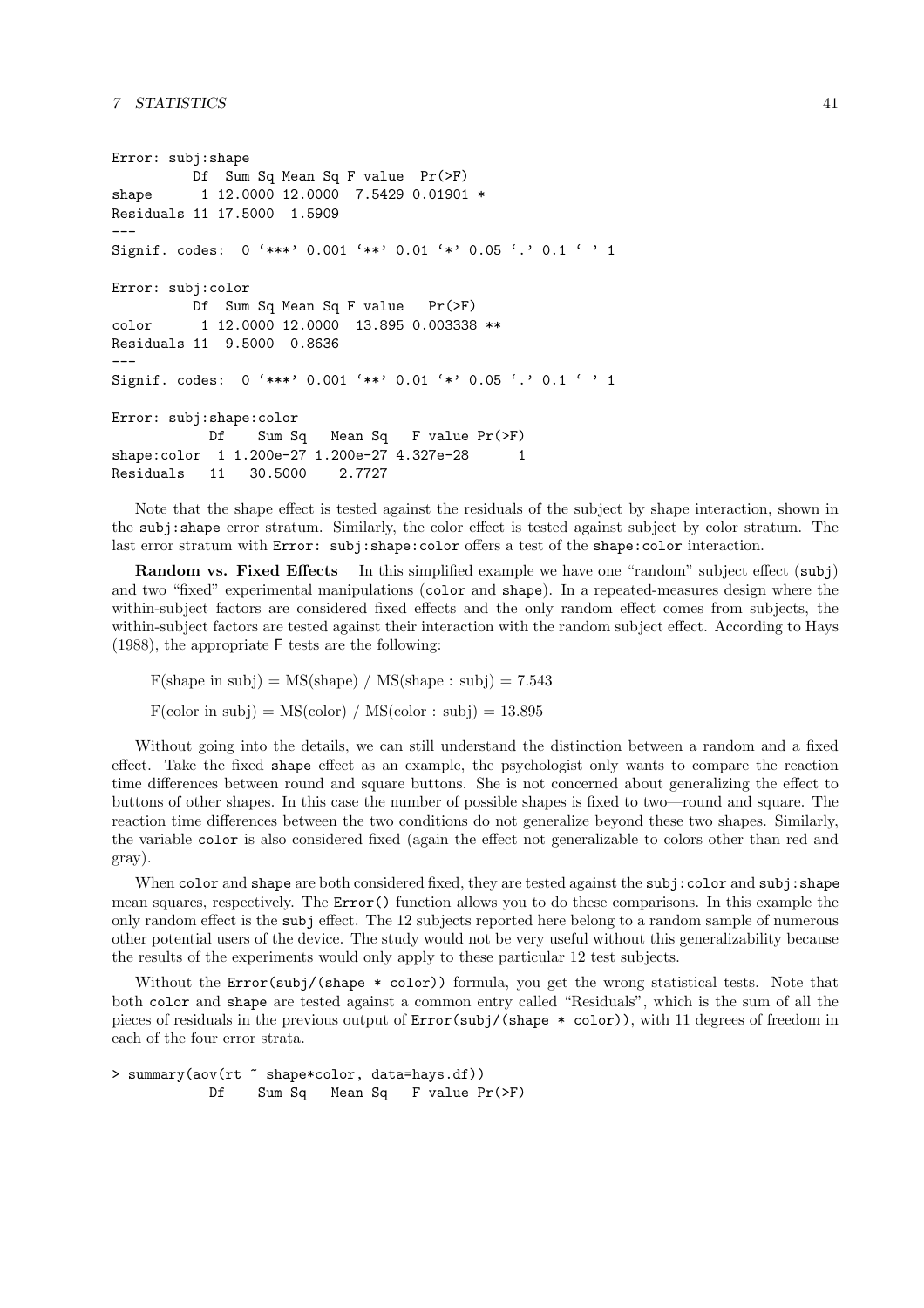shape 1 12.000 12.000 1.8592 0.1797 color 1 12.000 12.000 1.8592 0.1797 shape:color 1 4.399e-29 4.399e-29 6.816e-30 1.0000 Residuals 44 284.000 6.455

Residuals 11 30.5000 2.7727

Note about Error() What goes inside the Error() statement, and the order in which they are arranged, are important in ensuring correct statistical tests. Suppose you replaced the asterisk inside Error(subj/(shape  $*$  color)) with a plus sign, you got Error(subj/(shape  $*$  color)) instead:

```
> summary(aov(rt ~ shape * color + Error(subj/(shape + color)),
 data=Hays.df))
[identical output as before ... snipped ]
Error: Within
           Df Sum Sq Mean Sq F value Pr(>F)
shape:color 1 1.185e-27 1.185e-27 4.272e-28 1
```
Note that Error() lumps the shape:color and subj:shape:color sums of squares into a "Within" error stratum. The "Residuals" in the Within stratum is actually the last piece of sum of square in the previous output (subj:shape:color). This Error(subj/(shape + color)) syntax gives you the wrong statistics when you have more than two within-subject variables. We will return to this point later.

There is a subtle detail in the  $Error(subj/(shape * color))$  syntax that is worth noticing. For reasons that will become clearer in the next section, the forward slash (the / in subj/(shape \* color)) tells aov() that the shape and color of the buttons are actually nested within individual subjects. That is, the changes in response time due to shape and color should be considered within the subjects.

Unbalanced (Nonorthogonal) Designs We will conclude the first example by introducing a common complication in repeated-measures ANOVA that involves uneven cell size. In the example above, there are four possible combinations of shape and color, each containing exactly 12 observations. We call this design "balanced" because an equal number of observations is found in every combination (or a "cell") of the design. A balanced design is also called an "orthogonal" design. In a balanced design, the aov() syntax above produces exactly the same univariate test statistics as SPSS and SAS. However, often the cell size is not even, making the design "unbalanced" or "nonorthogonal". This complication may be due to participant attrition or a post-hoc grouping factor that was not originally allotted the same number of participants. For example, the experimenter may stratify the design by gender, that is, by recruiting an equal number of female and male physicians in the study. But later on the experimental may decide to try analyzing the reaction time by years of professional experience as the between-subject factor.

When a design is "unbalanced", its  $aov()$  test statistics may look very different from those obtained in SPSS and SAS. The reason is because statistical packages like the GLM procedure in SPSS adjusts the default Type III Sums of Squares by the harmonic mean of the unbalanced cell sizes. The adjustment is discussed in Maxwell and Delaney (1990, pp. 271-297).

SPSS produces the same output as R if the user tells SPSS to calculate the Type I SS (SSTYPE(1)) or Type II SS (SSTYPE(2)) instead of the default SSTYPE(3). As shown in Maxwell and Delaney (1990), the calculations of SS1 and SS2 do not involve the harmonic mean. Maxwell and Delaney discuss the pros and cons of each type of Sums of Squares. Apparently SPSS and SAS think that the harmonic mean SS3 is the right analysis. Afterall, the SS3 is in general what a behaivoral scientist seeks. Readers who are interested in the distinctions between the different types of SS can find a discussion in Maxwell and Delaney (1990). The example aov() analysis below can be compared with the results of SPSS using SSTYPE(2).

# add one unbalanced between-subject variable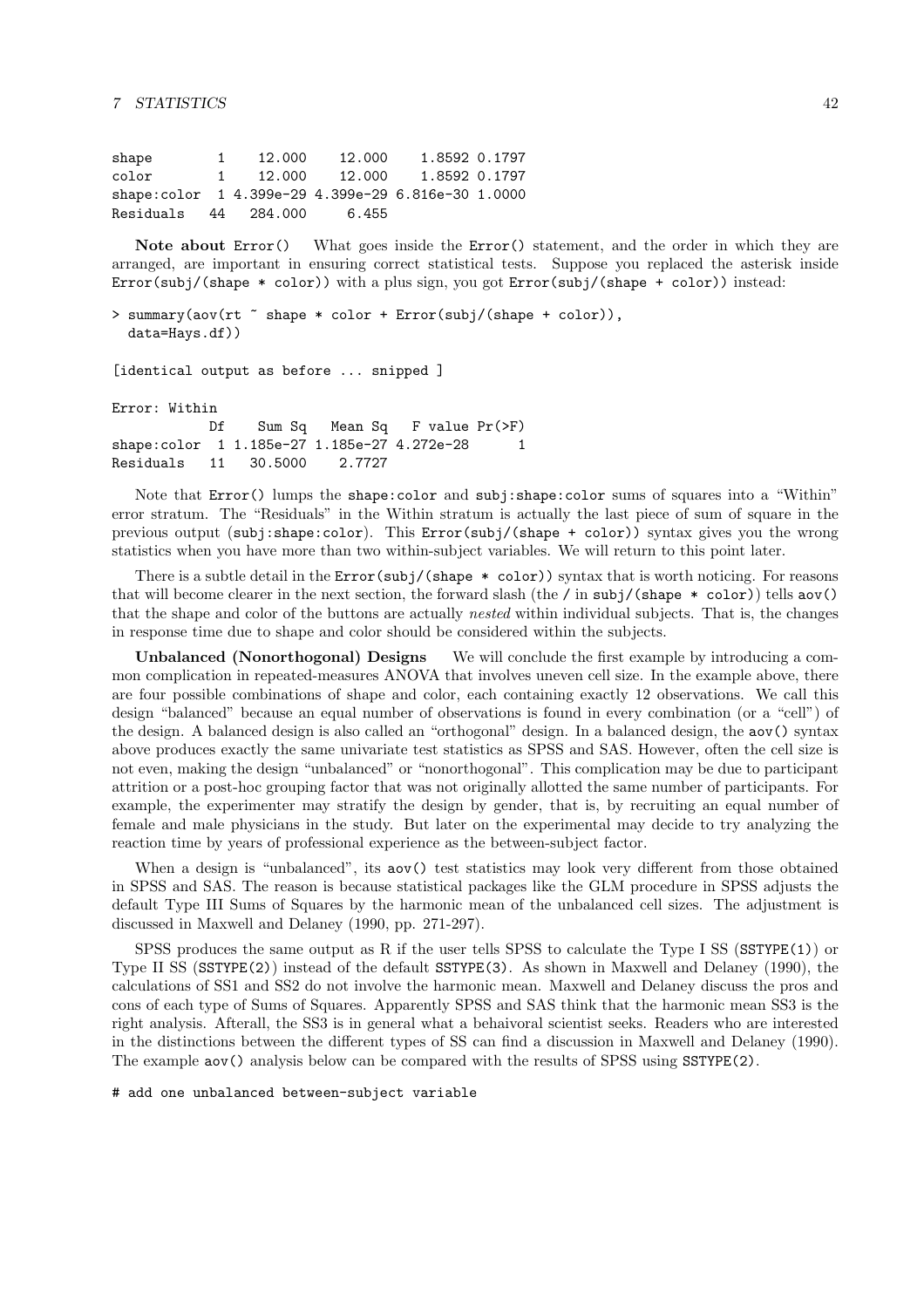```
7 STATISTICS 43
```

```
# n=8 in grp 1; 4 in grp 2
Hays.df$grp <- factor(rep(c(1,1,1,1,1,1,1,1,2,2,2,2), 4))
summary(aov(rt ~ grp*color*shape + Error(subj/shape+color), data=Hays.df))
GLM
 Sh1Col1 Sh2Col1 Sh1Col2 Sh2Col2 BY grp
  /WSFACTOR = color 2 Polynomial shape 2 Polynomial
  /METHOD = SSTYPE(2)
  /CHITERIA = ALPHA(.05)/WSDESIGN = color shape color*shape
 /DESIGN = grp .
```
### 7.8.2 Example 2: Maxwell and Delaney, p. 497

It is the same design as in the previous example, with two within and a subject effect. We repeat the same R syntax, then we include the SAS GLM syntax for the same analysis. Here we have:

one dependent variable: reaction time

two independent variables: visual stimuli are tilted at 0, 4, and 8 degrees; with noise absent or present. Each subject responded to 3 tilt  $x 2$  noise  $= 6$  trials.

The data are entered slightly differently; their format is like what you would usually do with SAS, SPSS, and Systat.

```
MD497.dat <- matrix(c(
420, 420, 480, 480, 600, 780,
420, 480, 480, 360, 480, 600,
480, 480, 540, 660, 780, 780,
420, 540, 540, 480, 780, 900,
540, 660, 540, 480, 660, 720,
360, 420, 360, 360, 480, 540,
480, 480, 600, 540, 720, 840,
480, 600, 660, 540, 720, 900,
540, 600, 540, 480, 720, 780,
480, 420, 540, 540, 660, 780),
ncol = 6, byrow = T) # byrow=T so the matrix's layout is exactly like this
```
Next we transform the data matrix into a data frame.

```
MD497.df <- data.frame(
rt = as.vector(MD497.dat),
subj = factor(rep(paste("s", 1:10, sep=""), 6)),
deg = factor(rep(rep(c(0,4,8), c(10, 10, 10)), 2)),
noise = factor(rep(c("no.noise", "noise"), c(30, 30))))
```
Then we test the main effects and the interaction in one aov() model. The syntax is the same as in the Hays example:

```
taov <- aov(rt ~ deg * noise + Error(subj / (deg * noise)), data=MD497.df)
summary(taov)
```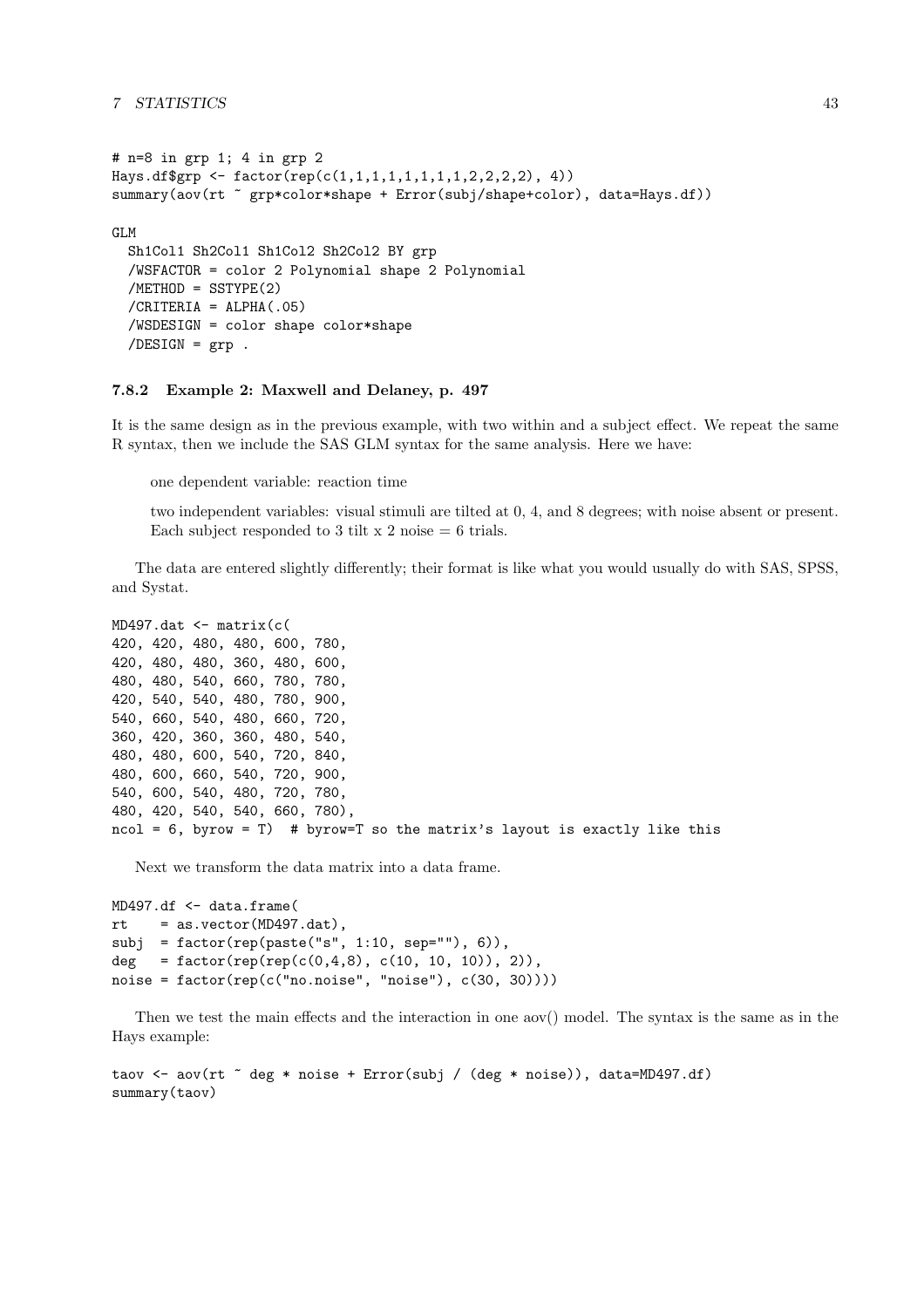### 7 STATISTICS 44

The results obtained with R can be compared with those obtained using SAS or SPSS. The following SAS GLM syntax carries out the same univariate analysis, plus some multivariate tests. Maxwell and Delaney summarized the conditions under which one wants to trust the multivariate results more than the univariate results. In SAS, each row contains the data from one subject, across 3 degrees of tilt and two levels of noise. The GLM syntax has a class option where the between-subject factors are listed (if any).

```
data rt1;
input deg0NA deg4NA deg8NA deg0NP deg4NP deg8NP;
cards;
420 420 480 480 600 780
420 480 480 360 480 600
480 480 540 660 780 780
420 540 540 480 780 900
540 660 540 480 660 720
360 420 360 360 480 540
480 480 600 540 720 840
480 600 660 540 720 900
540 600 540 480 720 780
480 420 540 540 660 780
;
proc glm data=rt1;
model deg0NA deg4NA deg8NA deg0NP deg4NP deg8NP = ;
repeated noise 2 (0 1), degree 3 (0 4 8) / summary ;
run;
```
### 7.8.3 Example 3: More Than Two Within-Subject Variables

Earlier we noted that Error(subj/(shape \* color)), which uses an asterisk to connect shape and color, produces detailed breakdown of the variance components. The Error(subj/(shape + color)) statement prints out what you specifically ask for and lumps the remainder into a "Within" stratum. If you have more than two within-subject fixed effects, the latter will produce some undesirable side effects.

The next hypothetical example <sup>9</sup> shows that  $aov(a * b * c + Error(subj/(a+b+c)))$  does not give you the appropriate statistical tests for the two-way interactions among factors a, b, and c. The problem is because Error() lumps everything other than Error: subj:a, Error: subj:b, and Error: subj:c into a common entry of residuals. The S Model book by Chambers and Hastie contains some technical details that explains this behavior.

```
subj <- gl(10, 32, 320) # 10 subjects, each tested 32 times, total length 320
  a \leftarrow gl(2, 16, 320) # first 16 trials with a1 then next 16 with a2
 b \leq gl(2, 8, 320) # first 8 triasl with b1, then next 8 with b2, etc.
  c \leq -g1(2, 4, 320)x <- rnorm(320)
 d1 <- data.frame(subj, a, b, c, x)
 d2 \leq - aggregate(x, list(a = a, b = b, c = c, subj = subj), mean)
  summary(a1 <- aov(x \tilde{ } a * b * c + Error(subj/(a*b*c)), d2))
  summary(a2 <- aov(x a * b * c + Error(subj/(a+b+c)), d2))
  summary(a3 <- aov(x \tilde{a} \tilde{b} \tilde{c} + Error(subj/(a*b*c)), d1))
```
<sup>9</sup>contributed by Christophe Pallier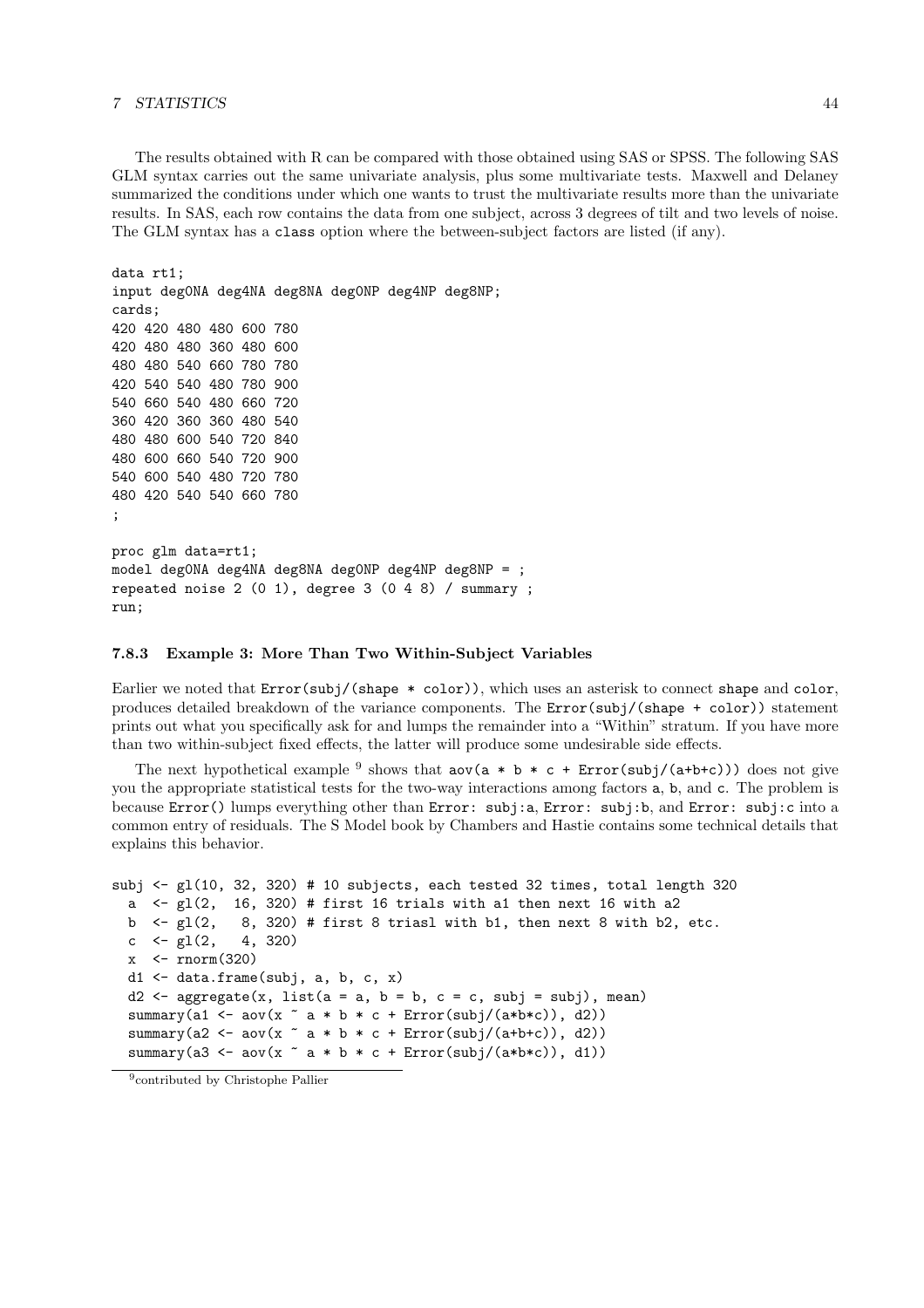7.8.4 Example 4: Stevens, 13.2, p.442; a simpler design with only one within variable

```
data <-c(30,14,24,38,26,
28,18,20,34,28,
16,10,18,20,14,
34,22,30,44,30)
Stv.df <- data.frame(rt=data,
subj = factor(rep(paste("subj", 1:5, sep=""), 4)),drug = factor(rep(paste("drug", 1:4, sep=""), c(5,5,5,5))))
```
We only have one within-subject variable ( $\text{drug}$ ) so that the syntax is simply drug nested within subject.

```
summary(aov(rt \space^* drug + Error(subj/drug), data = Stv.df))
```
### 7.8.5 Example 5: Stevens pp. 468 – 474 (one between, two within)

The original data came from Elashoff (1981).<sup>10</sup> It is a test of drug treatment effect by one between-subject factor: group (two groups of 8 subjects each) and two within-subject factors: drug (2 drugs) and dose (3 doses).

```
Ela.mat <-matrix(c(
19,22,28,16,26,22,
11,19,30,12,18,28,
20,24,24,24,22,29,
21,25,25,15,10,26,
18,24,29,19,26,28,
17,23,28,15,23,22,
20,23,23,26,21,28,
14,20,29,25,29,29,
16,20,24,30,34,36,
26,26,26,24,30,32,
22,27,23,33,36,45,
16,18,29,27,26,34,
19,21,20,22,22,21,
20,25,25,29,29,33,
21,22,23,27,26,35,
17,20,22,23,26,28), nrow = 16, byrow = T)
```
We first put them in a multivariate format, using the cbind.data.frame() function.

```
Ela.mul <- cbind.data.frame(subj=1:16, gp=factor(rep(1:2,rep(8,2))), Ela.mat)
dimnames(Ela.mul)[2]] <-
c("subj","gp","d11","d12","d13","d21","d22","d23") # d12 = drug 1, dose 2
```
Here is the command for transferring it to the univariate format.

<sup>10</sup>"Data for the panel session in software for repeated measures analysis of variance." Proceedings of the Statistical Computing Section of the American Statistical Association.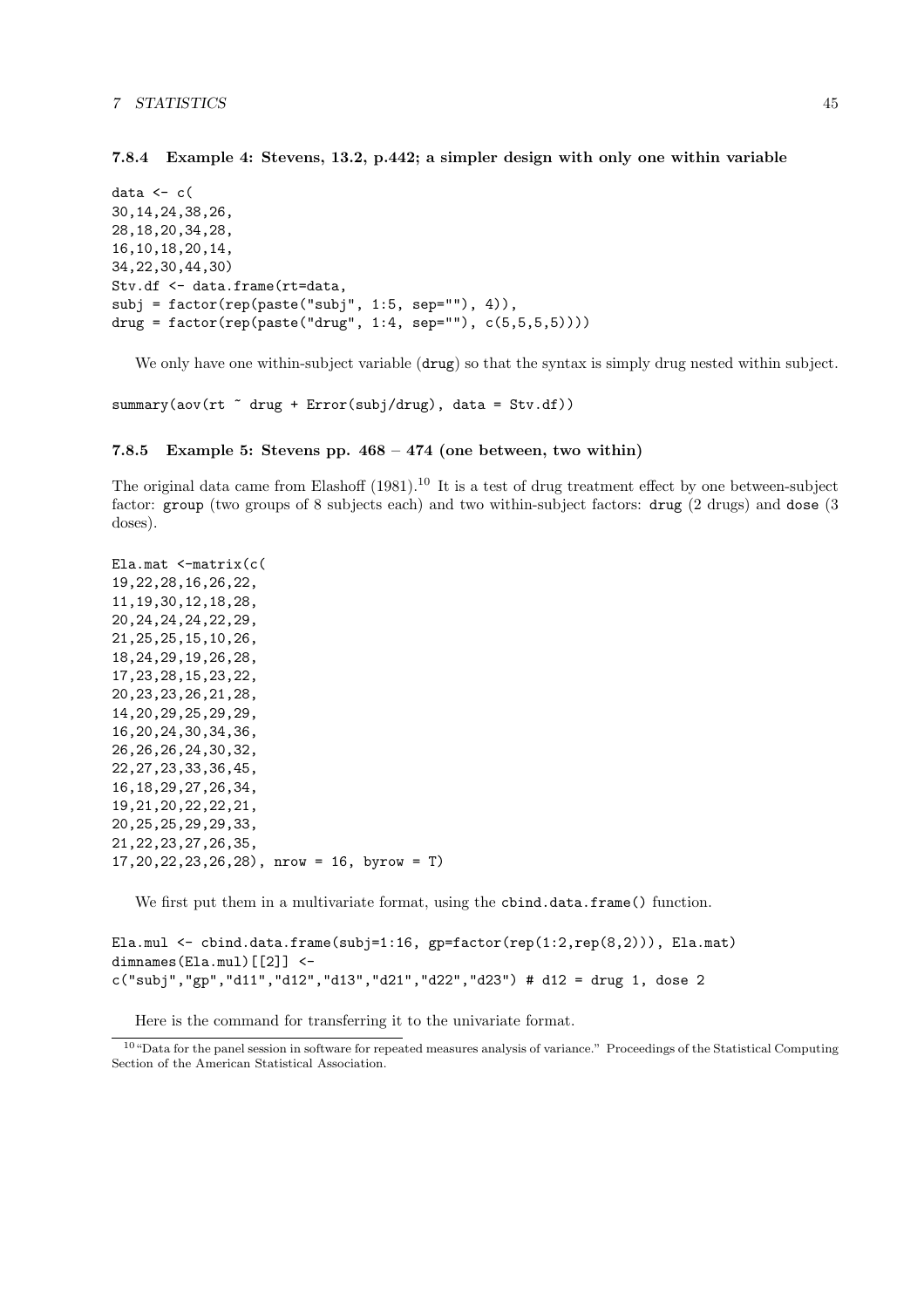```
Ela.uni <- data.frame(effect = as.vector(Ela.mat),
subj = factor(paste("s", rep(1:16, 6), sep="")),
gp = factor(paste("gp", rep(rep(c(1, 2), c(8,8)), 6), sep="")),
drug = factor(paste("dr", rep(c(1, 2), c(48, 48)), sep="")),
dose=factor(paste("do", rep(rep(c(1,2,3), rep(16, 3)), 2), sep="")),
row.names = NULL)
```
The next command performs the correct tests of all effects. We use Error(subj/(dose\*drug)) to test gp, drug, dose and their interactions. Worth noting is that R knows that the gp effect goes with the subject error stratum, although we did not mention gp in the Error() statement.

```
summary(aov(effect ~ gp * drug * dose + Error(subj/(dose*drug)), data=Ela.uni))
```
### 7.8.6 Other Useful Functions for ANOVA

As we discussed earlier, we can use the tapply() function to calculate the means across various conditions. We can think of it as using one statement to run the mean() function 12 times! The output matrix is very useful for plotting.

```
tapply(Ela.uni$effect, IND = list(Ela.uni$gp, Ela.uni$drug, Ela.uni$dose),
FUN = mean)
```
We can also easily custom design a function  $\mathbf{se}(\cdot)$  to calculate the standard error for the means. R does not have a built-in function for that purpose, but there is really no need because the standard error is just the square root (R has the sqrt() function) of the variance  $(\text{var}(\cdot))$ , divided by the number of observations (length()). We can use one line of tapply() to get all standard errors. The se() makes it easy to find the confidence intervals for those means. Later we will demonstrate how to use the means and standard errors we got from tapply() to plot the data.

```
se \leftarrow function(x){
         y \leftarrow x[!is.na(x)] # remove the missing values
         sqrt(var(as.vector(y))/length(y))
}
```
In R, we not only can use the built-in functions such as  $aov()$  to do the analyses, we can also take advantage of R's flexibility and do many analyses by hand. The following examples demonstrate that some of the ANOVA tests we did earlier with the aov() function can also be done manually with contrasts.

1. We can use the following contrast to test the group effect. On the left hand side of the aov() model, we use matrix multiplication  $(\frac{1}{2} \cdot \frac{1}{2})$  to apply the contrast (contr) to each person's 6 data points. As a result, each person's 6 data points become one number that is actually the person's total score summed across all conditions. The matrix multiplication is the same as doing  $1 * d11 + 1 * d12 + 1 * d13$ + 1 \* d21 + 1 \* d22 + 1 \* d23 for each person.

Then we use the aov() function to compare the total scores across the two groups. We can verify that in this output the F statistic for the gp marginal effect is exactly the same as the one in the the previous  $aov(...$  Error()) output, although the sums of squares are different because the contrast is not scaled to length 1.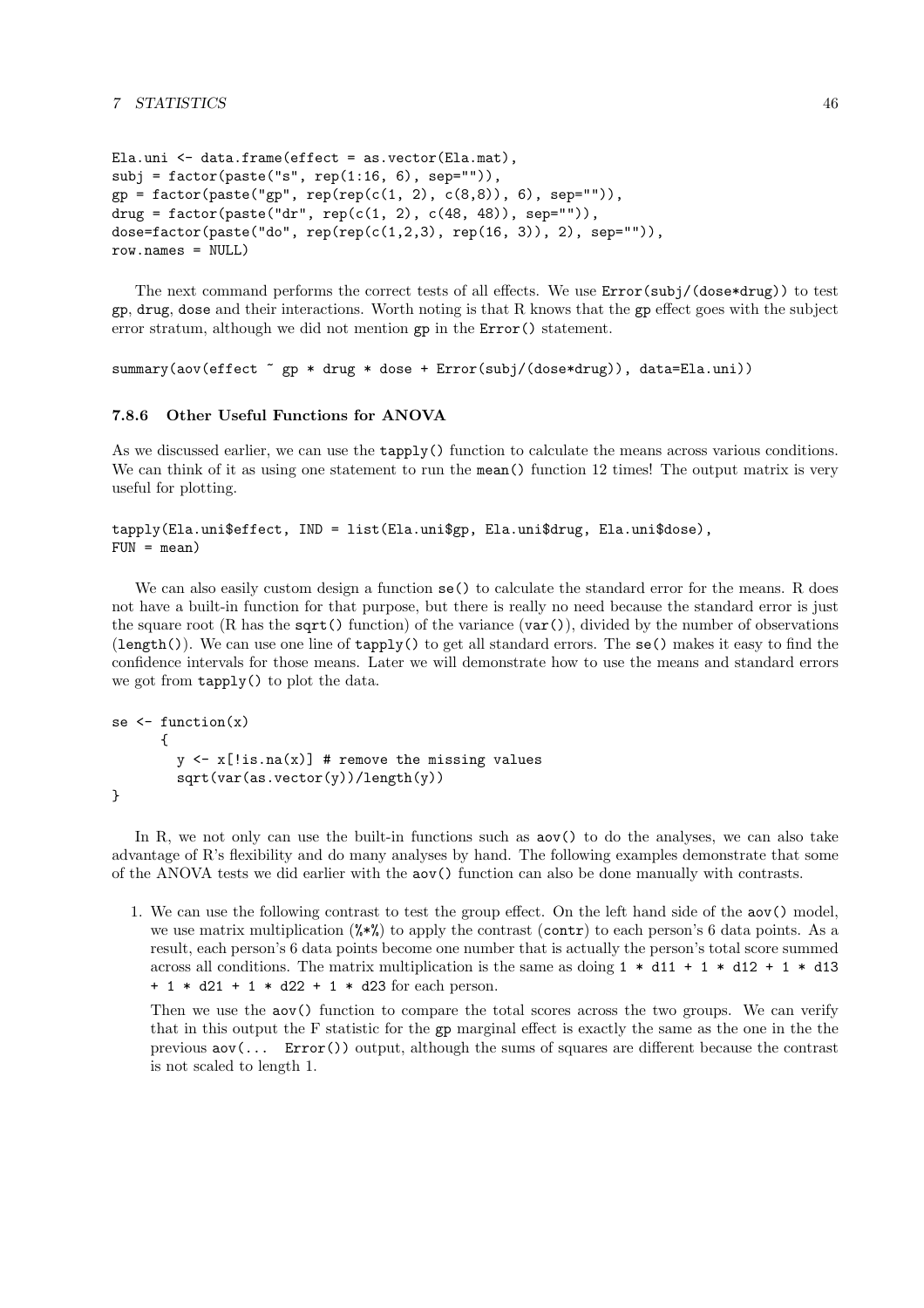```
contr <- matrix(c(
 1,
 1,
 1,
 1,
 1,
 1), ncol = 1)
taov <- aov(cbind(d11,d12,d13,d21,d22,d23) %*% contr ~ gp, data = Ela.mul)
summary(taov, intercept = T)
```
2. The following contrast, when combined with the aov() function, will test the drug main effect and drug: group interaction. The contrast  $c(1, 1, 1, -1, -1, -1)$  applies positive 1's to columns 1:3 and negative 1's to columns 4:6. Columns 1:3 contain the data for drug 1 and 4:6 for drug 2, respectively. So the contrast and the matrix multiplication generates a difference score between drugs 1 and 2. When we use  $aov()$  to compare this difference among two groups, we actually test the drug:gp interaction.

```
contr <- matrix(c(
1,
1,
1,
-1,
-1,
-1), ncol = 1)
tmp<-aov(cbind(d11,d12,d13,d21,d22,d23) %*% contr ~ gp, Ela.mul)
summary(tmp,intercept= T)
```
3. The next contrast, when combined with the manova() function in R-1.2.0 or later, tests the dose main effect and the dose: group interaction. The first contrast  $c(1, 0, -1, 1, 0, -1)$  tests if the difference between dose 1 and dose 3 are statistically significant across groups; and the second contrast  $c(0, 1, -1, 0, 1, -1)$  tests the difference between dose 2 and dose 3 across two groups. When tested simultaneously with manova(), we get

```
contr <- matrix(c(
1, 0,
0, 1,
-1, -1,1, 0,
0, 1,
-1, -1), nrow = 6, byrow = T)
tmp <- manova(cbind(d11,d12,d13,d21,d22,d23) %*% contr ~ gp, Ela.mul)
summary(tmp, test="Wilks", intercept = T)
```
4. Another manova() contrast, which tests drug:dose interaction and drug:dose:group interaction.

```
contr <- matrix(c(
1, -1,0, 2,
```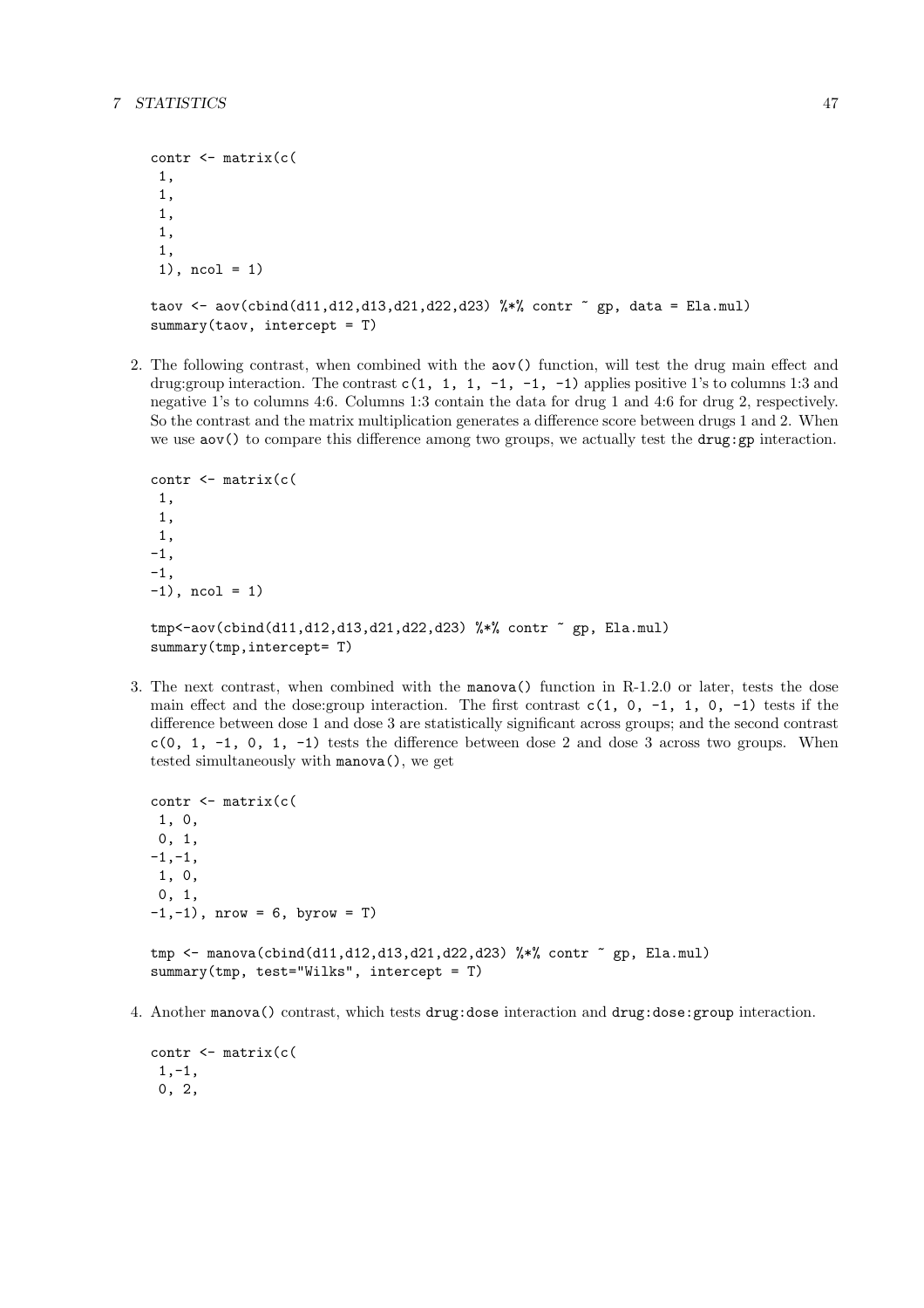```
-1, -1,-1, 1,
0, -2,1, 1), nrow = 6, byrow = T)
tmp<-manova(cbind(d11,d12,d13,d21,d22,d23) %*% contr ~ gp, Ela.mul)
summary(tmp, test="Wilks", intercept = T)
```
# 7.8.7 Graphics with error bars

Next we will demonstrate how to use R's powerful graphics functions to add error bars to a plot. The example uses the Elashoff example discussed earlier. In this example we will briefly show how visual representations compliment the statistical tests. We use R's jpg() graphics driver to generate a graph that can be viewed by a web browser. The command syntax may appear intimidating for beginners, but it is worth the increased efficiency in the long run.

You can also use the postscript() graphics driver to generate presentation-quality plots. PostScript files can be transformed into PDF format so that nowadays the graphs generated by R can be viewed and printed by virtually anyone.<sup>11</sup>

Typically the graphs are first generated interactively with drivers like X11(), then the commands are saved and edited into a script file. A command syntax script eliminates the need to save bulky graphic files.

First we start the graphics driver jpg() and name the file where the graph(s) will be saved.

```
attach(Ela.uni)
jpeg(file = "ElasBar.jpg")
```
Then we find the means, the standard errors, and the 95% confidence bounds of the means.

```
tmean <- tapply(effect, IND = list(gp, drug, dose), mean)
tse <- tapply(effect, IND = list(gp, drug, dose), se)
tbarHeight <- matrix(tmean, ncol=3)
dimnames(tbarHeight) <- list(c("gp1dr1","gp2dr1","gp1dr2","gp2dr2"),
          c("dose1","dose2" ,"dose3"))
tn <- tapply(effect, IND = list(gp, drug, dose), length)
tu \le tmean + qt(.975, df=tn-1) * tse # upper bound of 95% confidence int.
tl \leftarrow tmean + qt(.025, df=tn-1) * tse # lower bound
tcol <- c("blue", "darkblue", "yellow", "orange") # color of the bars
```
After all the numbers are computed, we start building the barplot. First we plot the bars without the confidence intervals, axes, labels, and tick marks. Note that the barplot() function returns the x-axis values at where the center of the bars are plotted. Later we will use the values in tbars to add additional pieces.

```
tbars <- barplot(height=tbarHeight, beside=T, space=c(0, 0.5),
                 ylab="", xlab="", axes=F, names.arg=NULL, ylim=c(-15, 40),
                 col=tcol)
```
Then we add the 95% confidence intervals of the means to the bars.

<sup>11</sup>One converter is ps2pdf, or try GhostScript.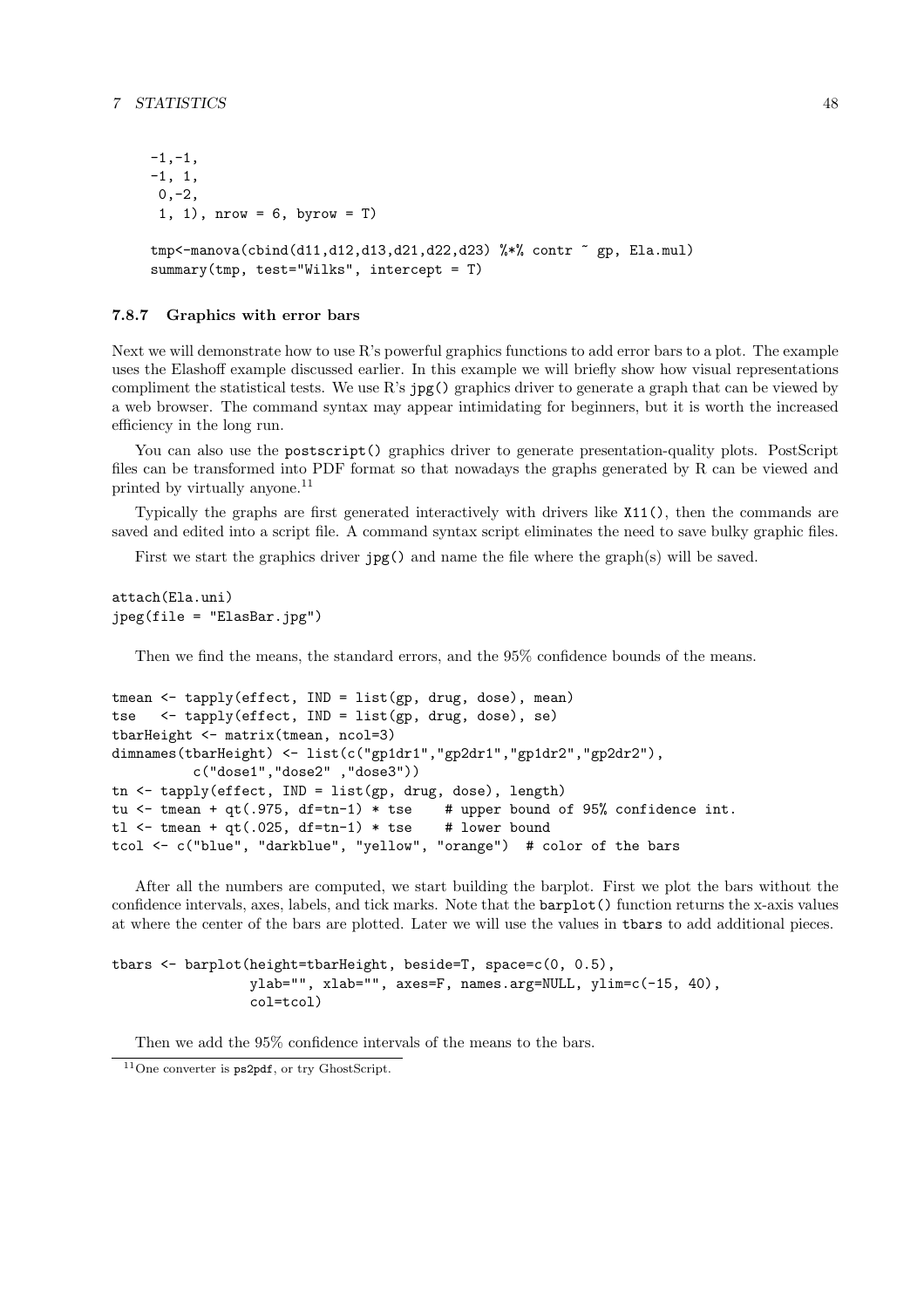segments(x0=tbars, x1=tbars, y0=tl, y1=tu) segments(x0=tbars-.1, x1=tbars+0.1, y0=tl, y1=tl) # lower whiskers  $segments(x0=thars-.1, x1=thars+0.1, y0=tu, y1=tu)$  # upper whiskers

The axes labels are added.

```
axis(2, at = seq(0, 40, by=10), labels = rep("", 5), las=1)tx <- apply(tbars, 2, mean) # center positions for 3 clusters of bars
```
We plot the horizontal axis manually so that we can ask R to put things at exactly where we want them.

```
segments(x0=0, x1=max(tbars)+1.0, y0=0, y1=0, lty=1, lwd = 2)text(c("Dose 1", "Dose 2", "Dose 3"), x = tx, y = -1.5, cex =1.5)
mtext{text}(\text{text-seq}(0, 40, \text{by=10}), side = 2, at = seq(0, 40, \text{by=10}),line = 1.5, cex =1.5, las=1)
mtext(text="Drug Effectiveness", side = 2, line = 2.5, at = 20, cex =1.8)
```
Finally we want to plot the legend of the graph manually. R also has a **legend**() function, although less flexible.

```
tx1 \leftarrow c(0, 1, 1, 0)ty1 <- c(-15, -15, -13, -13)polygon(x=tx1, y=ty1, col=tcol[1])
polygon(x=tx1, y=ty1 + 2.5, col=tcol[2]) # 2nd, moved 2.5 points up
polygon(x=tx1, y=ty1 + 5, col=tcol[3]) # 3rd
polygon(x=tx1, y=ty1 + 7.5, col=tcol[4]) # last
```
Finally, we add the legend labels for the filled rectangles.

```
text(x = 2.0, y = -14, labels="group 1, drug 1", cex = 1.5, adj = 0)text(x = 2.0, y = -11.5, labels="group 2, drug 1", cex = 1.5, adj = 0)
text(x = 2.0, y = -9, labels="group 1, drug 2", cex = 1.5, adj = 0)
text(x = 2.0, y = -6.5, labels="group 2, drug 2", cex = 1.5, adj = 0)
```
The greatest effectiveness is attained by subjects in group 2 when drug 2 is given. This suggests a group by drug interaction, which is confirmed by the aov() results outlined earlier. It also indicates an increasing effectiveness from dose 1 to 3, which is also confirmed by the statistics.

### 7.8.8 Another way to do error bars using plotCI()

The gplots library has a function plotCI(), which does confidence intervals for plots. Here is an example, which is Figure 1 in http://journal.sjdm.org/06137/jdm06137.htm. Note the use of a small horizontal offset (−.01) so that the error bars do not overlap. The font "NimbusSan" is supposed to fit well with Times Roman.

```
library("gplots")
m.pg <- c(-2.6400, 3.6000, 6.0000, 3.6800, 5.4400)
se.pg <- c(1.71938, 1.86548, 1.74738, 1.94484, 1.83492)
m.pl <- c(-4.9600, -3.7600, -2.3200, -.1600, 6.5600)
```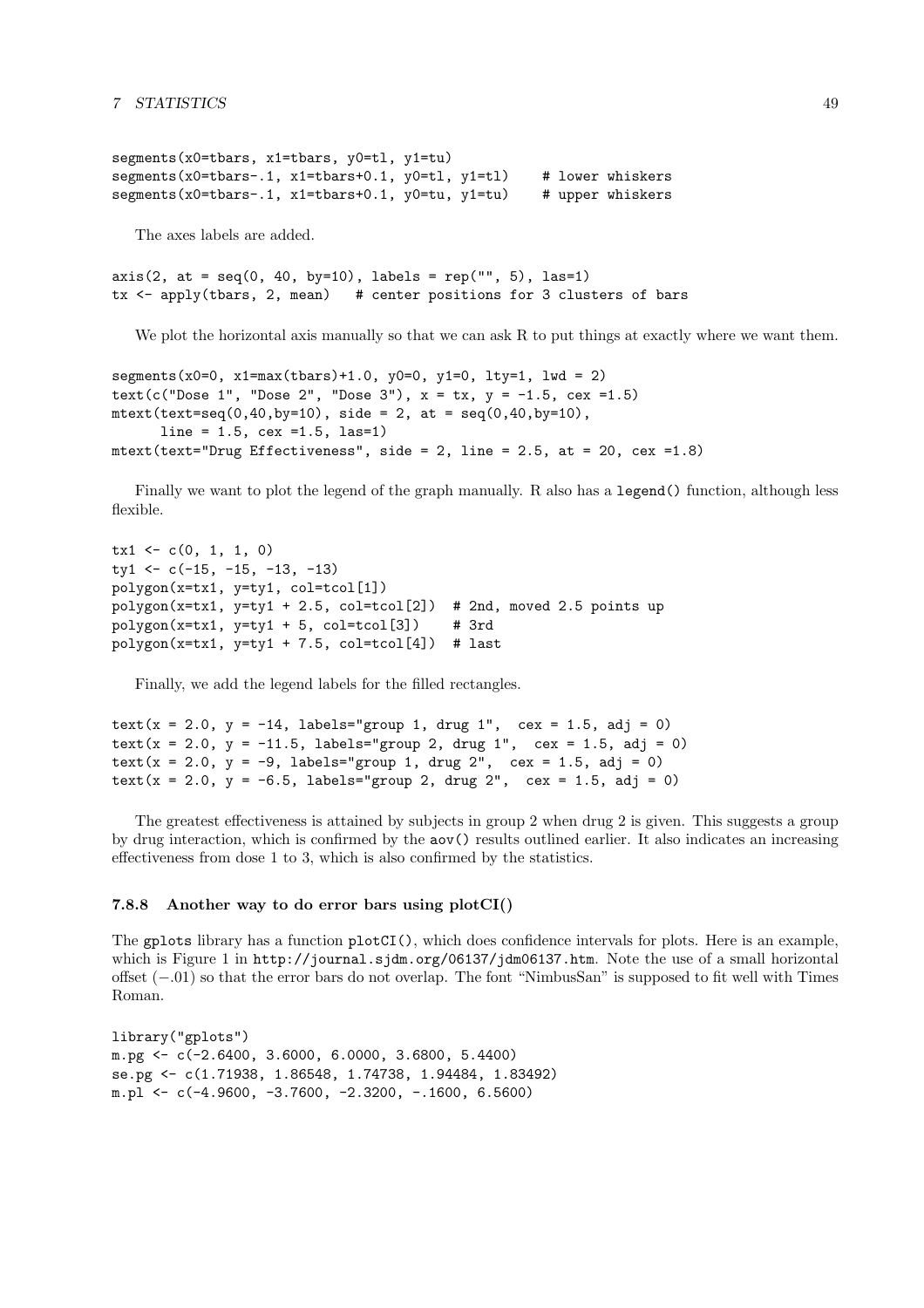```
se.pl <- c(1.47024, 1.72170, 1.79139, 1.36587, 1.56852)
postscript(file="fig1.eps",family="NimbusSan",
           width=8,height=8,horiz=F,pointsize=18,paper="special")
plotCI(y=c(m,pg,m,p1),x=c(c(1:5)-.01,c(1:5)+.01),uiv=c(se,pg,se.p1),ylim=c(-6,8),ylab="Net IGT score",xlab="Block",lty=rep(c(1,2),c(5,5)))
lines(y=m.pg,x=c(1:5)-.01,lty=1)
lines(y=m.pl,x=c(1:5)+.01,lty=2)
legend(3.6,-3.7,legend=c("Prior gain","Prior loss"),lty=c(1,2))
dev.off()
```
# 7.9 Use Error() for repeated-measure ANOVA

In this section we give an intuitive explanation to the use of the **Error**() statement for repeated-measure analysis of variance. These explanations are different than what are typically covered in advanced textbooks. The conventional method focuses on deriving the appropriate error terms for specific statistical tests. We use an intuitive method, which will show that using  $Error()$  inside an  $aov()$  function is actually the same as performing t-tests using contrasts.

The conventional explanation is computationally and theoretically equivalent to what we are about to summarize. Detailed theoretical explanations can be found in most advanced textbooks, including the book by Hoaglin, Mosteller, and Tukey (1991). Explanations of the technical details can be found in the book by Chambers and Hastie (1992).

We first review Analysis of Variance using a method commonly seen in most introductory textbooks. This method uses an ANOVA table to describes how much of the total variability is accounted for by all the related variables. An ANOVA table is exactly what aov() does for you. We first apply this method to the Hays.df data described earlier (but repeated here), then we use the ANOVA table to explain why we must add the Error() statement in an  $aov($ ) command in order to get the appropriate significance tests. Finally we draw a connection between  $Error()$  and specific t-tests tailored for repeated-measure data.

### 7.9.1 Basic ANOVA table with aov()

The aov() function generates a basic ANOVA table if  $Error()$  is not inserted. Applying a simple aov() to the Hays.df data, you get an ANOVA table like the following:

| Df | Sum Sq              | Mean Sq |                                  |                                                                             |
|----|---------------------|---------|----------------------------------|-----------------------------------------------------------------------------|
| 11 |                     | 20.591  |                                  |                                                                             |
| 1  | 12.000              | 12.000  |                                  |                                                                             |
| 1  | 12.000              | 12.000  |                                  |                                                                             |
| 11 | 9.500               | 0.864   |                                  |                                                                             |
| 11 | 17.500              | 1.591   |                                  |                                                                             |
|    |                     |         |                                  |                                                                             |
|    | 30.500              | 2.773   |                                  |                                                                             |
|    | subj:color:shape 11 |         | 226.500<br>1 1.493e-27 1.493e-27 | summary(aov(rt $\tilde{\phantom{a}}$ subj * color * shape, data = Hays.df)) |

R analyzes how reaction time differs depending on the subjects, color and the shape of the stimuli. Also, you can have R tell you how they interact with one another. A simple plot of the data may suggest an interaction between color and shape. A color:shape interaction occurs if, for example, the color yellow is easier to recognize than red when it comes in a particular shape. The subjects may recognize yellow squares much faster than any other color and shape combinations. Therefore the effect of color on reaction time is not the same for all shapes. We call this an interaction.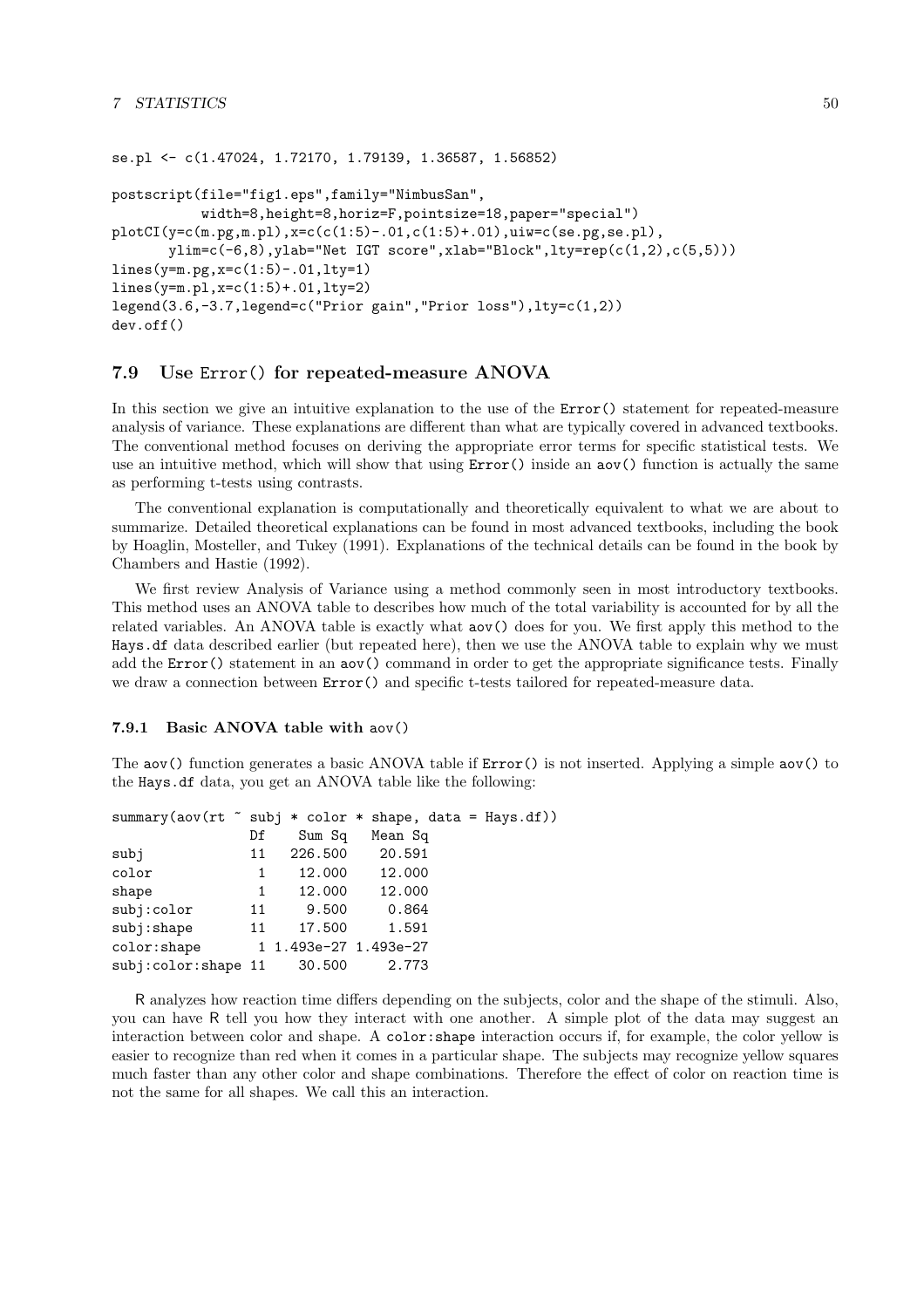### 7 STATISTICS 51

The above aov() statement divides the total sum of squares in the reaction time into pieces. By looking at the size of the sums of squares (Sum Sq in the table), you can get a rough idea that there is a lot of variability among subjects and negligible in the color:shape interaction.

So we are pretty sure that the effect of color does not depend on what shape it is. The sum of square for color:shape is negligible. Additionally, the subj variable has very high variability, although this is not very interesting because this happens all the time. We always know for sure that some subjects respond faster than others.

Obviously we want to know if different colors or shapes make a difference in the response time. One might naturally think that we do not need the subj variable in the aov() statement. Unfortunately doing so in a repeated design can cause misleading results:

```
summary(aov(rt \text{ color} * shape, data = Hays.df))Df Sum Sq Mean Sq F value Pr(>F)
color 1 12.000 12.000 1.8592 0.1797
shape 1 12.000 12.000 1.8592 0.1797
color:shape 1 1.246e-27 1.246e-27 1.931e-28 1.0000
Residuals 44 284.000 6.455
```
This output can easily deceive you into thinking that there is nothing statistically significant! This is where  $Error()$  is needed to give you the appropriate test statistics.

### 7.9.2 Using Error() within aov()

It is important to remember that summary() generates incorrect results if you give it the wrong model. Note that in the statement above the summary() function automatically compares each sum of square with the residual sum of square and prints out the F statistics accordingly. In addition, because the aov() function does not contain the subj variable, aov() lumps every sum of squares related to the subj variable into this big Residuals sum of squares. You can verify this by adding up those entries in our basic ANOVA table  $(226.5 + 9.5 + 17.5 + 1.49E - 27 + 30 = 284).$ 

R does not complain about the above syntax, which assumes that you want to test each effect against the sum of residual errors related to the subjects. This leads to incorrect F statistics. The residual error related to the subjects is not the correct error term for all. Next we will explain how to find the correct error terms using the Error() statement. We will then use a simple t-test to show you why we want to do that.

### 7.9.3 The Appropriate Error Terms

In a repeated-measure design like that in Hays, the appropriate error term for the color effect is the subj:color sum of squares. Also the error term for the other within-subject, shape effect is the subj:shape sum of squares. The error term for the color: shape interaction is then the subj:color: shape sum of squares. A general discussion can be found in Hoaglin's book. In the next section we will examine in some detail the test of the color effect.

For now we will focus on the appropriate analyses using  $Error()$ . We must add an  $Error(subj/(shape)$ + color)) statement within aov(). This repeats an earlier analysis.

```
summary(aov(rt \degree color * shape + Error(subj/(color + shape)), data = Hays.df))
```
Error: subj

Df Sum Sq Mean Sq F value Pr(>F)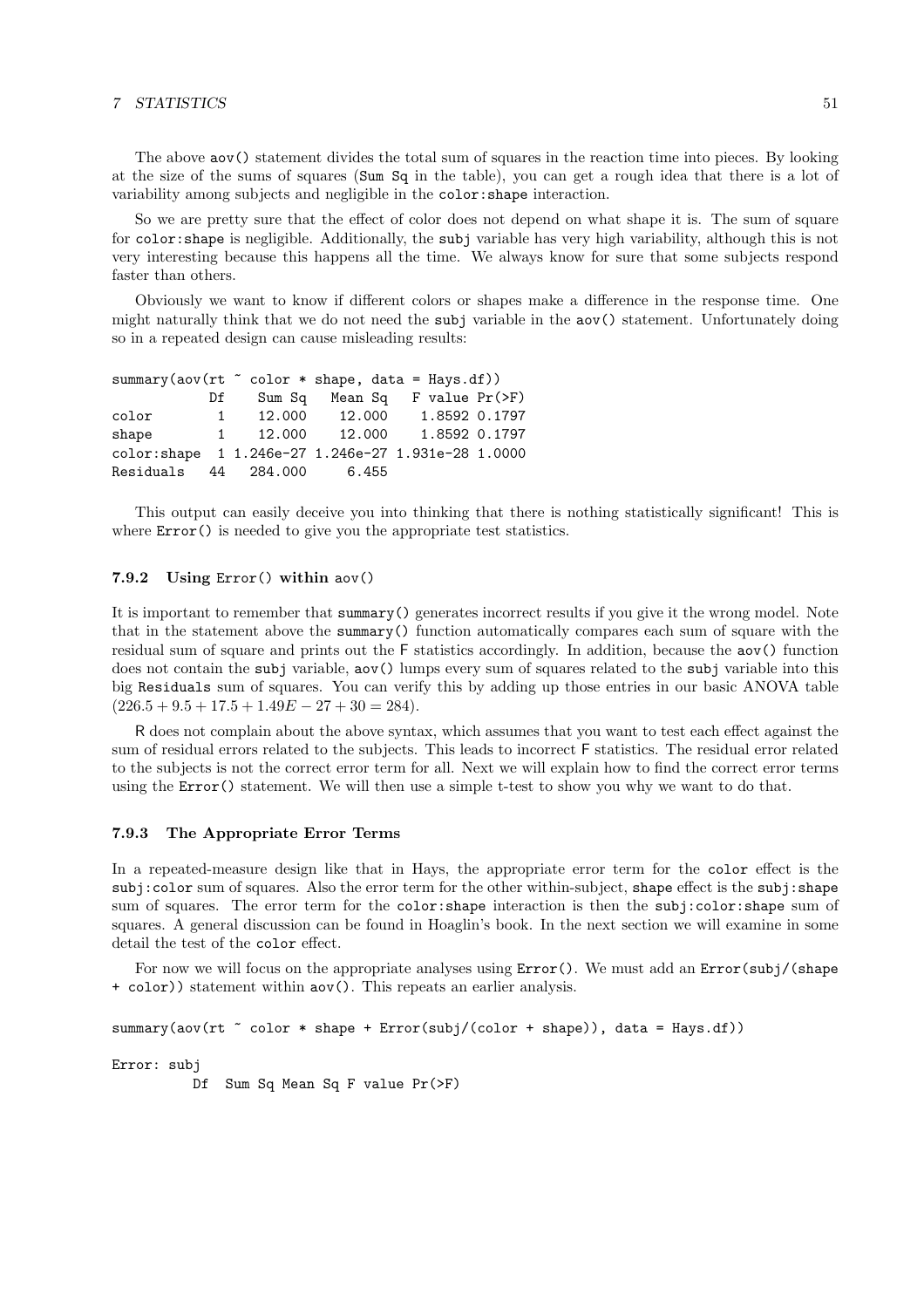hays.mat

```
Residuals 11 226.500 20.591
Error: subj:color
        Df Sum Sq Mean Sq F value Pr(>F)
color 1 12.0000 12.0000 13.895 0.003338 **
Residuals 11 9.5000 0.8636
---
Signif. codes: 0 '***' 0.001 '**' 0.01 '*' 0.05 '.' 0.1 ' ' 1
Error: subj:shape
        Df Sum Sq Mean Sq F value Pr(>F)
shape 1 12.0000 12.0000 7.5429 0.01901 *
Residuals 11 17.5000 1.5909
---
Signif. codes: 0 '***' 0.001 '**' 0.01 '*' 0.05 '.' 0.1 '' 1
Error: Within
          Df Sum Sq Mean Sq F value Pr(>F)
color:shape 1 1.139e-27 1.139e-27 4.108e-28 1
Residuals 11 30.5000 2.7727
```
As we mentioned before, the Error(subj/(color \* shape)) statement is the short hand for dividing all the residual sums of squares—in this case all subject-related sums of squares—into three error strata.

The Error() statement says that we want three error terms separated in the ANOVA table: one for subj, subj:color, and subj:shape, respectively. The summary() and aov() functions are smart enough to do the rest for you. The effects are arranged according to where they belong. In the output the color effect is tested against the correct error term subj:color, etc. If you add up all the Residuals entries in the table, you will find that it is exactly 284, the sum of all subject-related sums of squares.

### 7.9.4 Sources of the Appropriate Error Terms

In this section we use simple examples of t-tests to demonstrate the need of the appropriate error terms. Rigorous explanations can be found in Edwards (1985) and Hoaglin, Mosteller, and Tukey (1991). We will demonstrate that the appropriate error term for an effect in a repeated ANOVA is exactly identical to the standard error in a t statistic for testing the same effect.

Let's use the data in Hays (1988), which we show here again as hays.mat (See earlier example for how to read in the data).

| 11 a y 10 . 111 a v |    |    |                                                         |    |
|---------------------|----|----|---------------------------------------------------------|----|
|                     |    |    | Shape1.Color1 Shape2.Color1 Shape1.Color2 Shape2.Color2 |    |
| subj 1              | 49 | 48 | 49                                                      | 45 |
| subj 2              | 47 | 46 | 46                                                      | 43 |
| subj 3              | 46 | 47 | 47                                                      | 44 |
| subj 4              | 47 | 45 | 45                                                      | 45 |
| subj 5              | 48 | 49 | 49                                                      | 48 |
| subj 6              | 47 | 44 | 45                                                      | 46 |
| subj 7              | 41 | 44 | 41                                                      | 40 |
| subj 8              | 46 | 45 | 43                                                      | 45 |
| subj 9              | 43 | 42 | 44                                                      | 40 |
| subj 10             | 47 | 45 | 46                                                      | 45 |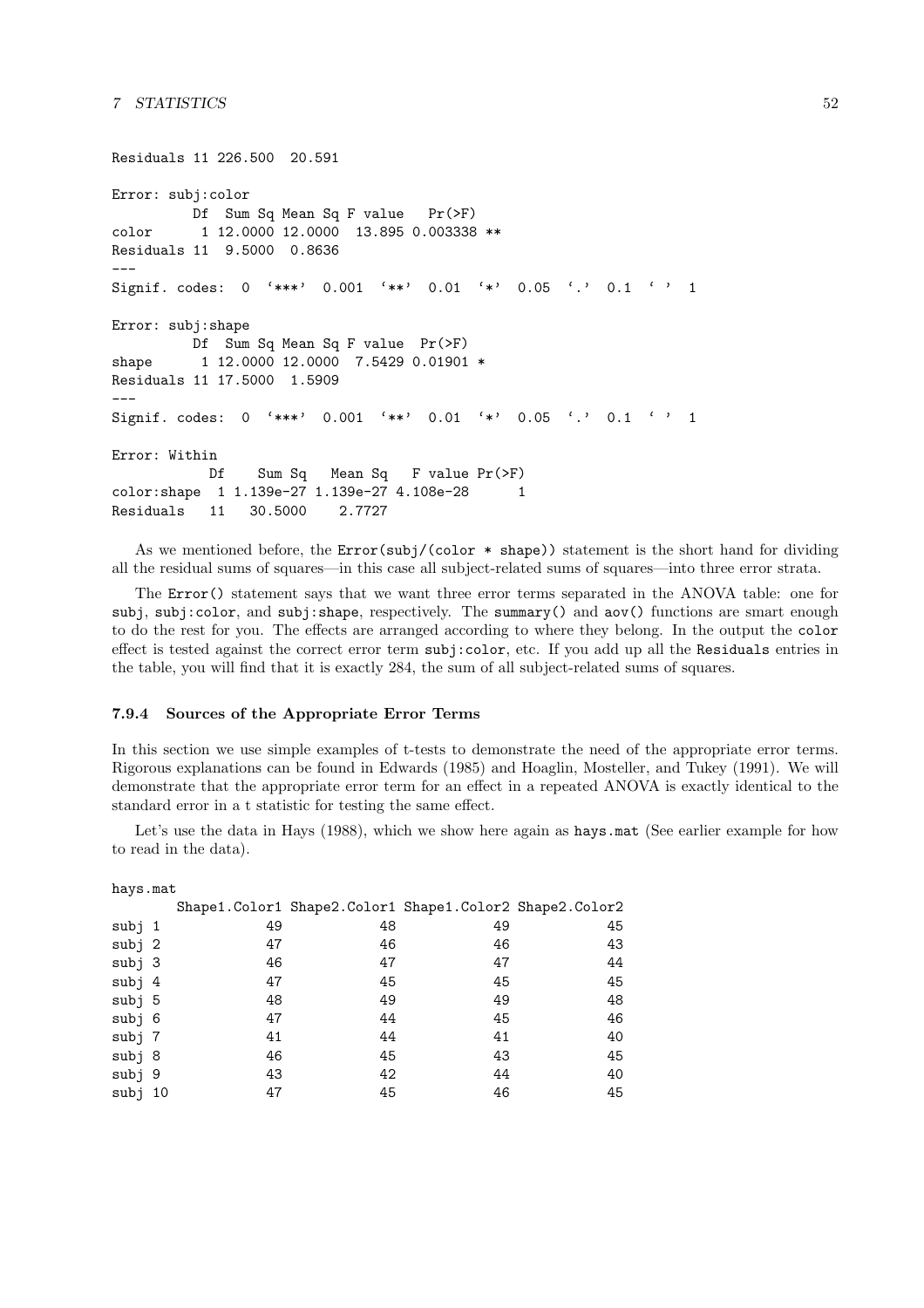7 STATISTICS 53

| subj 11 | 46 | 45 | 45 | 47 |
|---------|----|----|----|----|
| subj 12 | 45 | 40 | 40 | 40 |

In a repeated-measure experiment the four measurements of reaction time are correlated by design because they are from the same subject. A subject who responds quickly in one condition is likely to respond quickly in other conditions as well.

To take into consideration these differences, the comparisons of reaction time should be tested with differences across conditions. When we take the differences, we use each subject as his/her own control. So the difference in reaction time has the subject's baseline speed subtracted out. In the hays.mat data we test the color effect by a simple t-test comparing the differences between the columns of "Color1" and "Color2."

Using the t.test() function, this is done by

```
t.test(x = \text{hays.mat}[, 1] + hays.mat[, 2], y = \text{hays.mat}[, 3] + hays.mat[, 4],
+ paired = T)
```

```
Paired t-test
```

```
data: hays.mat \lceil, 1] + hays.mat \lceil, 2] and hays.mat \lceil, 3] + hays.mat \lceil, 4]
t = 3.7276, df = 11, p-value = 0.003338
alternative hypothesis: true difference in means is not equal to 0
95 percent confidence interval:
0.819076 3.180924
sample estimates:
mean of the differences
                         \mathfrak{D}
```
An alternative is to test if a contrast is equal to zero, we talked about this in earlier sections:

```
t.test(hays.mat \frac{1}{2} / \frac{1}{2}, \frac{1}{2}, \frac{-1}{2})
```

```
One Sample t-test
```

```
data: hays.mat \frac{1}{2} (1, 1, -1, -1)
t = 3.7276, df = 11, p-value = 0.003338
alternative hypothesis: true mean is not equal to 0
95 percent confidence interval:
0.819076 3.180924
sample estimates:
mean of x
        2
```
This  $c(1, 1, -1, -1)$  contrast is identical to the first t-test. The matrix multiplication (the  $\frac{1}{6}$ \*%) operand) takes care of the arithmetic. It multiplies the first column by a constant 1, add column 2, then subtract from that columns 3 and 4. This tests the color effect. Note that the p-value of this t test is the same as the p-values for the first t test and the earlier F test.

It can be proven algebraically that the square of a t-statistic is identical to the F test for the same effect. So this fact can be used to double check the results. The square of our t-statistic for color is  $3.7276<sup>2</sup> = 13.895$ , which is identical to the F statistic for color.

Now we are ready to draw the connection between a t-statistic for the contrast and the F-statistic in an ANOVA table for repeated-measure aov(). The t statistic is a ratio between the effect size to be tested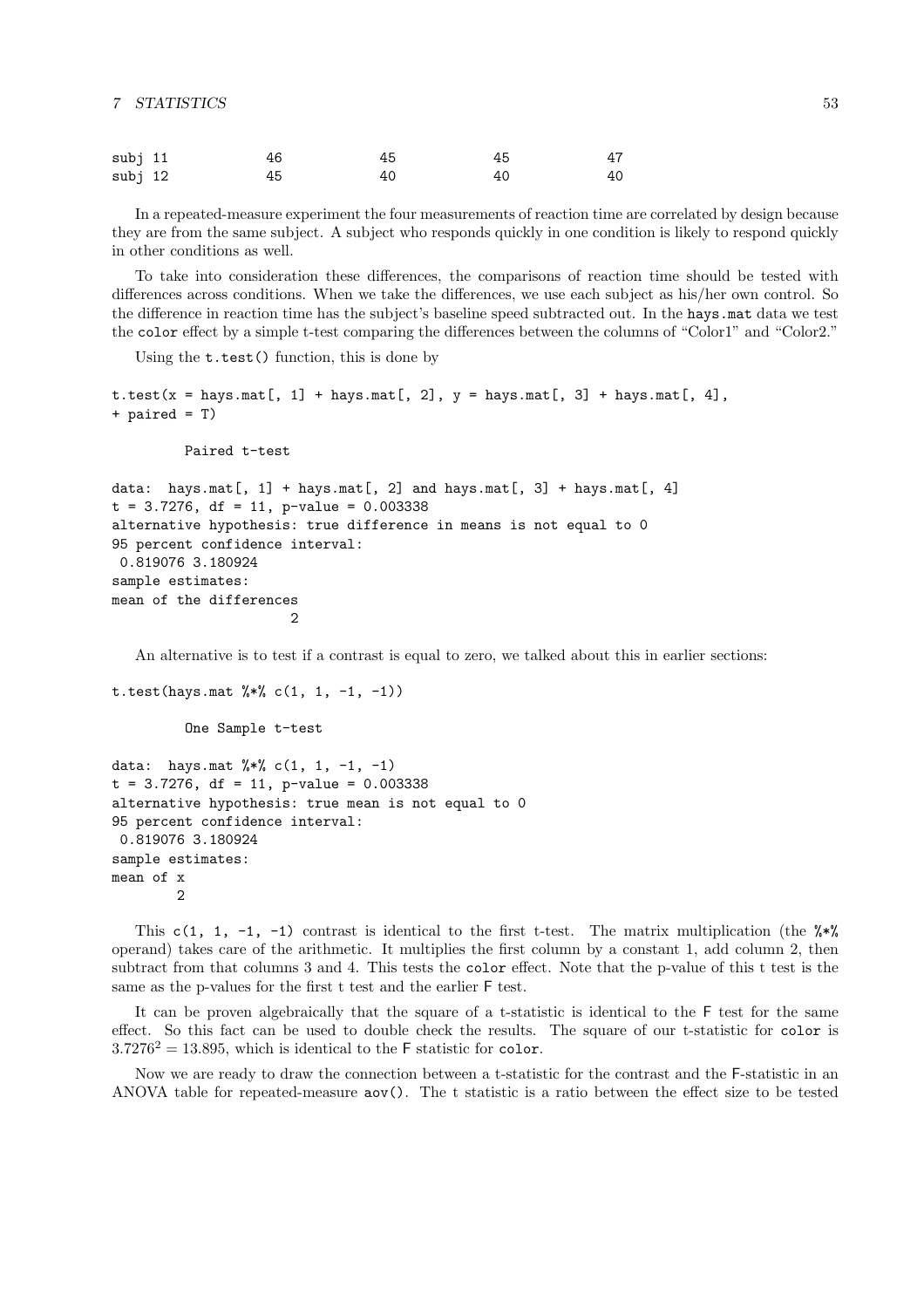#### 7 STATISTICS 54

and the standard error of that effect. The larger the ratio, the stronger the effect size. The formula can be described as follows:

$$
t = \frac{\bar{x}_1 - \bar{x}_2}{s / \sqrt{n}},\tag{1}
$$

where the numerator is the observed differences and the denominator can be interpreted as the expected differences due to chance. If the actual difference is substantially larger than what you would expect, then you tend to think that the difference is not due to random chance.

Similarly, an F test contrasts the observed variability with the expected variability. In a repeated design we must find an appropriate denominator by adding the the  $Error()$  statement inside an aov() function.

The next two commands show that the error sum of squares of the contrast is exactly identical to the Residual sum of squares for the subj:color error stratum.

```
tvec <- hays.mat %*% c(1, 1, -1, -1)/2
sum((tvec - mean(tvec))^2)
[1] 9.5
```
The sum of squares of the contrast is exactly 9.5, identical to the residual sum of squares for the correct  $F$  test. The scaling factor  $1/2$  is critical because it provides correct scaling for the numbers. By definition a statistical contrast should have a vector length of 1. This is done by dividing each element of the contrast vector by 2, turning it to  $c(1/2, 1/2, -1/2, -1/2)$ . The scaling does not affect the t-statistics. But it becomes important when we draw a connection between a t-test and an F test.

You get the standard error of the t-statistic if you do the following:

```
sqrt(\text{sum}(\text{tvec} - \text{mean}(\text{tvec}))^2 / 11) / 12)[1] 0.2682717
```
The first division of 11 is for calculating the variance; then you divide the variance by the sample size of 12, take the square root, you have the standard error for the t-test. You can verify it by running se(hays.mat  $\frac{1}{2}$  ( $\frac{1}{2}$ ,  $\frac{1}{2}$ ,  $\frac{-1}{2}$ ).

### 7.9.5 Verify the Calculations Manually

All the above calculations by aov() can be verified manually. This section summarizes some of the technical details. This also gives you a flavor of how Analysis Of Variance can be done by matrix algebra. First we re-arrange the raw data into a three-dimensional array. Each element of the array is one data point, and the three dimensions are for the subject, the shape, and the color, respectively.

```
hays.A \leftarrow array(hays.dat, dim=c(12, 2, 2))
dimnames(hays.A) <- list(paste("subj", 1:12, sep = ""),
+ c("Shape1", "Shape2"), c("Color1", "Color2"))
```
Because at this point we want to solve for the effect of color, we use the apply() function to average the reaction time over the two shapes.

Ss.color  $\leq$  apply(hays.A, c(1, 3), mean) # Ss x color: average across shape

Next we test a t-test contrast for the color effect, which is the same as  $t.$  test(Ss.color  $\frac{1}{2}$ , c(1, -1)). Also note that the square of the t statistic is exactly the same as the F test.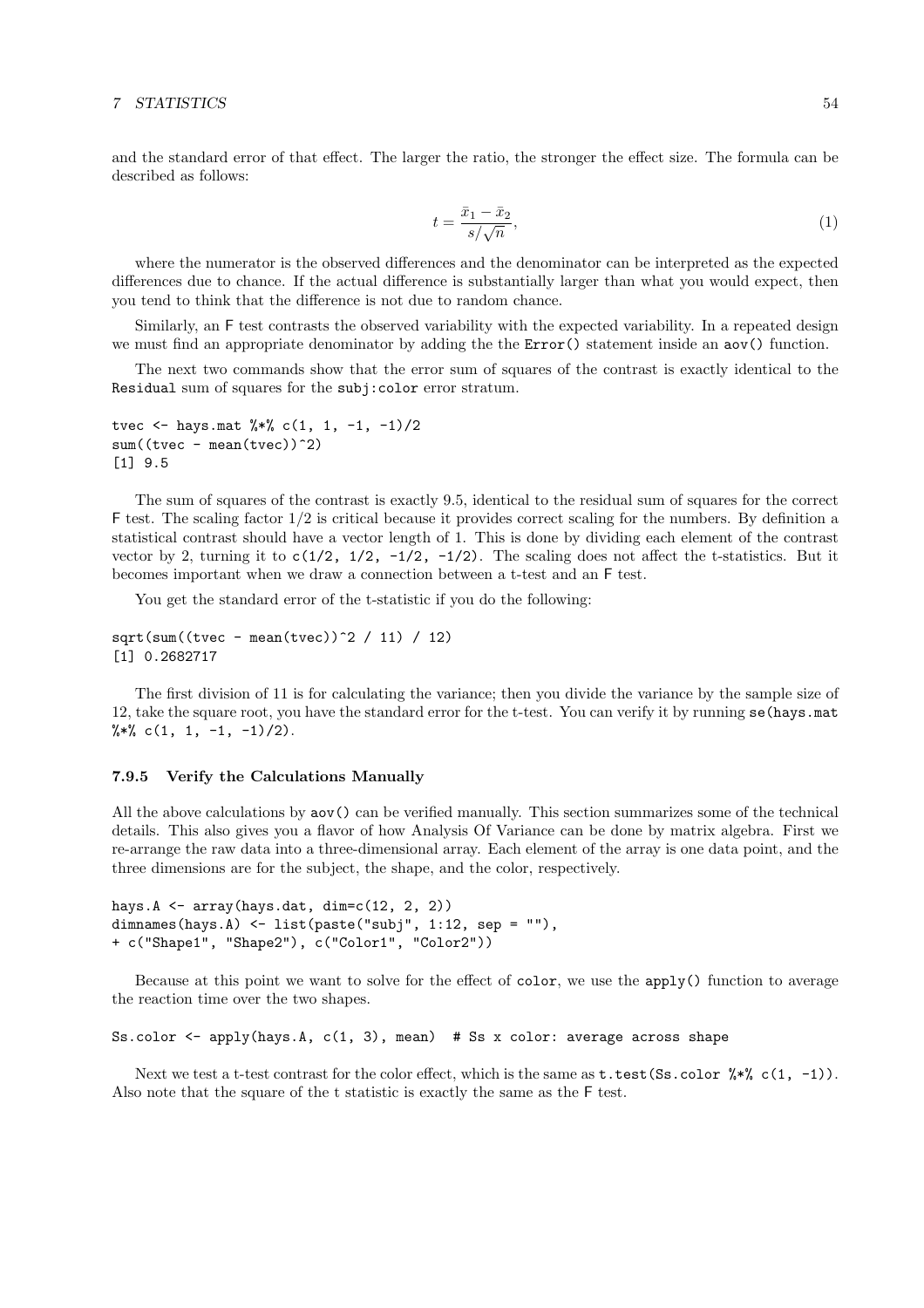```
Contr \leq c(1, -1)Ss.color.Contr <- Ss.color %*% Contr
mean(Ss.color.Contr) / (sqrt(var(Ss.color.Contr) / length(Ss.color.Contr)))
         [,1]
[1,] 3.727564
```
The above t-test compares the mean of the contrast against the standard error of the contrast, which is sqrt(var(Ss.color.Contr) / length(Ss.color.Contr))

Now we can verify that the sum of square of the contrast is exactly the same as the error term when we use aov() with the Error(subj:color) stratum.

```
sum((Ss.color.Contr - mean(Ss.color.Contr))<sup>2</sup>)
[1] 9.5
```
# 7.10 Sphericity

Sphericity is an assumption of repeated measure ANOVA. It means that the variance-covariance structure of the repeated measure ANOVA follows a certain pattern. In a repeated measure design, several measurements are made to the same groups of subjects under different conditions (and/or at different time). Sphericity is, in a nutshell, that the variances of the differences between the repeated measurements should be about the same. This is a complicated concept best explained with examples. Simple examples tend to oversimplify things, because they often rely on idealized hypothetical data that rarely occur in real life. Although their usefulness in relieving the burden of learning overcompensates for the over-simplification. In what follows the example in section (cite the previous section???) is used again to explain what sphericity is, how to calculate and test it, and what alternative statistics can be used if the sphericity assumption is not met.

### 7.10.1 Why is sphericity important?

Violations of the sphericity assumption lead to biased p-values. The alpha error of a test may be set at 5%, but the test may be actually rejecting the null hypothesis 10% of the time. This raises doubts of the conclusions of the repeated measure ANOVA. Imagine a study about weight gains of new born babies at the Intensive Care Unit. The weight of the babies is measured every day for a critical period of three days. On the average the babies gain 100 grams between days 1 and 2, and they gain 150 grams between days 2 and 3. Sphericity says that the variance of the weight gain between days 1 and 2 should be about the same as the variance of the weight gain between days 2 and 3 (and also between days 1 and 3). If not, the variance observed between different time periods are confounded with the correlation of the measurements made at different time. Suppose the variance of the first weight gain is 20 and the variance of the second weight gain is 100, then the measurements made at times 1 and 2 are likely to be correlated more closely than measurements made at times 2 and 3. As a result the variance over the whole 3-day period (what is often called the variance of the "time" effect in ANOVA jargon) fluctuates over time and is not reliable in describing the overall growth pattern in critically ill babies.

In repeated measure experiments the same subjects are tested multiple times under different conditions. It is a good idea to check if the responses made under some conditions are correlated more closely than responses made under other conditions.

There is a statistic, The Greenhouse-Geisser epsilon  $\epsilon$ , which measures by how much the sphericity assumption is violated. Epsilon is then used to adjust for the potential bias in the  $F$  statistic. Epsilon can be 1, which means that the sphericity assumption is met perfectly. An epsilon smaller than 1 means that the sphericity assumption is violated. The further it deviates from 1, the worse the violation. In real life epsilon is rarely exactly 1. If it is not much smaller than 1, then we feel comfortable with the results of repeated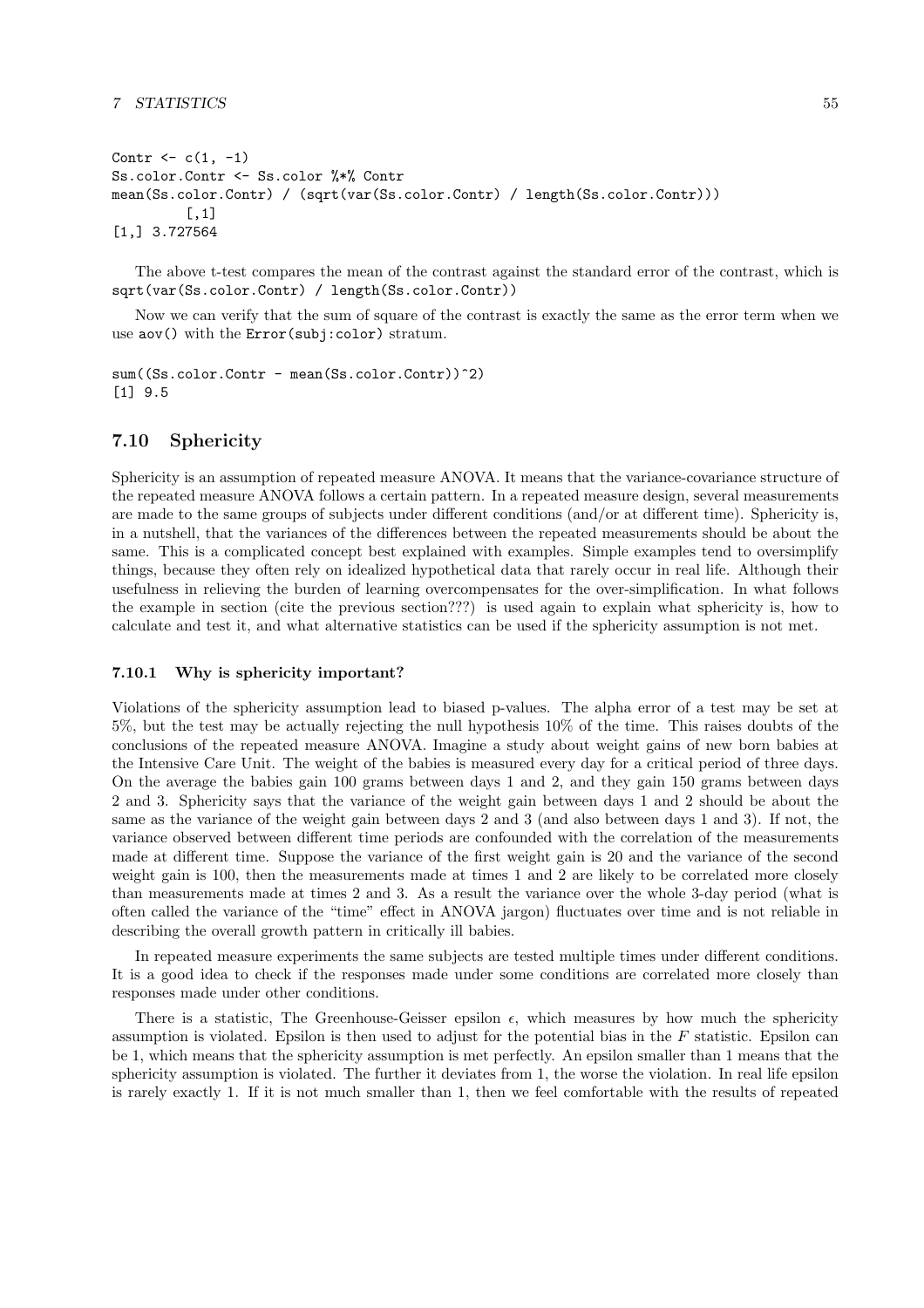measure ANOVA. Thus the question is how small is too small. We will get to that below. Additionally, we will talk about two remedies when sphericity is violated: 1) correct for the p-value, and 2) use procedures that do not depend on sphericity, such as MANOVA.

### 7.10.2 How to estimate the Greenhouse-Geisser epsilon?

The Greenhouse-Geisser epsilon is derived from the variance-covariance matrix of the data. The MD497.dat example above involves a study where study subjects judged stimuli under 3 different angles of rotation, at 0, 2, and 4 degrees angle from the horizontal. In this subsection we estimate the Greenhouse-Geisser epsilon associated with the rotation of the stimuli. The 3 measurements of reaction time are stored in x0, x2, and x4, respectively.

```
x0 <- apply(MD497.dat[, c(1, 4)], 1, mean) # avg across noise present/absent
x2 \leftarrow apply(MD497.dat[, c(2, 5)], 1, mean)x4 <- apply(MD497.dat[, c(3, 6)], 1, mean)
```
We need to first calculate the variance-covariance matrix of the 3 variables. The var() function calculates the variance-covariance matrix if the data are arranged in a matrix, like  $S \leftarrow \text{var}(\text{cbind}(x0, x2, x4))$ :

```
> var(cbind(x0, x2, x4))x0 x2 x4
x0 4090 3950 4350
x2 3950 6850 6150
x4 4350 6150 8850
```
The diagonal entries are the variances and the off diagonal entries are the covariances. From this variancecovariance matrix the  $\epsilon$  statistic can be estimated:

$$
\hat{\epsilon} = \frac{k^2(\bar{s}_{ii} - \bar{s})^2}{(k-1)(\sum \sum s_{ij}^2 - 2k \sum \bar{s}_{i}^2 + k^2 \bar{s}^2)},
$$

where  $\bar{s}_{ii}$  is the mean of the entries on the main diagonal of S, which can be shown by mean(diag(S)) to equal 6596.667;  $\bar{s}$  is the mean of all entries,  $\bar{s}_i$  is the mean of all entries in row i of S, and  $s_{ij}$  is the 9 individual entries in the variance-covariance matrix.

```
S \leftarrow \text{var}(\text{cbind}(x0, x2, x4))k \le -3; D \le -k^2 * (mean (diag (S ) ) - mean (S ) ) ^2
N1 <- sum(S^2)N2 \leftarrow 2 * k * sum(\text{apply}(S, 1, \text{mean})^2)N3 <- k^2 * \text{mean}(S)^2D / ((k - 1) * (N1 - N2 + N3))
```
Which returns [1] 0.9616365 for the value of  $\hat{\epsilon}$ . This value rounds to the 0.9616 value calculated by SAS (the SAS GLM syntax is provided above).

There are three important values of  $\epsilon$ . It can be 1 when the sphericity is met perfectly. It can be as low as  $\epsilon = 1/(k-1)$ , which produces the lower bound of epsilon (the worst case scenario). The worst case scenario depends on k, the number of levels in the repeated measure factor. In this example  $k = 3$ . Each subject is tested under 3 different levels of stimuli rotation. Epsilon can be as low as 0.50 when  $k = 3$ . Note that the sphericity assumption does not apply when  $k = 2$ . Another way to view it is that even the lowest epsilon is 1. Thus a repeated measure design with only 2 levels does not involve violations of the sphericity assumption.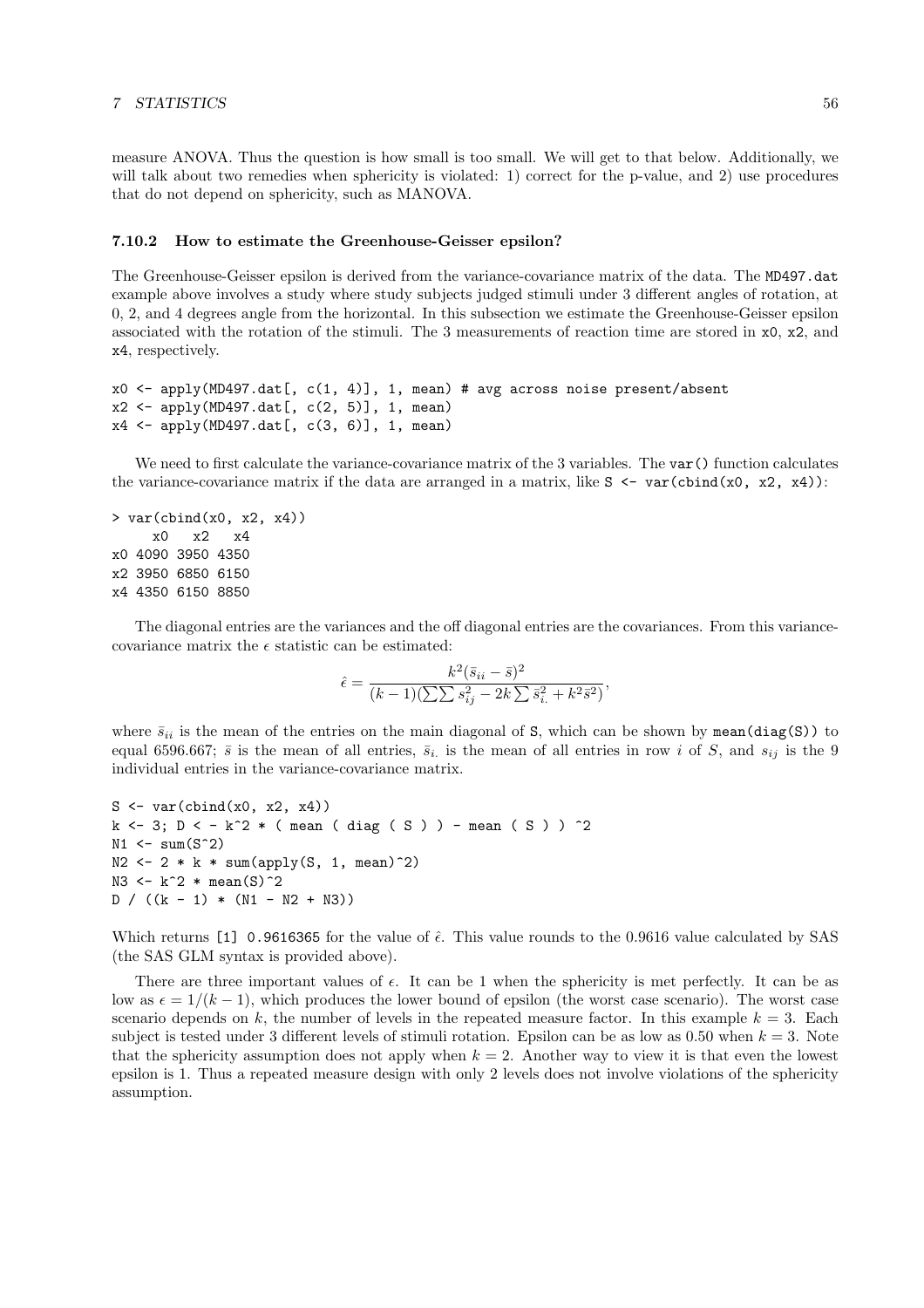#### 7 STATISTICS 57

Adjustment of the F statistic can be made against either the estimated epsilon, in this case  $\hat{\epsilon} = 0.962$ ; or against the worst case epsilon of 0.50. It depends on how conservative one wants to be. If the cost of falsely rejecting the null hypothesis is high, then one may want to adjust against the worst possible (and very conservative) epsilon. Both SPSS and SAS use the estimated value to make the Greenhouse-Geisser adjustment. The Greenhouse-Geisser adjustment made by SPSS and SAS is different from the adjustment originally proposed by Greenhouse and Geisser (1959). Although the adjustment made by SPSS and SAS is considered more reasonable (Stevens, 1990).

The estimated epsilon is used to adjust the degrees of freedom associated with the  $F$  statistic from the unadjusted  $(k-1)$  and  $(k-1)(n-1)$  to  $\epsilon(k-1)$  and  $\epsilon(k-1)(n-1)$ . Severe violations of the sphericity assumption (as  $\hat{\epsilon} \to 0$ ) may decrease the degrees of freedom so much that the F statistic is no longer statistically significant. The p-value associated with the adjusted  $F$  can be obtained from the  $pf()$  function.

From the previous  $aov()$  output we get an F statistic of 40.719 for the variable deg. The numerator degree of freedom is  $(k-1) = 2$  and the denominator degrees of freedom is  $(k-1)(n-1) = (3-1)(10-1) = 18$ . These can be verified with the output of the previous analysis. Suppose the value of epsilon is assigned to epsi  $\leq D$  / ((k - 1)  $\ast$  (N1 - N2 + N3)). We can then use epsi to weigh down the degrees of freedom.

 $> 2 * (1 - pf(40.719, df1=2*epsi, df2=18*epsi))$ [1] 6.80353e-07

The  $F$  statistic is still statistically significant below the 0.0001 level. The negligible violation of the sphericity assumption does not affect the conclusion we make.

Huynh-Feldt correction. The Greenhouse-Geisser epsilon tends to underestimate epsilon when epsilon is greater than 0.70 (Stevens, 1990). An estimated  $\epsilon = 0.96$  may be actually 1. Huynh-Feldt correction is less conservative. The Huynh-Feldt epsilon is calculated from the Greenhouse-Geisser epsilon,

$$
\bar{\epsilon} = \frac{n(k-1)\,\hat{\epsilon} - 2}{(k-1)\,[\,(n-1)-(k-1)\,\hat{\epsilon}\,]}.
$$

The Huynh-Feldt epsilon can be easily calculated:

```
> epsiHF <- (10 * (k-1) * epsi - 2) / ((k-1) * ((10-1) - (k-1)*epsi) )[1] 1.217564
> 2 * (1 - pf(40.719, df1=2*epsiHF, df2=18*epsiHF))
[1] 2.633106e-08
```
The Huynh-Feldt epsilon is 1.2176 with an adjusted p-value lower than 0.0001. Again, the Huynh-Feldt correction does not change the conclusion. In this example, the univariate results are preferred because an  $\epsilon = 0.96$  is very close to 1.0. The sphericity corrections do not change the conclusions. MANOVA (and multivariate tests) may be better if the Greenhouse-Geisser and the Huynh-Feldt corrections do not agree, which may happen when epsilon drops below 0.70. When epsilon drops below 0.40, both the G-G and H-F corrections may indicate that the violation of sphericity is affecting the adjusted p-values. MANOVA is not always appropriate, though. MANOVA usually requires a larger sample size. Maxwell and Delaney (1990, p. 602) suggest a rough rule of thumb that the sample size n should be greater than  $k + 10$ . In the present example the sample size n is 10, which is smaller than  $k + 10 = 13$ . In such cases the MANOVA procedures are not recommended. Fortunately we already have strong univariate results.

# 7.11 Logistic regression

Multiple regression is usually not appropriate when we regress a dichotomous (yes-no) variable on continuous predictors. The assumptions of normally distributed error are typically violated. So we usually use logistic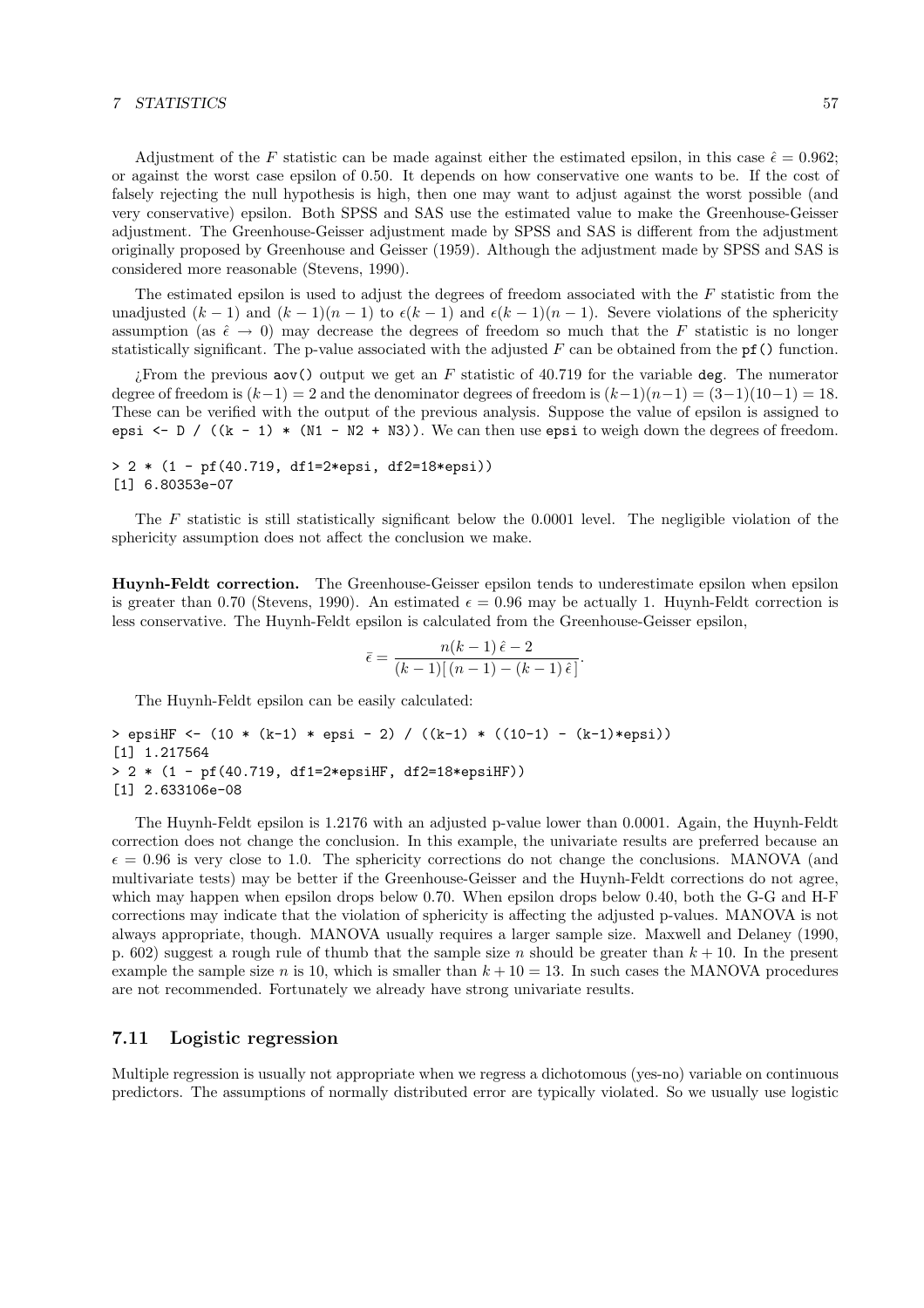regression instead. That is, we assume that the probability of a "yes" is certain function of a weighted sum of the predictors, the inverse logit. In other words, if  $Y$  is the probability of a "yes" for a given set of predictor values  $X_1, X_2, \ldots$ , the model says that

$$
\log \frac{Y}{1 - Y} = b_0 + b_1 X_1 + b_2 X_2 + \dots + \text{error}
$$

The function log  $\frac{Y}{1-Y}$  is the logit function. This is the "link function" in logistic regression. Other link functions are possible in R. If we represent the right side of this equation as  $X$ , then the inverse function is

$$
Y = \frac{e^X}{1 + e^X}
$$

In R, when using such transformations as this one, we use  $g \text{Im}$  (the generalized linear model) instead of lm. We specify the "family" of the model to get the right distribution. Here the family is called binomial. Suppose the variable y has a value of 0 or 1 for each subject, and the predictors are  $x1$ ,  $x2$ , and  $x3$ . We can thus say

```
summary(glm(y ~x1 + x2 + x3, family=binomial))
```
to get the basic analysis, including p values for each predictor. Psychologists often like to ask whether the overall regression is significant before looking at the individual predictors. Unfortunately, R does not report the overall significance as part of the summary command. To get a test of overall significance, you must compare two models. One way to do this is:

```
glm1 \leftarrow glm(y \sim x1 + x2 + x3, family=binomial)glm0 \leftarrow glm(y \sim 1, fanily=binomial)anova(glm0,glm1,test="Chisq")
```
# 7.12 Log-linear models

Another use of glm is log-linear analysis, where the family is poisson rather than binomial. Suppose we have a table called  $t1$ . data like the following (which you could generate with the help of expand.grid()). Each row represents the levels of the variables of interest. The last column represents the number of subjects with that combination of levels. The dependent measure is actually expens vs. notexpens. The classification of subjects into these categories depended on whether the subject chose the expensive treatment or not. The variable "cancer" has three values (cervic, colon, breast) corresponding to the three scenarios, so R makes two dummy variables, "cancercervic" and "cancercolon". The variable "cost" has the levels "expens" and "notexp". The variable "real" is "real" vs. "hyp" (hypothetical).

cancer cost real count colon notexp real 37 colon expens real 20 colon notexp hyp 31 colon expens hyp 15 cervic notexp real 27 cervic expens real 28 cervic notexp hyp 52 cervic expens hyp 6 breast notexp real 22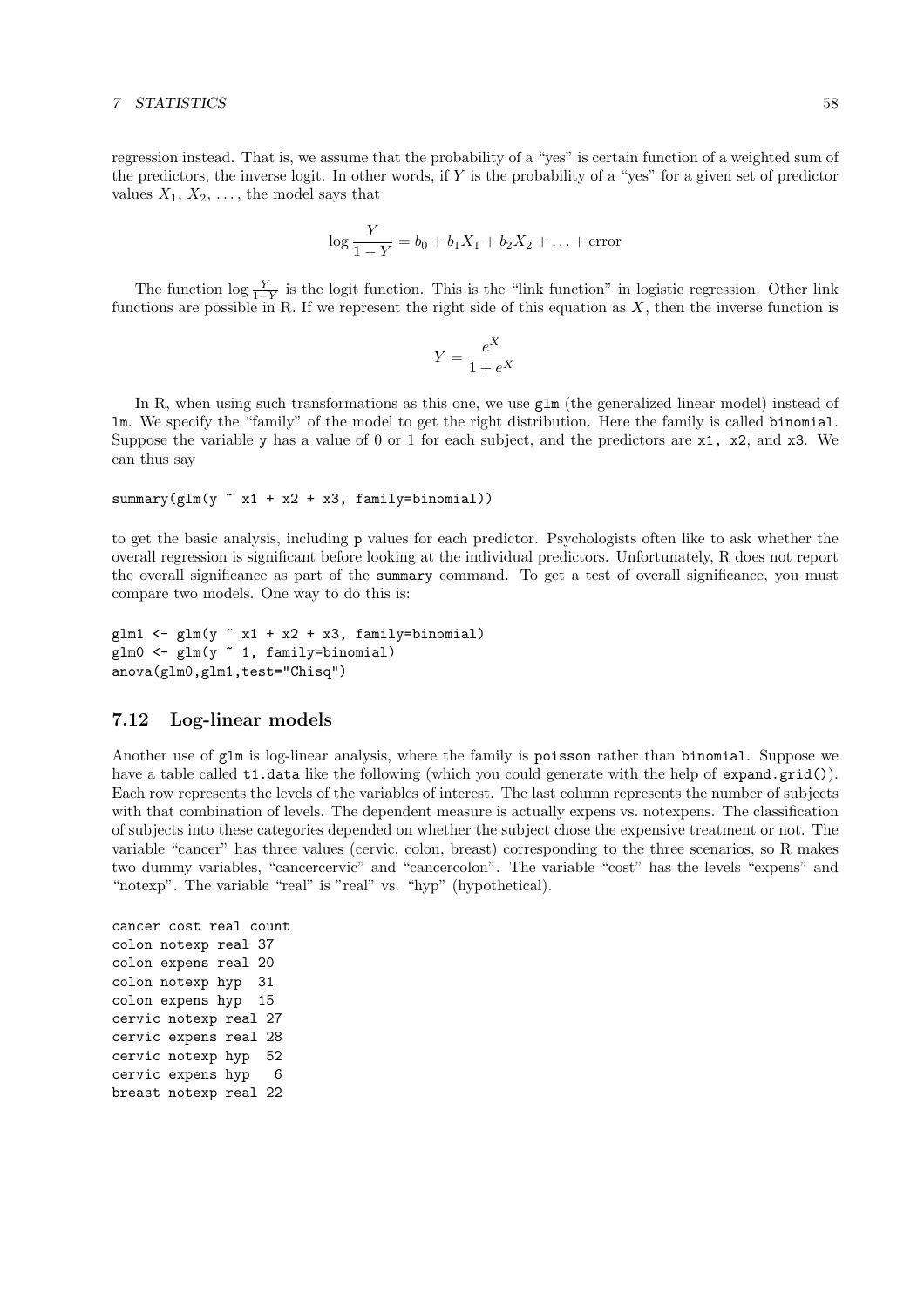```
breast expens real 32
breast notexp hyp 25
breast expens hyp 27
```
The following sequence of commands does one analysis:

```
t1 <- read.table("t1.data",header=T)
summary(glm(count ~ cancer + cost + real + cost*real,
family=poisson(), data=t1)
```
This analysis asks whether "cost" and "real" interact in determining "count," that is, whether the response is affected by "real." See the chapter on Generalized Linear Models in Venables and Ripley (1999) for more discussion of how this works.

# 7.13 Rasch models

R can be used to fit a Rasch model in Item Response Theory (IRT). The Rasch model was proposed in the 1960's by a Danish statistician Georg Rasch. The basic Rasch model is used to separate the ability of test takers and the quality of the test. In this section we will be going over how R can be used to estimate IRT models.

Take the following table as an example. The table shows the results of 35 students taking an 18-item ability test. Each item is coded as correct  $(1)$  or incorrect  $(0)$ . The data come from the first example of a popular free software called MiniStep. MiniStep is the evaluation version of a larger, more complete software called WinStep. Ministep can be downloaded from http://www.winstep.org. It works only under the Windows environment.

At the bottom of the table is a row showing the percentages of students who answer each question correctly. Questions 1, 2, and 3 are the easiest because all students get it right. Question 18 is the hardest because none of the students knows the answer to it. Questions like these are not useful in distinguishing students who possess high ability and students who possess low ability. Questions like these are therefore omitted from the calculation.

| name q1 q2 q3 |   |   |   | q4       | q5       | q6 | q7 | q8       |   |   |          | q9 q10 q11 q12 q13 q14 q15 q16 q17 q18 |          |          |          |          |          |          |
|---------------|---|---|---|----------|----------|----|----|----------|---|---|----------|----------------------------------------|----------|----------|----------|----------|----------|----------|
| Richard       |   |   |   |          |          |    |    | $\Omega$ | 0 | 0 | O        | O                                      | 0        | O        | O        | O        | O        | 0        |
| Tracie        |   |   |   |          |          |    |    |          |   |   | 0        | 0                                      | $\Omega$ | $\Omega$ | 0        | 0        | 0        | $\Omega$ |
| Walter        |   |   |   |          |          |    |    |          |   | 0 | 0        |                                        | 0        | $\Omega$ | 0        | 0        | $\Omega$ | $\Omega$ |
| Blaise        |   |   |   |          | $\Omega$ | 0  |    | ი        |   | 0 | $\Omega$ | 0                                      | 0        | $\Omega$ | 0        | $\Omega$ | $\Omega$ | 0        |
| Ron           | 1 |   |   |          |          |    |    |          |   |   | 0        | 0                                      | 0        | $\Omega$ | 0        | 0        | $\Omega$ | 0        |
| William       |   |   |   |          |          |    |    |          |   |   | $\Omega$ | 0                                      | 0        | $\Omega$ | 0        | $\Omega$ | $\Omega$ | 0        |
| Susan         | 1 |   |   |          |          |    |    |          |   |   |          |                                        |          | $\Omega$ |          | $\Omega$ | $\Omega$ | 0        |
| Linda         | 1 |   |   |          |          |    |    |          |   |   | 0        | 0                                      | 0        | $\Omega$ | 0        | $\Omega$ | $\Omega$ | $\Omega$ |
| Kim           | 1 | 1 |   |          |          |    |    |          |   |   | $\Omega$ | 0                                      | $\Omega$ | $\Omega$ | 0        | $\Omega$ | $\Omega$ | 0        |
| Carol         | 1 |   |   |          |          |    |    |          |   |   |          | 0                                      | $\Omega$ | $\Omega$ | 0        | $\Omega$ | $\Omega$ | $\Omega$ |
| Pete          | 1 | 1 | 1 | $\Omega$ |          |    |    |          |   | 0 | $\Omega$ | 0                                      | $\Omega$ | $\Omega$ | 0        | $\Omega$ | $\Omega$ | 0        |
| Brenda        | 1 |   |   | 1        |          | Ω  |    | ი        |   |   | $\Omega$ | $\Omega$                               | $\Omega$ | $\Omega$ | 0        | $\Omega$ | $\Omega$ | $\Omega$ |
| Mike          | 1 |   |   |          |          | Ω  | 0  |          |   |   |          |                                        | Ω        | $\Omega$ | 0        | $\Omega$ | $\Omega$ | 0        |
| Zula          | 1 |   |   |          |          |    |    |          |   |   |          | 0                                      | Ω        | $\Omega$ | 0        | $\Omega$ | $\Omega$ | 0        |
| Frank         |   |   |   |          |          |    |    |          |   |   |          |                                        |          | $\Omega$ | 0        | $\Omega$ | 0        | $\Omega$ |
| Dorothy       |   |   |   |          |          |    |    |          |   | ი |          | 0                                      | Ω        | $\Omega$ | $\Omega$ | $\Omega$ | $\Omega$ | 0        |
| Rod           |   |   |   |          | 0        |    |    |          |   |   | 0        | $\Omega$                               | Ω        | $\Omega$ | 0        | $\Omega$ | $\Omega$ | 0        |
| Britton       |   |   |   |          |          |    |    |          |   |   | 0        | 0                                      |          | $\Omega$ | 0        | $\Omega$ | 0        | Ω        |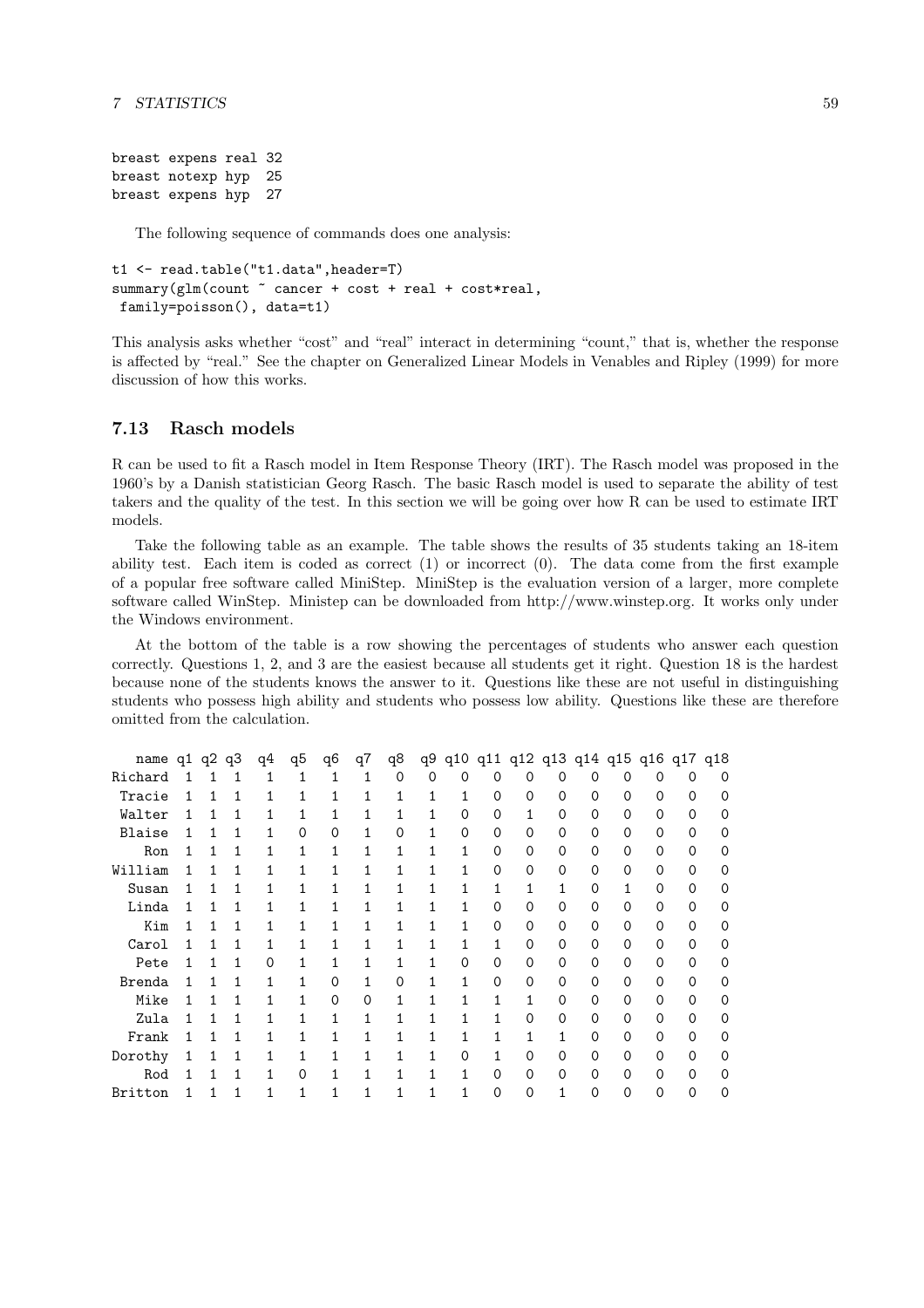| Janet   |   |   |   |     |          |          | 1        | 1            | 1            | 0            | $\mathbf 0$  | $\mathbf 0$ | 0           | 0        | 0        | 0        | $\Omega$     | 0        |
|---------|---|---|---|-----|----------|----------|----------|--------------|--------------|--------------|--------------|-------------|-------------|----------|----------|----------|--------------|----------|
| David   |   | 1 |   |     | 1        | 1        | 1        | 1            | 1            | $\mathbf{1}$ | $\mathbf 0$  | $\mathbf 0$ | 1           | $\Omega$ | 0        | 0        | 0            | 0        |
| Thomas  |   | 1 |   |     | 1        | 1        | 1        | $\mathbf 1$  | 1            | $\mathbf{1}$ | 1            | $\Omega$    | 1           | $\Omega$ | $\Omega$ | $\Omega$ | $\mathbf 0$  | $\Omega$ |
| Betty   |   | 1 | 1 | 1   | 1        | 1        | 1        | $\mathbf 1$  | 1            | $\mathbf{1}$ | 1            | 1           | 0           | $\Omega$ | $\Omega$ | $\Omega$ | $\mathbf 0$  | 0        |
| Bert    |   | 1 |   |     |          | 1        | 1        | 1            | 1            | 1            | $\Omega$     | $\Omega$    | 1           | 1        | $\Omega$ | $\Omega$ | $\Omega$     | $\Omega$ |
| Rick    |   |   |   |     |          |          |          |              | 1            |              | 1            | $\mathbf 0$ | 1           | $\Omega$ | 0        | 1        | $\mathbf{1}$ | $\Omega$ |
| Don     |   |   |   | Ω   |          | 1        | $\Omega$ | $\Omega$     | $\mathbf 0$  | 0            | $\Omega$     | $\mathbf 0$ | $\Omega$    | $\Omega$ | $\Omega$ | $\Omega$ | $\Omega$     | $\Omega$ |
| Barbara |   |   |   | 1   |          |          | 1        | $\mathbf 1$  | 1            | 1            | 0            | $\mathbf 0$ | $\mathbf 0$ | $\Omega$ | $\Omega$ | $\Omega$ | $\Omega$     | 0        |
| Adam    |   |   |   |     |          |          | 1        | $\Omega$     | $\Omega$     | 0            | $\Omega$     | $\Omega$    | $\Omega$    | $\Omega$ | $\Omega$ | $\Omega$ | $\Omega$     | $\Omega$ |
| Audrey  | 1 |   |   |     |          |          |          | 1            | 1            | $\mathbf 0$  | 1            | $\mathbf 0$ | 0           | $\Omega$ | 0        | 0        | $\Omega$     | 0        |
| Anne    |   |   |   |     |          |          | $\Omega$ | 0            | 1            | 1            | 1            | $\mathbf 0$ | 0           | 1        | 0        | 0        | $\mathbf 0$  | $\Omega$ |
| Lisa    |   |   |   |     |          |          | 1        | 1            | 1            | $\mathbf 0$  | 0            | $\mathbf 0$ | 0           | $\Omega$ | $\Omega$ | $\Omega$ | $\Omega$     | 0        |
| James   |   |   |   |     |          |          |          | $\mathbf{1}$ | $\mathbf{1}$ | 1            | $\Omega$     | $\mathbf 0$ | 0           | $\Omega$ | $\Omega$ | $\Omega$ | $\Omega$     | 0        |
| Joe     |   |   |   |     |          |          |          |              |              |              | 1            | $\Omega$    | 0           | $\Omega$ | $\Omega$ | $\Omega$ | $\Omega$     | $\Omega$ |
| Martha  |   |   |   |     | $\Omega$ | $\Omega$ | 1        | 0            | 0            | $\mathbf{1}$ | $\Omega$     | $\Omega$    | 0           | $\Omega$ | 0        | $\Omega$ | $\Omega$     | $\Omega$ |
| Elsie   |   |   |   |     |          |          |          | 1            | 1            |              | $\Omega$     | 1           | 0           | 1        | $\Omega$ | $\Omega$ | $\Omega$     | $\Omega$ |
| Helen   | 1 |   |   | 0   | $\Omega$ | $\Omega$ | $\Omega$ | $\Omega$     | 0            | $\Omega$     | $\Omega$     | $\Omega$    | 0           | $\Omega$ | $\Omega$ | $\Omega$ | $\Omega$     | $\Omega$ |
|         | 1 | 1 | 1 | .91 | .88      | .86      | .88      | .77          | .86          |              | .69.34.17.20 |             |             | .09      | .03      | .03      | .03          | 0.0      |

We also need to examine if there are students who get all or none of the items right. If we omit items 1, 2, 3, and 18, and we take a look at the the 0's and 1's for each student, then we see that Helen fails on all remaining items. Helen therefore tells us nothing about which item is harder and which is easier. All items are beyond Helen's ability. Students who can get all items right also do not give us useful information. But in this example none of the students can answer all items correctly.

This is how many specific-purpose statistical packages prepare the raw data for IRT analysis. These packages set aside any items or persons that provide no useful information for the analysis. They analyze the IRT model with the remaining data. From the solutions derived from the remaining data, these packages extrapolate to come up with estimates for items and persons first set aside.

In R we can use a conditional logit model to perform IRT analyses. The conditinal logit model is in the survival analysis library maintained by Thomas Lumley at University of Washington. A description of the survival analysis library and the additional packages it depends on can be obtained by the R command library(help=survival). The R codes offered in this section have been tested with version 2.11-4 of the survival library in R-1.9.0.

The original derivation by Rasch was different but equivalent to a fixed-effect conditional logit model. Note that the following procedures in R are suitable only for binary items (e.g., pass/fail on test items).

The Rasch model states that the log odds of a person s answering an item i correctly is a function of the person's ability  $(\theta_s)$  and the item's difficulty  $(\beta_i)$ . Difficult items are hard to get right even for people with high ability. The odds of getting an item right decreases with item difficulty (and thus the minus sign before  $\beta_i$ ). The notations we use here are from Embretson and Reise (2000).

$$
logit(p_{i,s}) = log(\frac{Pr(p_{i,s})}{Pr(1-p_{i,s})}) = \theta_s - \beta_i,
$$

where

 $s = 1, \ldots$ , number of persons;  $i = 1, \ldots$ , number of items; and  $\theta_s \approx \text{Normal}(0, \tau)$ .

The example data, after removing Helen and items 1, 2, 3, and 18, contain 34 students ( $s = 1, 2, \ldots, 34$ ) and 17 items  $(i = i, 2, \ldots, 17)$ . Richard is person 1, Tracie is person 2, ..., and so on. To evaluate Richard's chance of answering item 3 correctly, we take Richard's abiliy (say, it is 3 in logit unit), substract it out with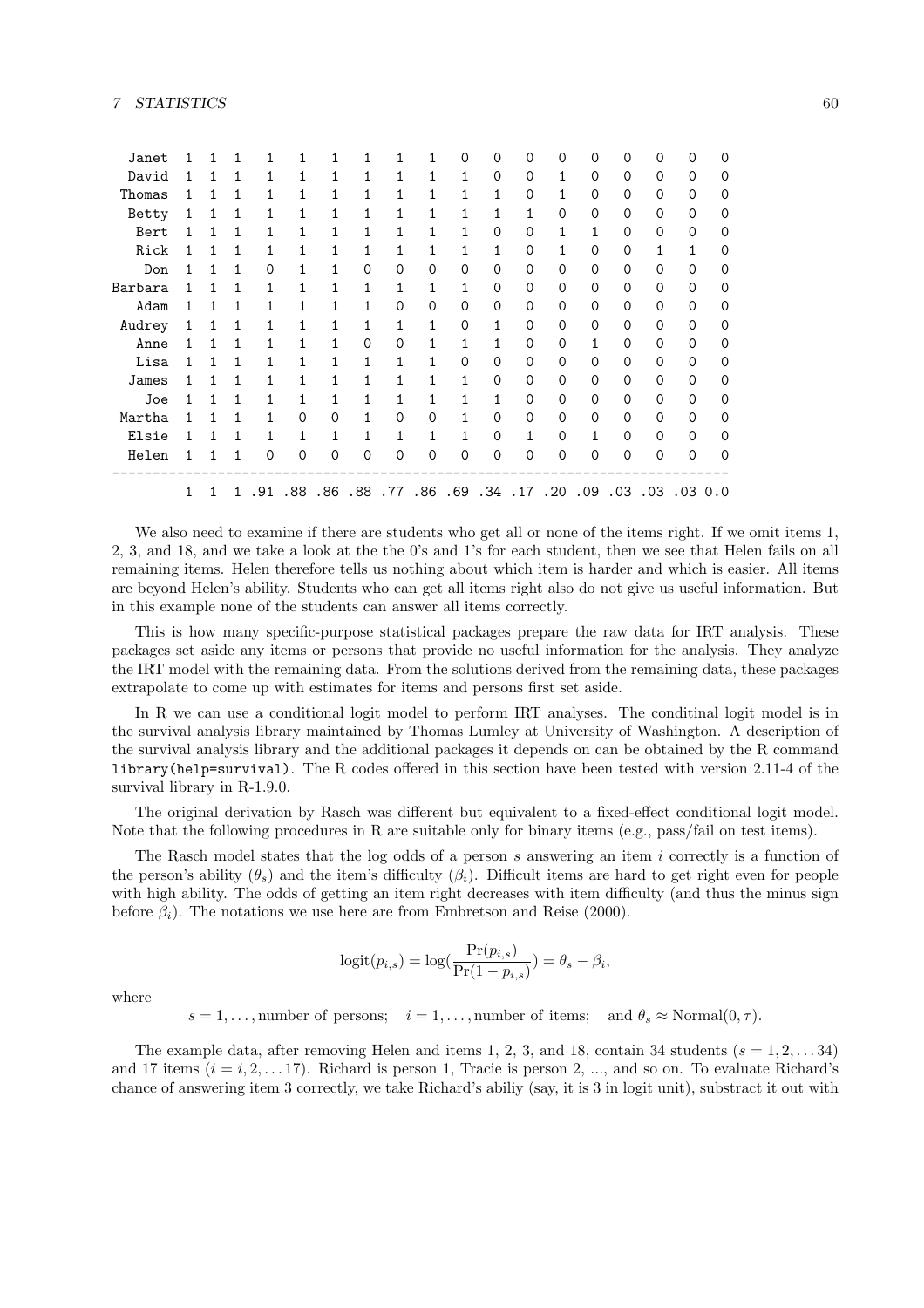item 3's difficulty (say, it is 2.2 in logit unit), and we get a 0.8 logit. We can convert the logit scale back to probability by taking  $\exp(0.8)/(1 + \exp(0.8))$  and we get 0.69. Richard has a 69% chance of getting item 3 right.

The question is, how do we calculate the  $\theta$ 's and the  $\beta$ 's in the equation?

We need to first load the survival analysis library by typing library(survival). Then we need to set aside uninformative items and persons. This is done by the following commands:

```
> library(survival)
> exam1 <- read.csv(file="exam1.dat", sep="", header=T, row.names=NULL)
> exam1$id <- factor(paste("s", 1:dim(exam1)[1], sep=""))
> #
> # percentage of Ss who can correctly answer the items
> #
> round(apply(exam1[, 3:20], 2, mean), 2) # items 1, 2, 3 and 18 are no good
 q1 q2 q3 q4 q5 q6 q7 q8 q9 q10 q11 q12 q13 q14 q15 q16
1.00 1.00 1.00 0.91 0.89 0.86 0.89 0.77 0.86 0.69 0.34 0.17 0.20 0.09 0.03 0.03
q17 q18
0.03 0.00
> round(apply(exam1[, 7:19], 1, mean), 2) # Helen got every good item wrong
  1 2 3 4 5 6 7 8 9 10 11 12 13 14 15 16
0.23 0.46 0.46 0.15 0.46 0.46 0.77 0.46 0.46 0.54 0.38 0.31 0.46 0.54 0.69 0.46
  17 18 19 20 21 22 23 24 25 26 27 28 29 30 31 32
0.38 0.54 0.38 0.54 0.62 0.62 0.62 0.77 0.15 0.46 0.23 0.46 0.46 0.38 0.46 0.54
 33 34 35
0.15 0.62 0.00
> exam1[35, ]
   name sex q1 q2 q3 q4 q5 q6 q7 q8 q9 q10 q11 q12 q13 q14 q15 q16 q17 q18 id
35 Helen F 1 1 1 0 0 0 0 0 0 0 0 0 0 0 0 0 0 0 s35
> # remove items 1, 2, 3, and 18 because they provide no useful information
> names(exam1)
[1] "name" "sex" "q1" "q2" "q3" "q4" "q5" "q6" "q7" "q8"
[11] "q9" "q10" "q11" "q12" "q13" "q14" "q15" "q16" "q17" "q18"
[21] "id"
> exam1.1 <- exam1[, -c(3,4,5,20)]
> # remove Helen, who answered all good items incorrectly
> exam1.1 \le exam1[ -dim(exam1)[1], ]
```
To run the conditional logit model clog(), we need to reshape the data from a wide format to a long format. The reshape() command takes q4:q17 and organize them into a new variable called resp. Another new varible item is created to identify questions 4 to 17.

### > exam1.1 <- reshape(exam1.1, varying=list(paste("q", 4:17, sep="")), + timevar="item", v.names="resp", direction="long")

In the equation the item difficulty parameters (the  $\beta$ 's) have a minus sign before them. In clog() a parameter with a minus sign is represented by a dummy variable of -1. For example, in the long form the items are identified by the variable item. An excerpt of the full data shows that Martha answered item 1 correctly, Elsie also answered item 1 correctly. The answers of Martha and Elsie for item 1 are followed by answers of Richard, Tracie, and Walter to the next item (item 2).

> exam1.1[34:38, ]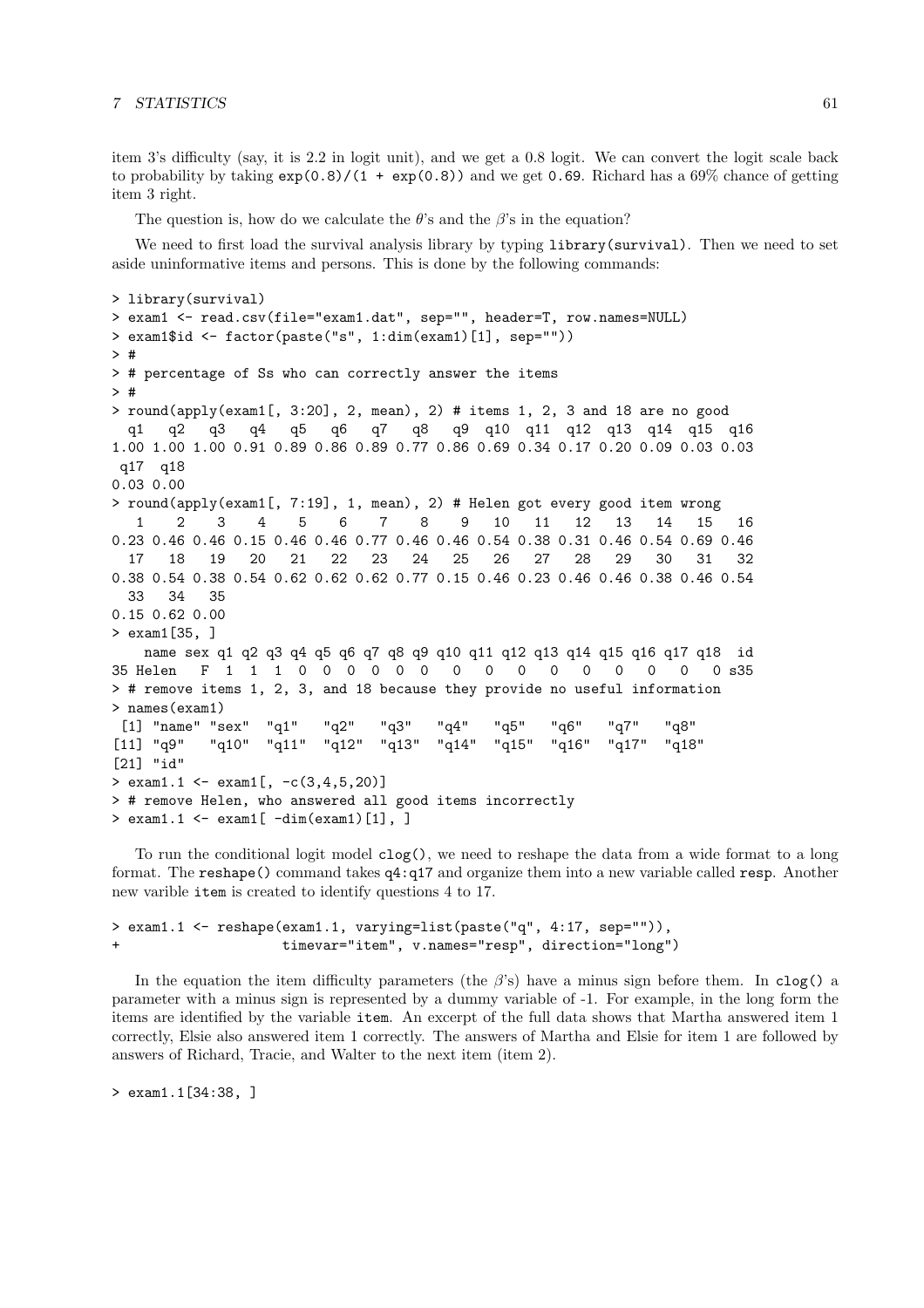|                      |  | name sex id item resp |                |
|----------------------|--|-----------------------|----------------|
| s33.1 Martha F s33   |  | $\sim$ 1              | $\overline{1}$ |
| s34.1 Elsie F s34    |  | $\overline{1}$        | $\overline{1}$ |
| s1.2 Richard M s1    |  | $\mathcal{P}$         | 1.             |
| $s2.2$ Tracie F $s2$ |  | 2                     | 1              |
| s3.2 Walter M s3     |  | $\mathcal{L}$         | 1.             |

Using the above data excerpt as an example, we can create dummy variables for items 1 and 2. The R command is tt <- factor(exam1.1[34:38, "item"]); dummy <- diag(nlevels(tt))[tt, ] and you have:

| $>$ cbind(exam1.1[34:38, ], 0 - dummy) |  |                |                           |                |  |
|----------------------------------------|--|----------------|---------------------------|----------------|--|
|                                        |  |                | name sex id item resp 1 2 |                |  |
| s34.1 Elsie F s34 1 1-1 0              |  |                |                           |                |  |
| s35.1 Helen F s35 1 1-1 0              |  |                |                           |                |  |
| s1.2 Richard M s1 2                    |  |                |                           | $1 \t 0 \t -1$ |  |
| s2.2 Tracie F s2                       |  | $\overline{2}$ |                           | $1 \t 0 \t -1$ |  |
| s3.2 Walter M s3 2 1 0-1               |  |                |                           |                |  |

Note that the last two columns are added with cbind() and they can be used to code the  $\beta$  parameters for items 1 and 2, respectively. When this is applied to the 476 rows in the data set, it produces a dummy variable matrix of 476 rows and 14 columns. Each column of the matrix will be used to estimate the item difficulty associated with each of questions 4 to 17.

```
> ex.i.dummy <- diag(nlevels(factor(exam1.1$item)))[factor(exam1.1$item), ]
> ex.i.dummy <- 0 - ex.i.dummy # turns (0, 1) into (0, -1)> ex.i.dummy <- data.frame(ex.i.dummy, row.names=NULL)
> dimnames(ex.i.dummy)[[2]] <- paste("i", 4:17, sep="")
> dim(ex.i.dummy)
[1] 476 14
```
Finally, a call to clogit() completes the calculations. Worth noting is how the syntax is written. The strata() function tells clogit() to estimate item difficulty associated with each dummy variable by holding constant the influence across different persons. The syntax also specifies that the item difficulty paramaters be estimated for all items except i4. This is because i4 is the reference level when all dummy variables are zero. The clogit() function is not able to define a reference level if i4 is added. The clogit() function with  $i4$  does not know what to do when all dummy variables are zero.

```
> attach(ex.i.dummy) # attach the dummy variables so I can call i4:i17
> # item 4 is the reference
> exam2.clog<- clogit(resp ~ i5+i6+i7+i8+i9+i10+i11+i12+i13+i14+
+ i15+i16+i17+ strata(id), data=exam1.1)
> summary(exam2.clog)
Call:
clogit(resp \tilde{ } i5 + i6 + i7 + i8 + i9 + i10 + i11 + i12 + i13 +
    i14 + i15 + i16 + i17 + \text{strata}(id), \text{ data} = \text{exam1.1}n= 476
     coef exp(coef) se(coef) z p
i5 0.514 1.67 1.025 0.501 6.2e-01
```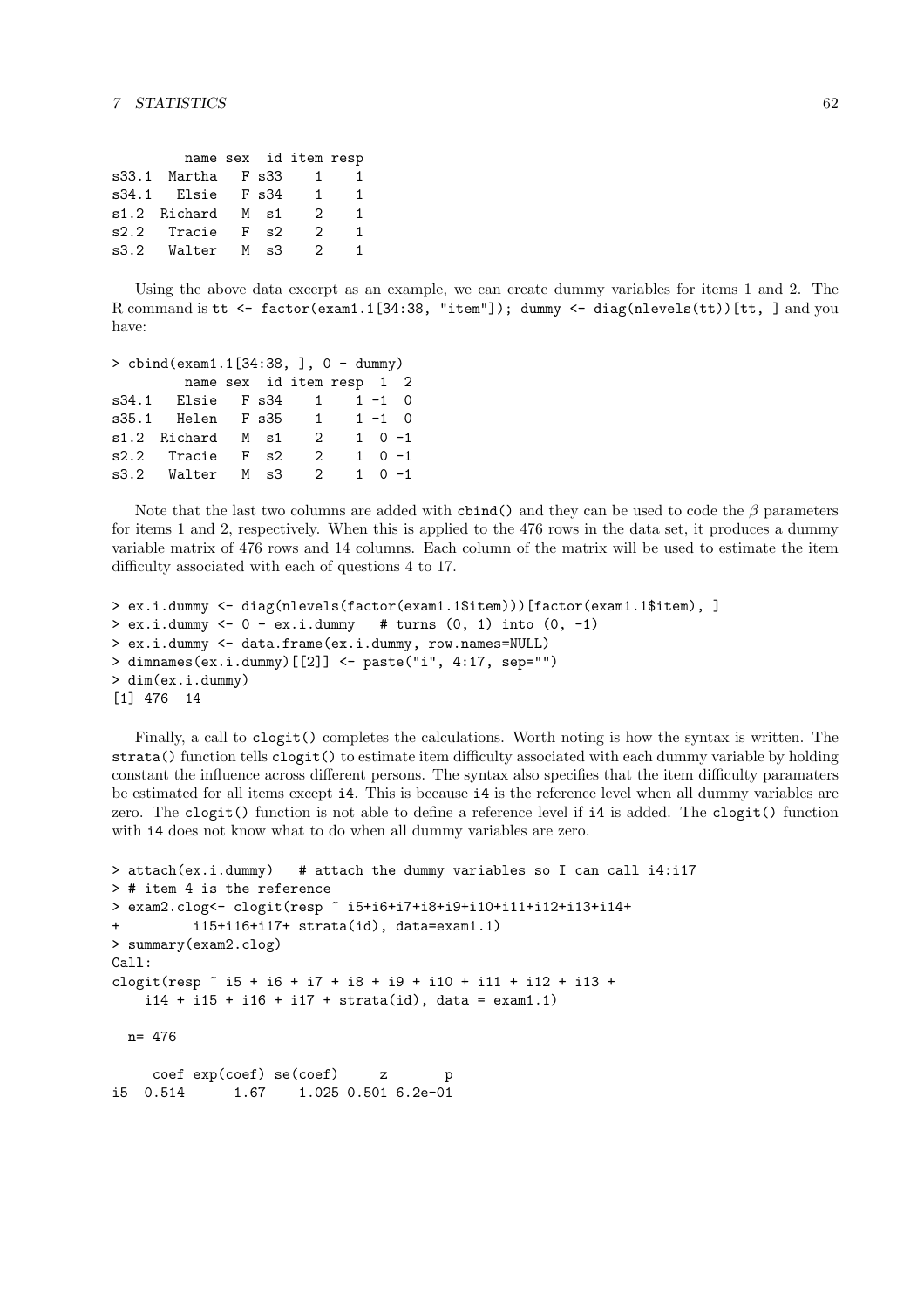| i6  | 0.923     | 2.52    |  | $0.991$ $0.931$ $3.5e-01$ |
|-----|-----------|---------|--|---------------------------|
| i7  | 0.514     | 1.67    |  | 1.025 0.501 6.2e-01       |
| i8  | 1.875     | 6.52    |  | $0.955$ 1.964 $5.0e-02$   |
| i 9 | 0.923     | 2.52    |  | $0.991$ $0.931$ $3.5e-01$ |
|     | i10 2.598 | 13.44   |  | $0.944$ 2.752 5.9e-03     |
|     | i11 4.517 | 91.54   |  | $0.954$ 4.736 2.2e-06     |
|     | i12 5.792 | 327.53  |  | 1.028 5.632 1.8e-08       |
|     | i13 5.537 | 253.95  |  | 1.010 5.484 4.1e-08       |
|     | i14 6.825 | 920.74  |  | 1.136 6.007 1.9e-09       |
|     | i15 8.095 | 3278.95 |  | 1.403 5.772 7.8e-09       |
|     | i16 8.095 | 3278.95 |  | 1.403 5.772 7.8e-09       |
|     | i17 8.095 | 3278.95 |  | 1.403 5.772 7.8e-09       |
|     |           |         |  |                           |

|                                            |           |                                        |                   | exp(coef) exp(-coef) lower .95 upper .95 |  |
|--------------------------------------------|-----------|----------------------------------------|-------------------|------------------------------------------|--|
| i5                                         | 1.67      | 0.597954                               |                   | 0.224<br>12.5                            |  |
| i6                                         | 2.52      | 0.397477                               | 0.361             | 17.6                                     |  |
| i7                                         | 1.67      | 0.597954                               | 0.224             | 12.5                                     |  |
| i8                                         | 6.52      | 0.153373                               | 1.004             | 42.4                                     |  |
| i9                                         | 2.52      | 0.397477                               | 0.361             | 17.6                                     |  |
| i10                                        | 13.44     | 0.074425                               | 2.112             | 85.5                                     |  |
| i11                                        | 91.54     | 0.010924                               | 14.120            | 593.5                                    |  |
| i12                                        | 327.53    | 0.003053                               | 43.650            | 2457.7                                   |  |
| 113                                        | 253.95    | 0.003938                               | 35.104            | 1837.0                                   |  |
| i14                                        | 920.74    | 0.001086                               | 99.293            | 8538.0                                   |  |
| i15                                        | 3278.95   | 0.000305                               | 209.826           | 51240.2                                  |  |
| i16                                        | 3278.95   | 0.000305                               | 209.826           | 51240.2                                  |  |
| i17                                        | 3278.95   | 0.000305                               | 209.826           | 51240.2                                  |  |
| $Rsquare = 0.525$ (max possible= $0.659$ ) |           |                                        |                   |                                          |  |
| Likelihood ratio test= 355 on 13 df,       |           |                                        |                   |                                          |  |
|                                            |           |                                        |                   | $p=0$                                    |  |
|                                            | Wald test |                                        | $= 108$ on 13 df, | $p=0$                                    |  |
|                                            |           | Score (logrank) test = $277$ on 13 df, |                   | $p=0$                                    |  |

With the  $i4$  being the reference level, the coeffiencts associated with the dummy variables should be interpreted as the differences in item difficulty between i4 and each of i5 to i17. For example, the 0.514 associated with i5 means that i5 is more difficult (remember, higher  $\beta$  means higher difficulty) than i4 by 0.514. In addition, items 15, 16, and 17 are equally difficult. They are more difficult than i4 by 8.095 logits. This translates to a reduction in the probability of answering items 15, 16, and 17 correctly. On a probability scale, this 8.095 logit is equivalent to 0.999 reduction in probability (try  $\exp(8.095)$  / (1 +  $\exp(8.095))$ ).

The clogit() function in R is general-purpose routine designed for fitting a conditional logit model. Thus it does not automatically print out many other statistics specific to Rasch model. For example, the summary() function does not automatically generate the estimated ability level for each person. Other packages like MiniStep does that for you. But clogit() in R provides estimates of item difficulty, which are the most important information for developing surveys or tests.

# 7.14 Conjoint analysis

In true conjoint analysis, we present a subject with stimuli made by crossing at least two different variables. For example, in one study, Baron and Andrea Gurmankin presented each subject with 56 items in a random order. The items consisted of each of each of eight medical conditions (ranging from a wart to immediate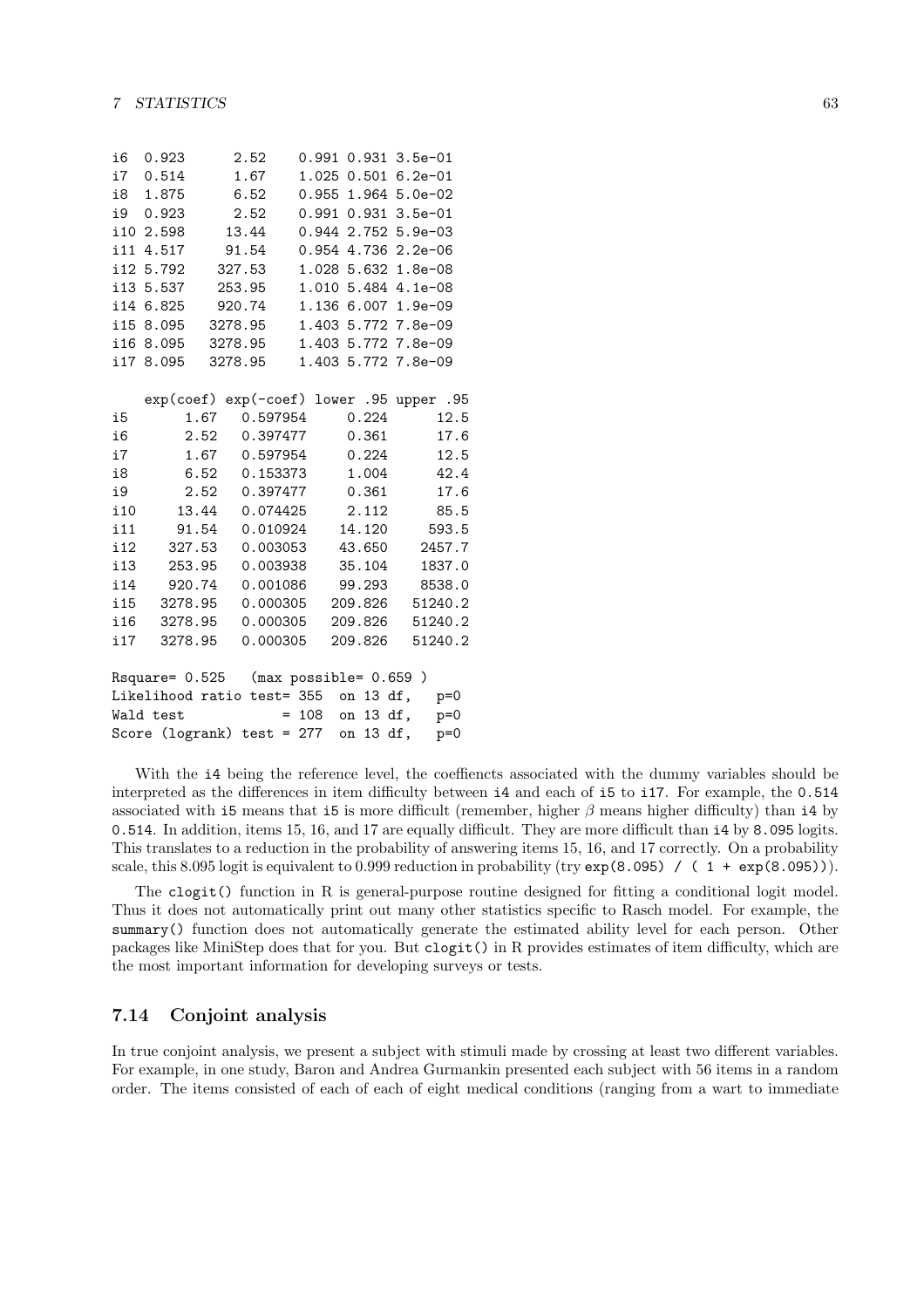### 7 STATISTICS 64

death) at each of seven probability levels, and the subjects provided a badness rating for each of the 56 items. The assumption of conjoint analysis is that the subject behaves as if he represents the disutility of each condition as a number, and the probability as another number, adds the two numbers, and transforms the result monotonically into the response scale provided. The representation of probability is a monotonic function of the given probability.

When we analyze the data, we try to recover the three transformations so as to get the best fit assuming that this model is true. The three transformations are the assignment of numbers to the probabilities, the assignment of numbers to the conditions, and the function relating the result to the response scale. (In this case, if the subject followed expected-utility theory, the probability would be transformed logarithmically, so that the additive representation corresponded to multiplication.)

R does not have a conjoint analysis package as such. But the Acepack package contains a function called ace(), for "alternating conditional expectations," which does essentially what we want. It maximizes the variance in the dependent variable (the response) that is explained by the predictors (probability and condition), by using an iterative process. Here is an example in which the response is called bad, which is a matrix in which the rows are subjects, and within each row the probabilities are in groups of 8, with the conditions repeated in each group.

```
probs \leq rep(1:7, \text{rep}(8,7))conds \leq -g1(8.1.56)cnames <- c("wart","toe","deaf1","leg1","leg2","blind","bbdd","death")
pnames <- c(".001",".0032",".01",".032",".1",".32","1")
c.wt.ace \leq matrix(0,ns,8) # resulting numbers for conditions
p.wt.ace <- matrix(0,ns,7) # resulting transformed probabilities
bad.ace \leq matrix(0,ns,56) # transformed responses
for (i in 1:ns) # fit the model for each subject
  {av1 <- ace(cbind(probs,conds),bad[i,],lin=1)
   bad.ace[i, ] \leftarrow \text{av1}\p.wt.ace[i,] <- av1$tx[8*0:6+1,1]
   c.wt.ace[i,] <- av1$tx[1:8,2]
}
```
In the end, the matrices  $p.wt.$  ace, c.wt.ace and bad.ace should have the transformed numbers, one row per subject.

# 7.15 Imputation of missing data

Schafer and Graham (2002) provide a good review of methods for dealing with missing data. R provides many of the methods that they discuss. One method is multiple imputation, which is found in the Hmisc package. Each missing datum is inferred repeated from different samples of other variables, and the repeated inferences are used to determine the error. It turns out that this method works best with the ols() function from the Design package rather than with (the otherwise equivalent)  $\text{Im}(\cdot)$  function. Here is an example, using the data set t1.

```
library(Hmisc)
f \leq aregImpute(\simv1+v2+v3+v4, n.impute=20,
     fweighted=.2, defaultLinear=T, data=t1)
library(Design)
```